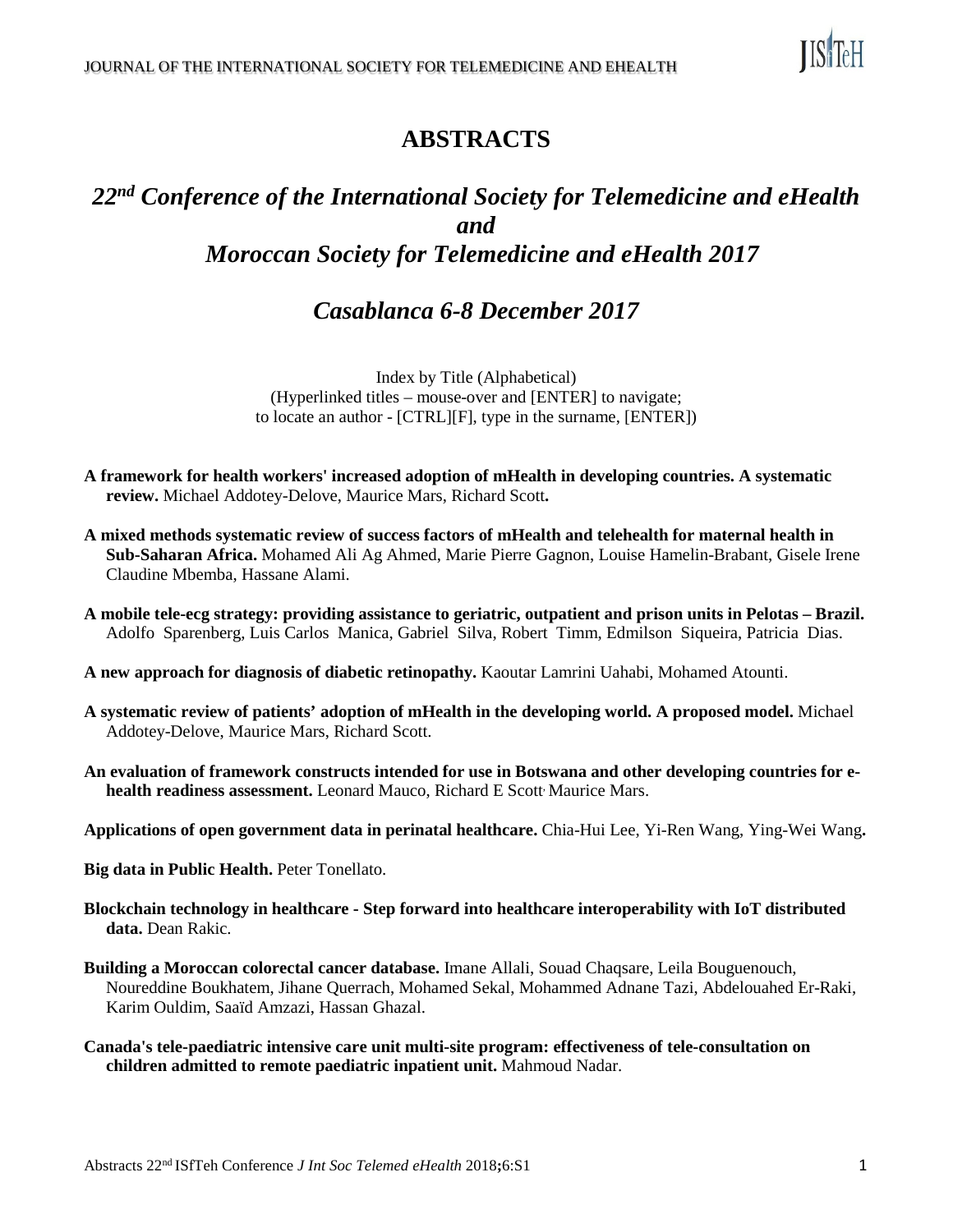

- **[Childbearing women's perception about the use of mHealth for maternal health information in rural](#page-10-0)  communities, Ile-ife, Nigeria.** [Titilayo Odetola, Love Ayamolowo.](#page-10-0)
- **[Contribution of robotic arm tele-operated during interventional procedure of ablation.](#page-41-0)** Sahar Mouram, [Samir Kaddar, Linda Mouram.](#page-41-0)
- **[Cosmetic products: analysis of trends through knowledge engineering techniques.](#page-52-1)** Laila Chiadmi-García.

**[Data security and encryption of patient data transferred using the example of mobile devices and diabetes.](#page-43-0)**  [Anna E. Schmaus-Klughammer.](#page-43-0)

- **[Dentistry in the digital age: Student Opinions and perspectives on e-learning.](#page-15-0)** Rodrigo Marino, Andre Priede, [Herman Chu, James Dang, Fadi Dawood, Cara Fitt, Volodymyr Firman, Raghed Hamami.](#page-15-0)
- **[Digitalization of the Human Capital management in health care.](#page-46-0)** Anissa Berbich.
- **[eHealth and telemedicine in Poland and join projects with West and East Africa.](#page-14-1)** Piotr Henryk Skarzynski, [Maciej Ludwikowski, Henryk Skarzynski.](#page-14-1)
- **[eHealth as major component for national digital Strategy.](#page-45-0)** Mustapha Zghoumi.
- **eHealth [interoperability challenges and opportunities for Botswana's integrated patient management](#page-34-0)  system (IPMS).** [Kagiso Ndlovu, Richard E Scott, Maurice Mars.](#page-34-0)
- **[eHealth, mobile devices and diabetes.](#page-44-0)** Anna E. Schmaus-Klughammer.

**[Exploring factors associated with the uneven utilization of telemedicine in Norway: a mixed methods study.](#page-20-0)**  [Hassane Alami, Marie-Pierre Gagnon, Jean-Paul Fortin, Richard Wootton, Paolo Zanaboni.](#page-20-0)

**[GNU Health.](#page-46-1)** Luis Falcon.

- **[Hearing screening in school age children in different African countries.](#page-14-0)** Piotr Henryk Skarzynski, Maciej [Ludwikowski, Henryk Skarzynski.](#page-14-0)
- **[Humanization of Healthcare-H2O.](#page-4-0)** O Ferrer-Roca.
- **[Integrating heterogeneous health records.](#page-49-0)** Sanae Maazouz.
- **[Information system for a national newborn screening program.](#page-49-1)** Kamal Marzouki, Souad Chaqsar.
- **[Knowledge, skills and practices of information and communication technology among public health](#page-23-0)  midwives in Hambantota district, Sri Lanka**[. J.L.P. Chaminda, Achala Upendra Jayatilleke.](#page-23-0)
- [Legal challenges of cross border telemedicine between Morocco and the European Union.](#page-31-0) Hassan Ghazal, [Ikram Ganetri, Francesco Sicurello, María Del Carmen García Garnica.](#page-31-0)
- **[mLearning as medical education platform for Medical Residents in Sudan.](#page-54-0)** Amar Hamdi.
- **[Mobile application for drug addiction follow-up and treatment.](#page-31-1)** Hayat Sedrati, Chakib Nejjari, Hassan [Ghazal.](#page-31-1)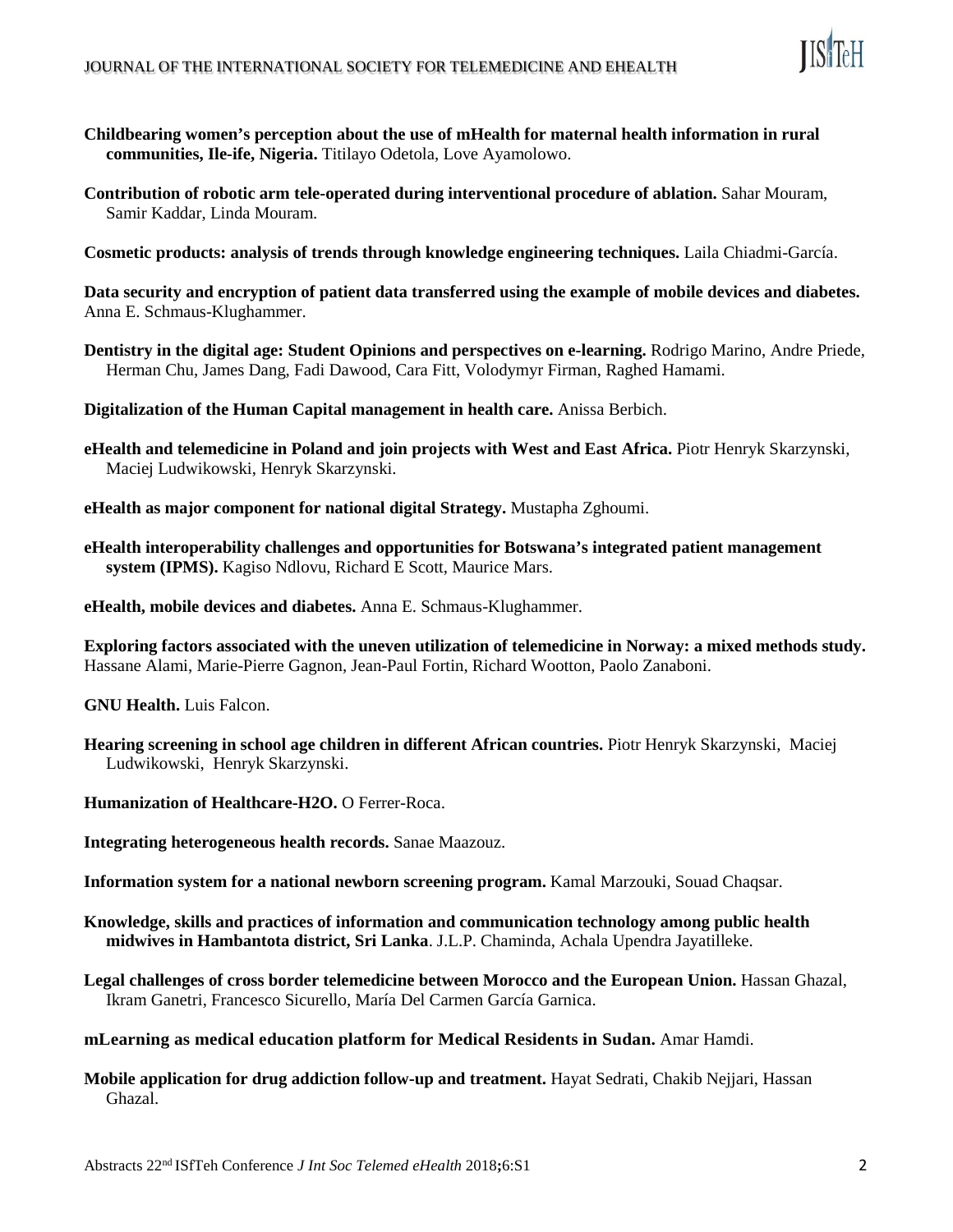

**[Mobile Teledermatology in Sudan.](#page-52-2)** Faisal M. Fadlelmola.

**[Moroccan eGov strategy for health.](#page-44-1)** Samia Chakri.

**Needs [and requirement analysis of health professionals in rural areas –](#page-21-0) opportunities and barriers for the [implementation of eHealth solutions in Figuig / Morocco.](#page-21-0)** Lucy Meyer, Bosco Lehr, Abderrahman [Machraoui.](#page-21-0)

**[National eHealth policies.](#page-45-1)** Najeeb Al-Shorbaji.

**[Nursing education based on "hybrid" problem-based learning.](#page-6-0)** Paulo Marques, Nuno Correia.

- **[Portuguese National Centre of TeleHealth: Mapping stakeholders' telehealth knowledge, practice and](#page-19-0)  expectations.** [Micaela Seemann Monteiro, Leandro Luís, Rita Mendes, Ministèrio da Saúde.](#page-19-0)
- **[Primary immunodeficiencies on smartphone: a new app for PID classification.](#page-50-0)** Hind Ouair, Abderrahmane [Errami, Leïla Jeddane, Abderrahmane El Kafil, Aziz Bousfiha.](#page-50-0)

**[Security concerns in the use of instant messaging in healthcare.](#page-38-0)** Chris Morris, Richard E Scott, Maurice Mars.

**[Selfie telemedicine: A review of the future?](#page-32-0)** Maurice Mars, Chris Morris, Richard E Scott.

**[Telecardiology: democratizing access to cardiac care.](#page-43-1)** Sahar Mouram, Samir Kaddar, Linda Mouram.

**[Telehealth nursing research -](#page-11-0) review of literature 2017.** Claudia Bartz.

**[Telemedicine: A value proposition business model.](#page-19-1)** Michele Griffith.

**[Telemedicine and intellectual property.](#page-40-0)** Abdelatif Elouahabi.

**Telemedicine/eHealth : How Far???** [Frank Lievens, Malina Jordanova, Frederic Lievens.](#page-26-1)

**[Telemedicine in UAE and the experience of Abu Dhabi Telemedicine Centre.](#page-48-1)** Fatima Rashid Al Ali.

**[Telemedicine : Let us have to worry about the consequences of cyber attacks?](#page-39-0)** Andre Petitet.

**[The development of an evidence-based teledermatology scale-up framework and roadmap.](#page-36-0)** Laticha Walters, [Richard E Scott, Maurice Mars.](#page-36-0)

**[The evolution of telemedicine technology.](#page-17-0)** Eric Bacon, Keri Dostie.

**[The Facebook strategy for Global ehealth: evidence from social media pages of two televangelical churches](#page-40-1)  [targeting patients with chronic illnesses.](#page-40-1)** Charles Mpofu.

**The "JUMP"!!!** [Andre Petitet, Jacques Cinqualbre, Damien Uhlrich.](#page-39-1)

**[The need for a telemedicine strategy for Botswana.](#page-33-0)** Benson Ncube, Richard E Scott, Maurice Mars.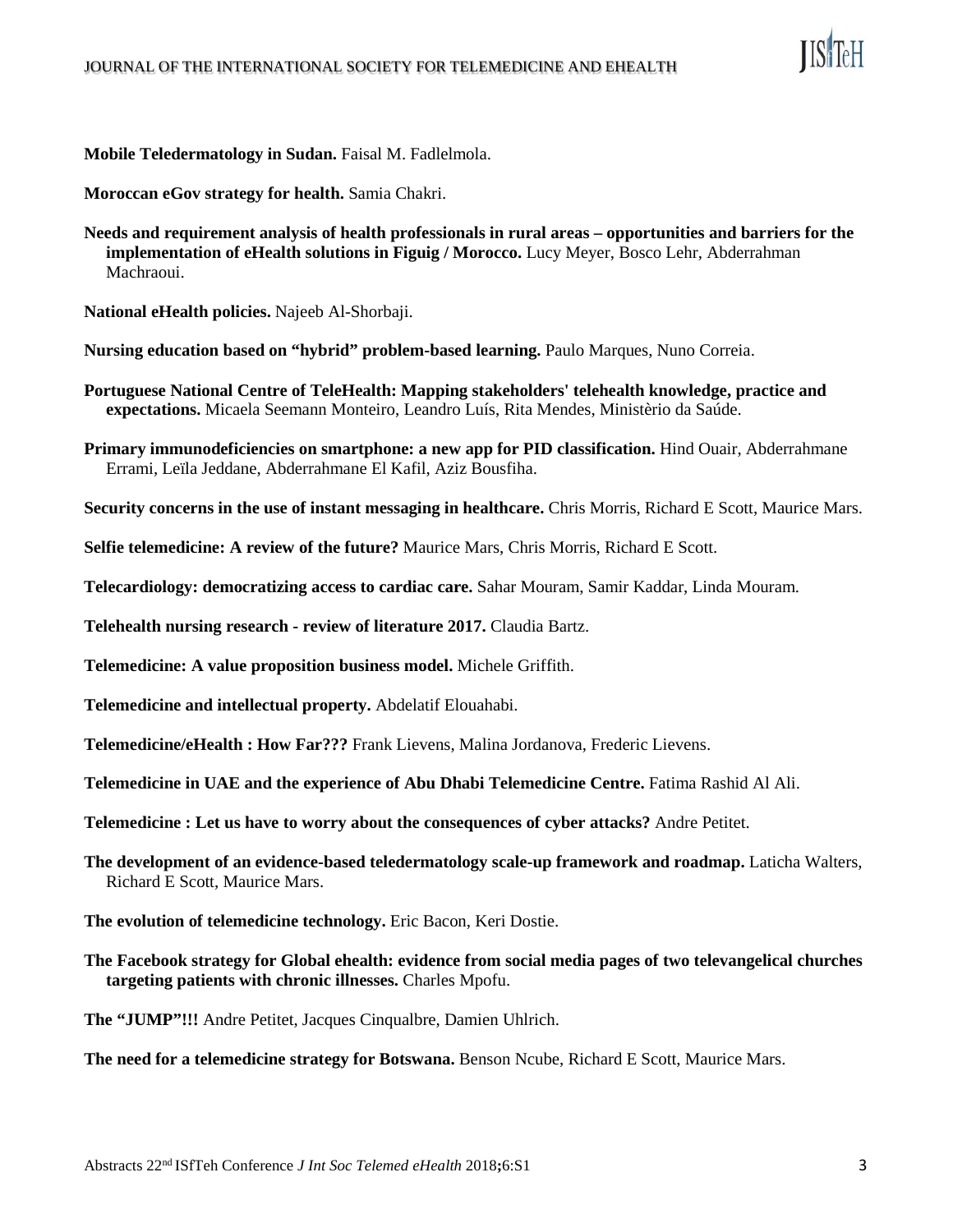

- **[The opinion of Polish nurses about introduction electronical tools in the daily practice.](#page-16-0)** Dorota Kilańska, [Natalia Biega, Piotr Szynkiewicz.](#page-16-0)
- **[The socio-demographic determinants of health care seeking behaviour by carers of children with diarrhoea](#page-5-0)  in rural communities in Enugu State, Nigeria.** [Benjamin Aniugbo, Catherine Hayes, John Fulton, Kathryn](#page-5-0)  [King.](#page-5-0)
- **[The use of telemedicine for patients needing organ transplantation: barriers and facilitators.](#page-9-0)** Mary Heekin, [David Cattell-Gordon.](#page-9-0)
- **[National Network of Teleaudiology in clinical practice-](#page-15-1) telefitting of cochlear implants users.** Piotr Henryk [Skarzynski, Maciej Ludwikowski, Henryk Skarzynski.](#page-15-1)
- **Technologic [organizationalsupport](#page-55-0) for health. Example of health'sterritory "Alpes du Sud".** Alberto [Lazzero.](#page-55-0)
- **[Towards interoperable personal health records.](#page-9-1)** Juha Puustjärvi, Leena Puustjärvi.

**[Toward measuring the network effect of the regional medical information system.](#page-28-0)** Masatsugu Tsuji.

- **[Using the Haddon Matrix to understand the role of disaster e-Health.](#page-27-0)** Richard E Scott, Maurice Mars.
- **[Utilization of mobile short message service to enhance uptake of focused ante natal care among rural](#page-4-1)  women.** [Eliphas Gitonga, Jackim Nyamari, Peterson Warutere, Anthony Wanyoro.](#page-4-1)
- [Web resources of mobile applications for mental and physical disabilities.](#page-30-0) Hayat Sedrati, Chakib Nejjari, [Hassan Ghazal.](#page-30-0)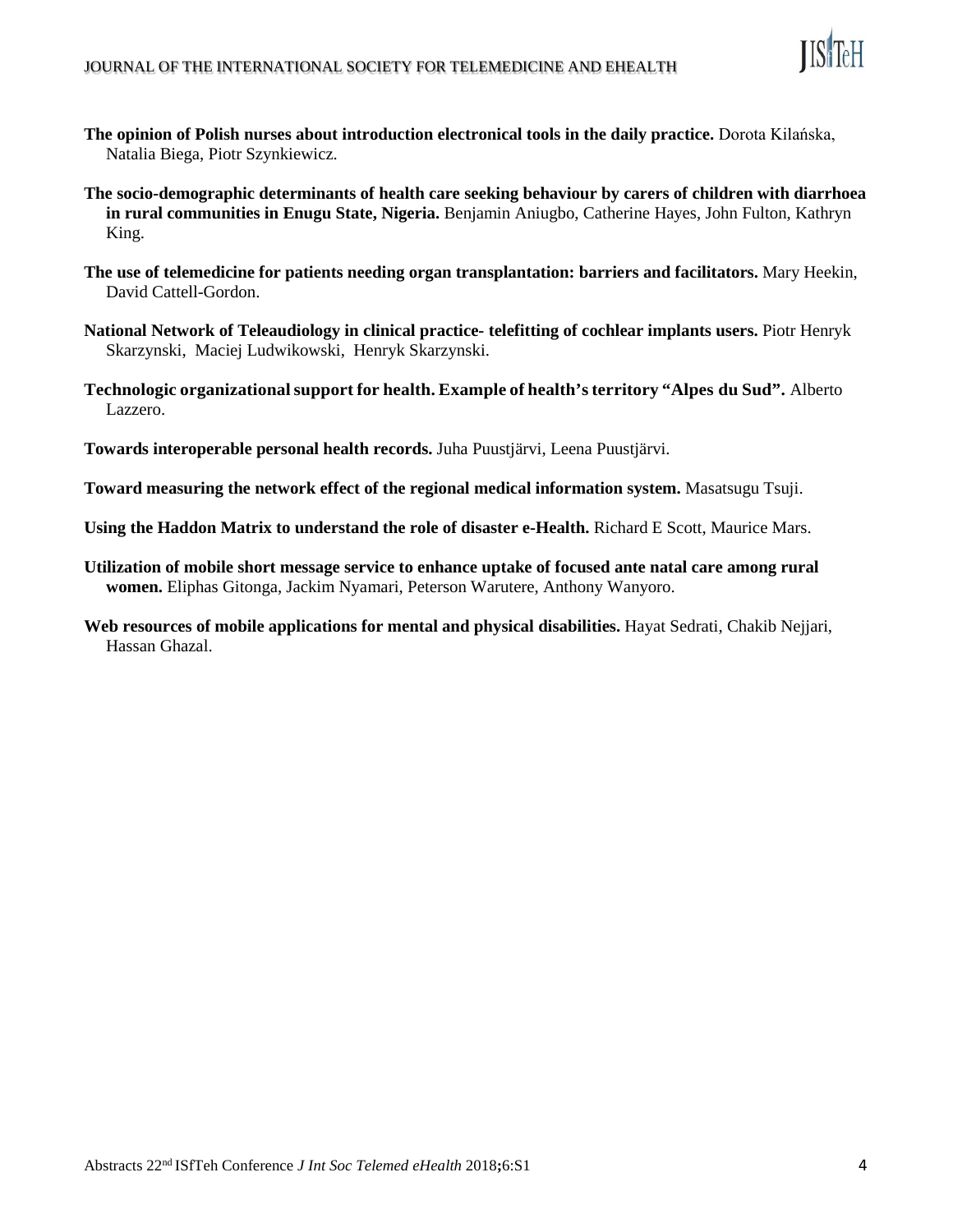

#### <span id="page-4-0"></span>**Humanization of Healthcare-H2O**

O Ferrer-Roca

UNESCO Chair of Telemedicine, Spain Corresponding author: catai@teide.net

Data used in health care is being analysed and stored in data centres. This data is part of what today we refer as Big Data. Additionally, in the last few years it has been an explosion of IoT devices, such as sensors and actuators. A lot of them are used to obtain health related parameters. In this paper the concept of Health Small Data (HSD) is introduced. HSD refers to the data received from these IoT devices and additional personal health information for each person. We claim that thanks to the convergence of Internet, IoT and HSD a new way to provide Integrated Health Care (IHC) in a very personal, secured and ultra-fast can be deployed through the implementation of Personal Health Assistants (PHAs) in nodes closer to the end user, offering a much reduced latency and releasing the medical system of simple. The technology platform for PHA is based on Fog Computing, the Health Fog (HFog) through the deployment of HFog nodes that will handle HSD regarding the patients under its area of actuation. To ensure privacy and ownership of the information, this data will be maintained in the lower aggregation nodes of the Fog hierarchy. If a patient move to a new location served by a different Fog node then the HSD will be transferred to the new node in a secured (encrypted) way.

Keywords: Health Fog, H2O, Humanización, Healthcare, Personal data, Health Small, data, Small data, Big data, Personal Health, Personal Assistant

[Back to Contents](#page-0-0)

#### <span id="page-4-1"></span>**Utilization of mobile short message service to enhance uptake of focused ante natal care among rural women**

Eliphas Gitonga, Jackim Nyamari, Peterson Warutere, Anthony Wanyoro

Kenyatta University, Kenya Corresponding author: gitonga.eliphas@ku.ac.ke

**Background**: The Sustainable Development Goals targets a global maternal mortality ratio not greater than 70 maternal deaths per 100 000 live births by 2030. In Kenya the maternal mortality ratio is high at 362 maternal deaths per 100,000 live births. Focused ante natal care approach recommends four targeted visits in which individualized care. Focused ante natal care increases the level of skilled birth attendance which reduces maternal mortality and morbidity. Mobile health has been known to improve outcomes in several health conditions. The aim of this study is to assess the influence of mobile phone short message service on uptake of focused ante natal care and its outcomes among women in Tharaka Nithi County, Kenya. **Methodology**: A single blind randomized controlled trial was carried in selected rural health facilities. The sample size was 118 respondents for each arm. Random allocation through a computer application to interventional or control arm was done. The interventional group was sent one text message per month from booking to delivery while the control group was not. The short message services had content reminding the women of their next ante natal clinic appointment. Structured questionnaires and key informant interview guide were used in data collection. Chi square and multiple logistic regression were used to draw inferences. **Results**: The utilization of focused ante natal care for the respondents was 57%. The uptake in the intervention group was 75% versus 10% in the control group. The chances of utilization of focused ante natal care was 27 times more among the intervention group compared with the control group (odd ratio  $= 27$ , P<0.001). The intervention also influenced the outcomes of focused ante natal care; namely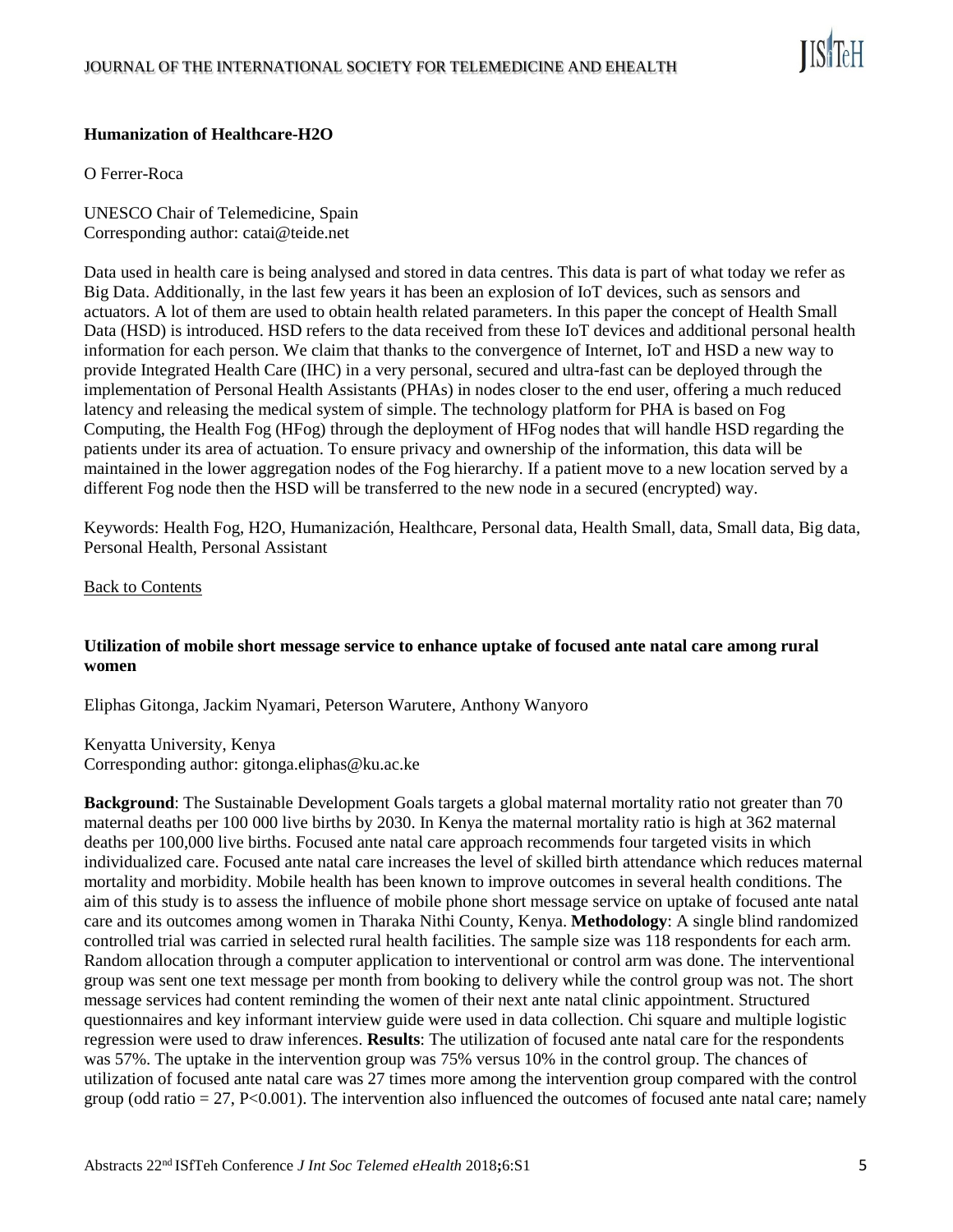

place of delivery with 98% of the women in intervention group delivering in health facilities versus 78% of the control group (odds ratio 16, P<0.001). Completion of ante natal profile in intervention group was 81% versus 53% in the control group (odds ratio 3.9 p<0.001). The use of health promotion practices was 68% versus 27% in the control group (odds ratio 5.6, p<0.001). **Conclusion**: mhealth can improve the uptake of focused ante natal care among rural women through timely reminders.

Keywords: Mobile health, Focused ante natal care, maternal health

[Back to Contents](#page-0-0)

# <span id="page-5-0"></span>**The Socio-Demographic Determinants of Health Care Seeking Behaviour by Carers of Children with Diarrhoea in Rural Communities in Enugu State, Nigeria**

Benjamin Aniugbo<sup>1</sup>, Catherine Hayes<sup>2</sup>, John Fulton<sup>2</sup>, Kathryn King<sup>2</sup>

 $<sup>1</sup>$  Independant, Nigeria,  $<sup>2</sup>$  University of Sunderland, UK</sup></sup> Corresponding author: benjaminaniugbo@gmail.com

**Background**: Diarrhoeal illness is a global leading cause of death in children under five years old worldwide but especially in developing countries. In Nigeria, it is the major cause of childhood mortality after malaria. Published extant literature reveals that the severest impact of diarrhoea is concentrated in rural areas where sanitation and hygiene practices are historically poor. Death due to diarrhoeal illness entirely preventable via timely health seeking behaviour and practices. **Aim:** This study aimed to examine the effect of socio-demographic factors on the health seeking behaviours of carers for children with diarrhoeal illness in rural communities in Nkanu West LGA of Enugu state, Nigeria. **Methods**: A cross sectional survey of caregivers in rural communities was undertaken in Nkanu West LGA of those caring for children aged under five years old that have had diarrhoea in the last three months. Data on their health seeking behaviour and socio-demographic characteristics were collected using a semi-structured self-administered questionnaire. Statistical Package for Social Sciences was used to analyse the data using Chi-Square to determine inferential statistics on the established relationship between socio-demographic characteristics and health seeking behaviour. **Results**: Of the 140 caregivers interviewed, most were aged between 26-30 years (42.1%), traders (30.0%), had at least secondary education (35.0%). The majority of their children were aged between 0-12 years (40.7%) and male (52.1%). 74.3% sought medical care beyond the context of their home during episodic diarrhoea and the majority reported first visiting primary health centres (36.2%). Alternative medical institutions that people accessed were hospitals (14.3%), Traditional Birth Attendants (23.8%), chemists (16.2%), and traditional healer (9.5%). The major reason for the choice of institution visited was accessibility (37.1%). However, not seeking care outside the home was due to perceived severity [not serious (45.7%). Oral rehydration solution use was high (86.4%). Factors associated with the medical care context visited were education ( $p=0.010$ ), occupation ( $p=0.002$ ), affordability ( $p=0.005$ ), accessibility (p=0.002), significant others (p=0.005). **Conclusion**: Results of this study reveal a significant level of appropriate health seeking behaviour amongst the caregivers in the geographical area. Instead, social, economic and demographic factors were found to be the major determinants of health seeking behaviours. These findings suggest a potential need to improve awareness of the necessity of appropriate health seeking behaviours as well as increasing access to affordable health care in the context of rural Nigerian communities.

Keywords: Diarrhoea, Health Seeking Behaviour, Socio Demographic Factors, Children under five years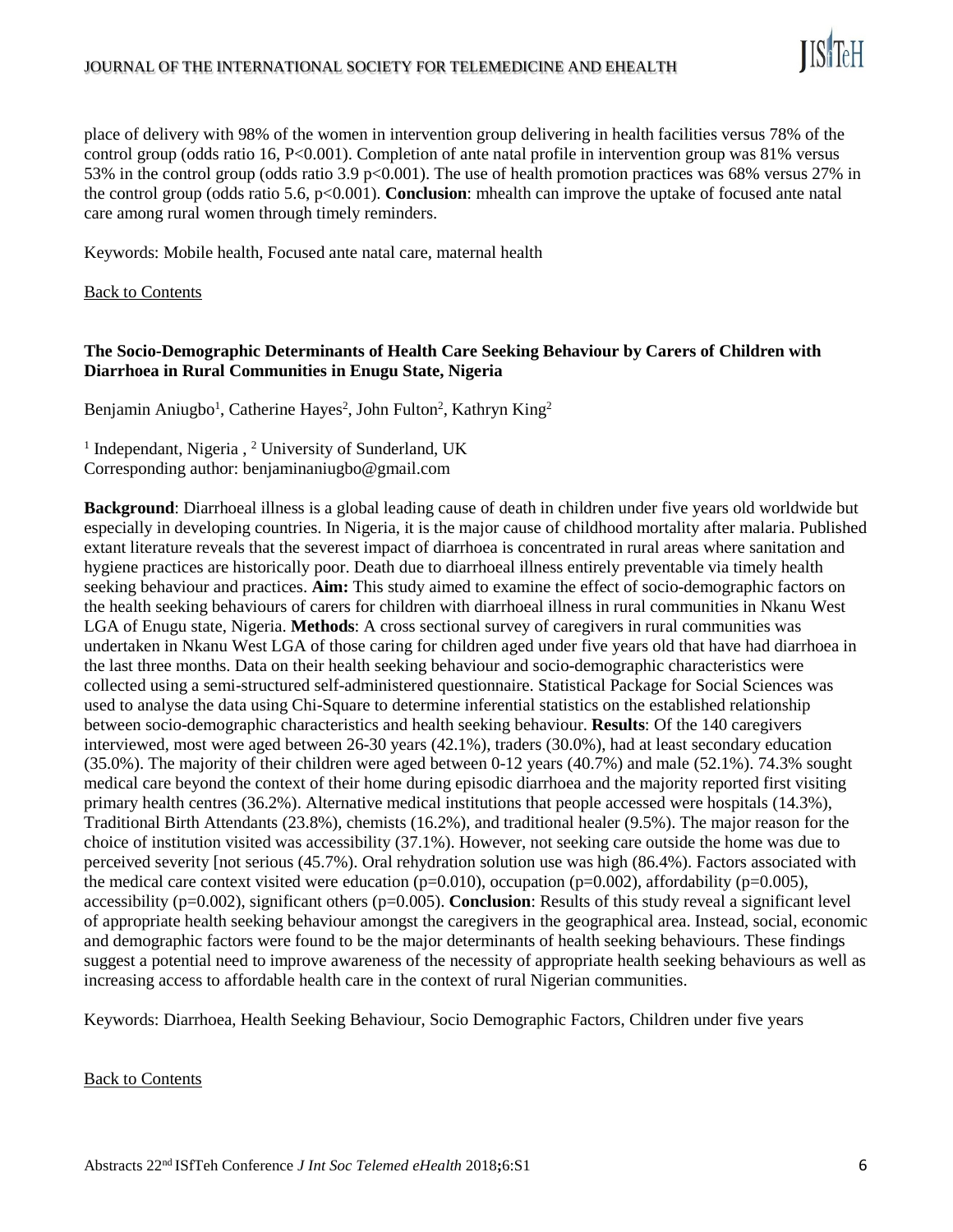

#### <span id="page-6-0"></span>**Nursing education based on "hybrid" problem-based learning**

Paulo Marques<sup>1</sup>, Nuno Correia<sup>2</sup>

<sup>1</sup> ESEP. Portugal

<sup>2</sup> HOSPITAL PRIVADO DE GAIA, Portugal Corresponding author: paulomarques@esenf.pt

Pathophysiology is a core course in nursing curriculums with the intent to bridge the gap between pathological concepts and clinical reasoning. Students frequently have difficulty in relating pathological concepts in the clinical setting. Thus, a problem based (PBL) hybrid pathophysiology course was designed to enhance student's comprehension of material and application in the clinical setting. This course totals 6 ECTS (European Credit Transfer System), corresponding to 70 contact hours. Despite the relevance of this scientific area for future nurses, they still experience difficulties in integrating learning from different theoretical contents. The lack of knowledge derived from these difficulties is likely to lead to negative learning outcomes. Traditional lecture based formats tend to promote "surface learning" while problem-based learning (PBL) promotes "deep understanding" and emphasizes meaning rather than reproduction of facts. PBL seeks to foster active, collaborative and self-directed learning by promoting the use of clinical scenarios (Spiers et al., 2014). Currently, the focus is empowering self-learning which this hybrid course supports. Nurse educators are encouraged to be innovative, developing strategies that provide students with an active learning environment. Evidence highlights that these strategies "might help nursing students to improve their critical thinking" (Kong et al., 2014). This will enhance the student's comprehension of lecture content, clinical reasoning (critical thinking) and skill performance. **Aims and strategy:** The main goal of this hybrid model is to promote continuous learning and effective follow-up of course contents, helping students to better assimilate knowledge. Critical clinical reasoning is promoted (Kong et al., 2014), rather than factual memorization. The learning on-line platform "Moodle" was selected as a pedagogical tool to implement this methodology (Shah, Walters & McKillop, 2008). Based on PBL, clinical exercises known as "COW" (case of the week) were developed in order to guide students to reflect on the Pathophysiology of diseases using real-world scenarios and to encourage them to find the most appropriate solutions. The final grade for this course is composed by the successful accomplishment of the "COWs" (20%) and a theoretical exam (80%). At the beginning of the course, students are informed about the contents to which the COWs will refer to. After attending the course, students are provided with a personal login and password to access the COWs. The COWs are programmed at the end of the subject lectures. COWs are composed by a clinical vignette, followed by 10 related multiple answer questions with a progressive background clinical reasoning. A 25-minute time-limit is set: 5 minutes to understand the clinical scenario and 2 minutes to answer each question. During this period the students may freely navigate between questions and the clinical scenario, providing them the opportunity to review their answers. **Results:** This method has been implemented since 2013 and included in each semester of the Pathophysiology course for the 2nd year Nursing Degree students in a Portuguese faculty. Since its implementation in 2013, the COWs indicators have been excellent. These indicators are: a positive final grade point average for the Pathophysiology course ( $\geq 9.5$  from a scale of 0 to 20); the high level of students' personal satisfaction and learning outcomes (assessed through an online questionnaire); and the positive feedback from the Clinical Education supervising teachers. The success of this method is revealed through students' approvals: 126 (41,6%) students in 2012/13 (n=303); 132 (39,3%) in 2013/14 (n=336); and 144 (44,3%) in 2014/15 (n=325). The students' initial concerns such as those related to additional learning requirements and still uncertain results, were ultimately overcome. We expect that this teaching methodology will help students to integrate pathophysiology theory into nursing practice by gradually enhancing their clinical reasoning.

Keywords: Nursing, Education, Problem Based Learning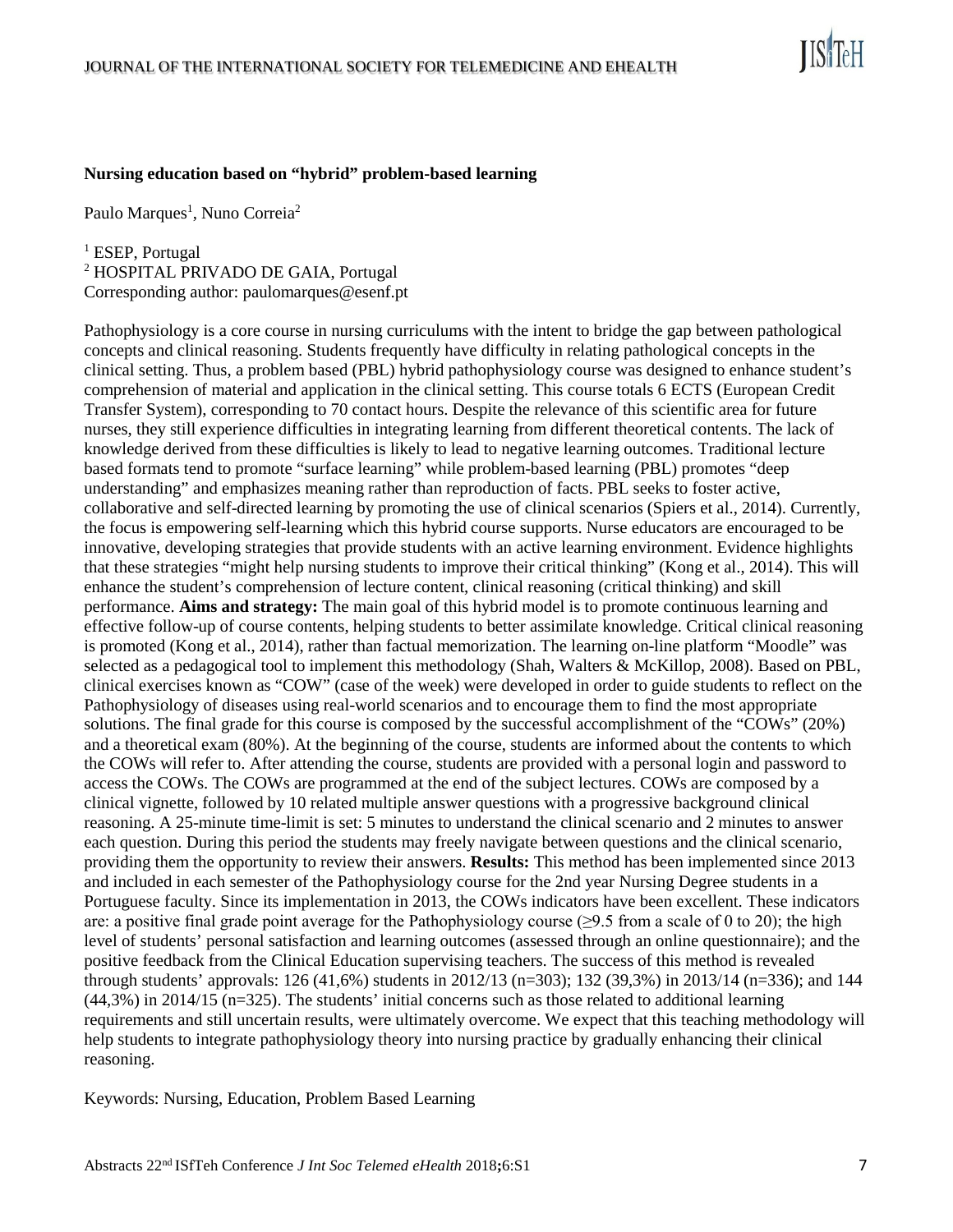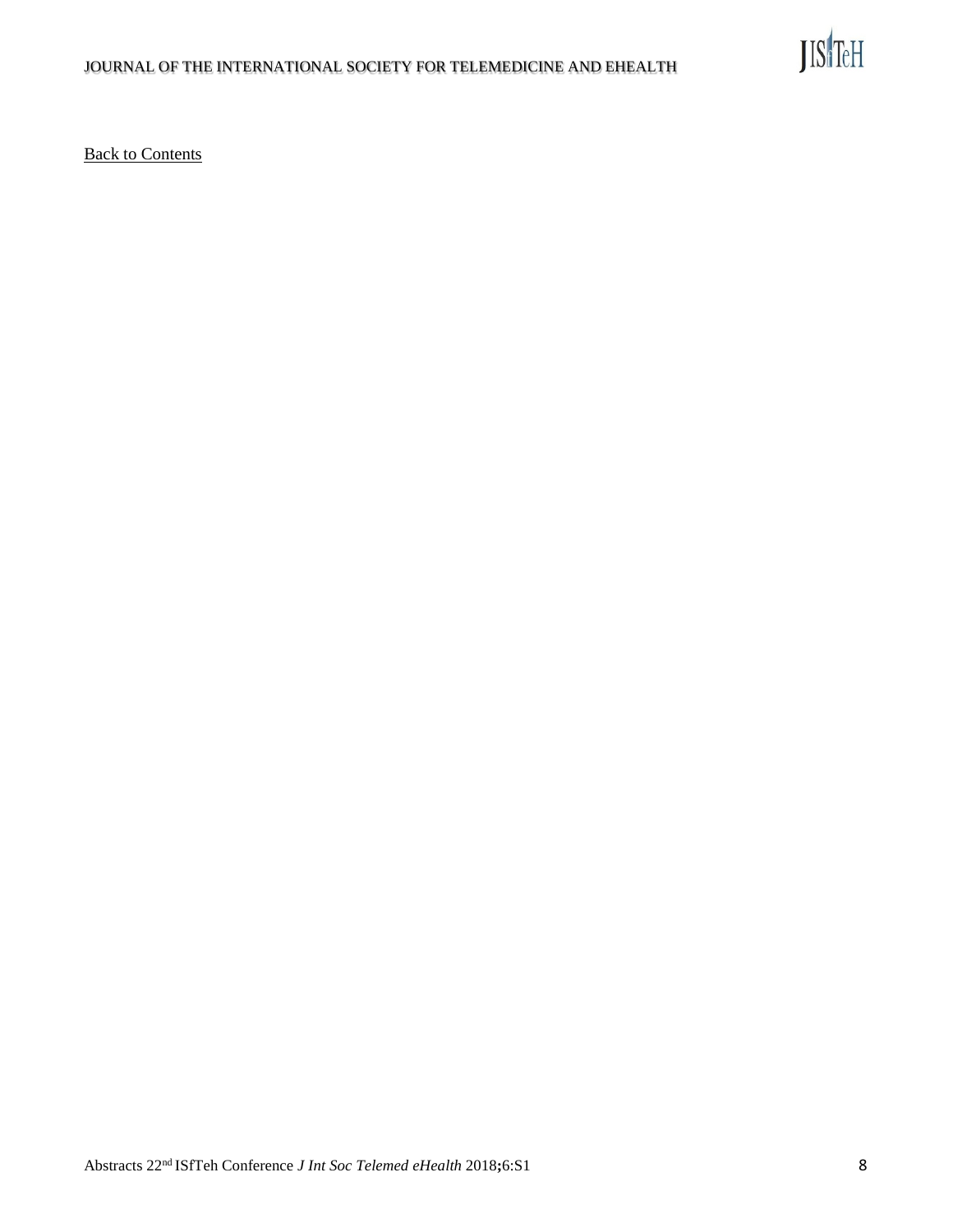

### <span id="page-8-0"></span>**Blockchain technology in healthcare - Step forward into healthcare interoperability with IoT distributed data**

Dean Rakic

NovaTec Consulting GmbH, Germany Corresponding author: rakicdean@gmail.com

From the very beginning of information technology usage in healthcare, the data producing was always in the matter. Either, the simple patient personal records or various medical treatment descriptions, it always needs to be a countable amount of data in digital form.

An overall technological advance has made medical devices become smarter and, therefore, the ability to produce a higher amount of data. In addition, computer networking and the Internet have enabled data exchange both in the local (hospital) and in the Geo-global environment. Besides medical devices, most of the power supplied devices around us became also smarter. Vehicles, trains, planes, lights, watches, parking garages… get a common denominator in the world of smart devices and it is called Internet of Things (IoT) - with the basic idea of connecting all devices to each other. The IoT can be understood as the natural evolution of the web as it merges information technology and many other operational technologies. It links more than ordinary life devices – it connects all that devices containing such a sensors collection. By connecting and networking a common thread is IoT based machinery that uses data streams as its fuel.

The digital revolution led by IoT (i4.0) has not bypassed the sphere of the healthcare.

Not taking into account all the technological and technical obstacles such as lack of interoperability and different standards in terms of integration, we come back to the starting point of view of that unique element which is concomitantly building block or the end product and that's the - data. In our case, these are the data of the patient. Whether this is just a basis for the identification of a patient in the system (EHR) or used as an expanded set of data in the analysis and prediction of disease and diagnosis, the data is potential, high risk factor. Seen from the patient as a consumer, if its data is vulnerable.

In the process of data collection from points of origin to its final destination, securing the data is required under the HIPAA compliance. But in practice, it turned out that due to deficiencies in the security standards should lead to greater involvement of the IT sector in the field of data protection and increased interoperability.

A new technology such as Blockchain is very promising in terms of increasing interoperability, security transfer and exchange of information. As the information is distributed over the network(s), Blockchain especially has become as a solution to establish the trust of all the factors in the world of digital healthcare. Also, all challenges addressing the security of protected health information (PHI) and HIPAA compliance has an opportunity as a solver tech by using Blockchain encrypted data and its validated replication over the network.

From another standpoint, the healthcare data are very complex. They are built of various data formats, images and videos, sometimes non-structured up to structured data. All that is the representation of a single health record of the patient. Such patient records, time-stamped and signed by using a private key under the Blockchain can be distributed without losing data integrity and make the stairway to deep learning, a new technology based approach in healthcare data analysis and prediction. Putting them together, the principle of secure, valid and distributed health information is likely to be closer to goal of the healthcare interoperability and precision medicine with promise to unlock access to all population health data. In addition, the caregivers, community of people, doctors, patients, insurances and all other health information consumers, by being a part of Blockchain reduces a fraud in healthcare payments.

Keywords: Healthcare Interoperability, Blockchain, Internet of Things (IoT)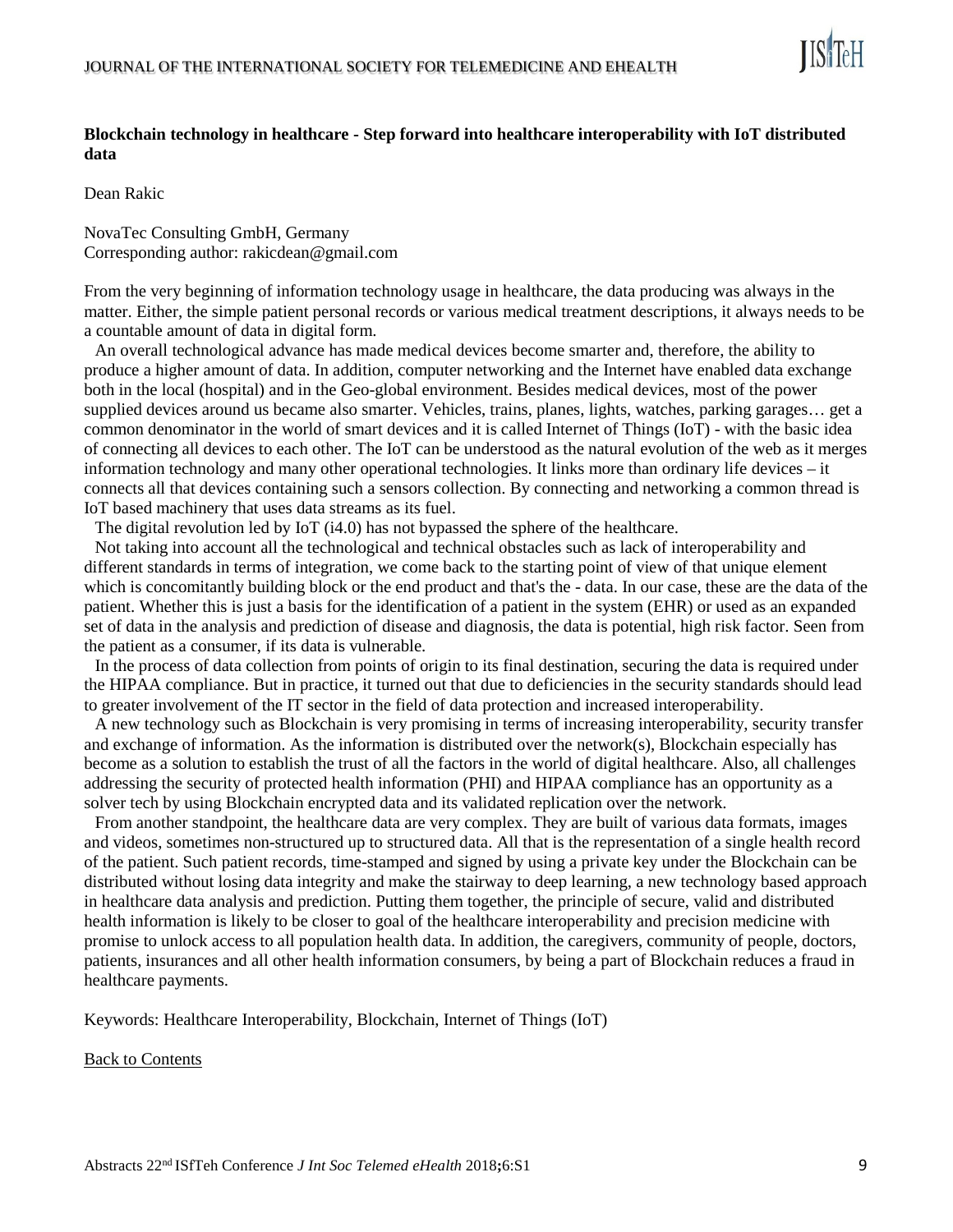

### <span id="page-9-0"></span>**The use of telemedicine for patients needing organ transplantation: barriers and facilitators**

Mary Heekin<sup>1</sup>, David Cattell-Gordon<sup>2</sup>

<sup>1</sup> MedStar Georgetown University Hospital Registered Nurse; ISFTeH - Telenursing, USA <sup>2</sup> University of Virginia Office of Telemedicine, USA

Corresponding author: meh6av@virginia.edu

**Purpose:** The purpose of this research was to explore the barriers and facilitators to the use of telemedicine in promoting access to organ transplantation as perceived by clinicians and other professionals employing this resource. **Design**: Qualitative study, which analysed the responses of 11 University of Virginia Health System participants who use or coordinate the use of telemedicine to provide care for patients in need of organ transplants. **Methods**: A qualitative approach was used to analyse the data. The researcher identified common themes including advantages of telemedicine, facilitators of program sustainability, barriers to transplant telemedicine programs, how the current use of telemedicine in each program could be improved, and overall rated experience. **Results**: Saved travel time, convenience for both patients and providers, the ability to increase access to high quality care and reduce variability in patient outcomes were key advantages of the use of telemedicine. The most significant driving force to program creation and sustainment was the presence of a clinical and administrative champion. Technological challenges were the greatest barrier to the use of this clinical resource. Participants identified the important role telemedicine will play in the future delivery of healthcare. All 11 individuals rated positive experiences with telemedicine. **Conclusion**: Greater education is needed to increase awareness regarding the full potential of telemedicine and its many advantages. The use of telemedicine in providing organ transplant care has significant potential to reduce the burden of chronic disease and reduce regional disparities related to access to specialized care.

Keywords: Telemedicine, Organ transplantation, Clinical utilization of telemedicine, Barriers and facilitators

#### [Back to Contents](#page-0-0)

#### <span id="page-9-1"></span>**Towards interoperable personal health records**

Juha Puustjärvi<sup>1</sup>, Leena Puustjärvi<sup>2</sup>

<sup>1</sup> Innomedi, University of Helsinki, Finland <sup>2</sup> The Pharmacy of Kaivopuisto, Finland Corresponding author: juha.puustjarvi@cs.helsinki.fi

A personal health record (PHR) is a record of a consumer that includes data gathered from different sources such as from health care providers, pharmacies, insures, the consumer, and third parties. It includes information about medications, allergies, vaccinations, illnesses, laboratory and other test results, and surgeries and other procedures. An ideal PHR would provide a complete and accurate summary of the health and medical history of a consumer.

A problem of current PHRs is that they assume all its content to be restricted on health-oriented personal data. However, there are a lot of related data, which use together with PHR data would produce outcomes that could not be achieved by functioning independently. Examples of such PHR-related personal data sources include gyms, smart homes and personal note books. Using these data sources together with PHRs' data we can achieve new outcomes: For example, a person may be interested to know his or her blood pressures when his or her weight had maximal and minimum values.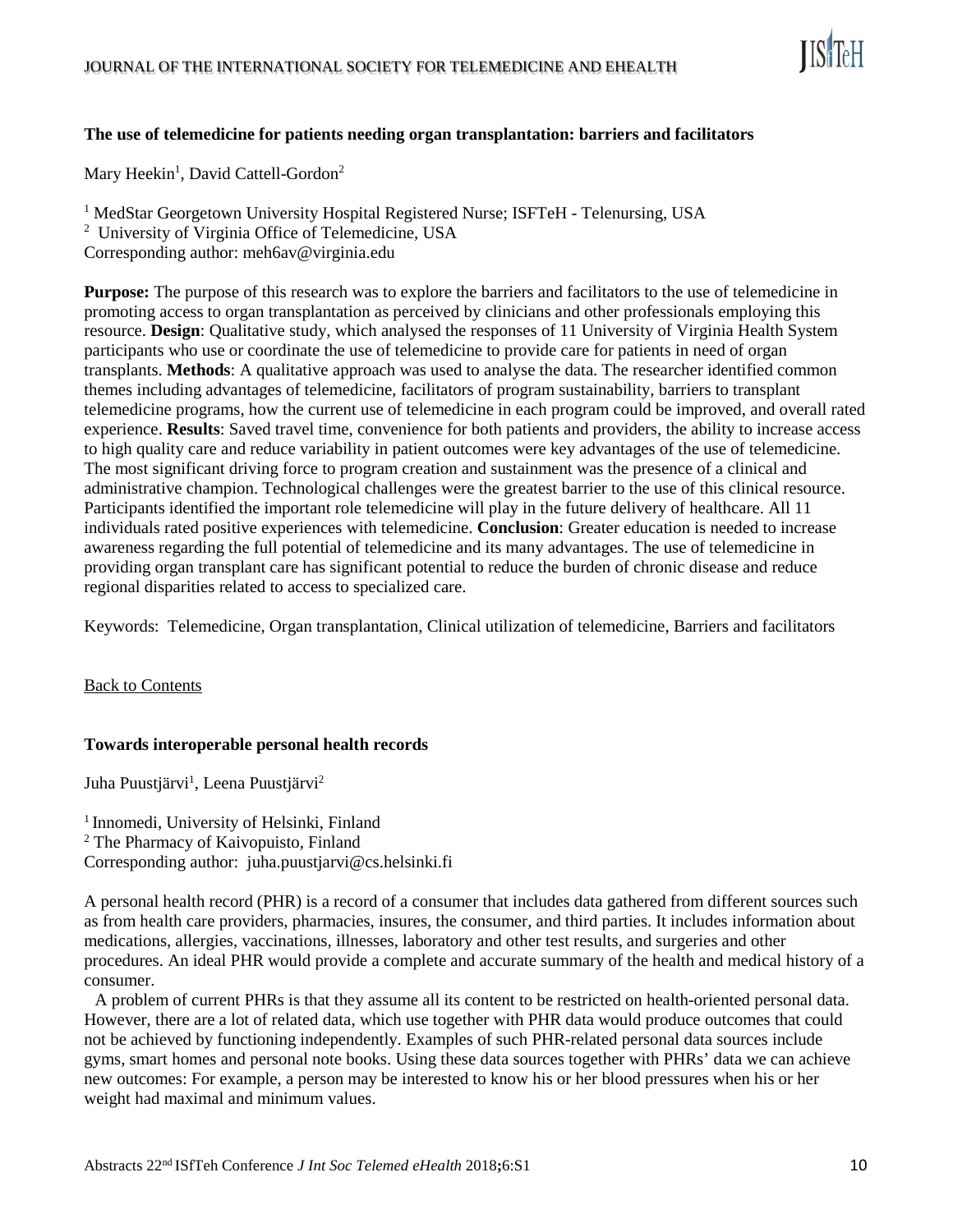

There are also a lot of public data sources, which use together with personal data would produce outcomes that would not be achieved by using only personal data. For example, personal data may indicate the vaccinations of a person, while public data source can augment this information by more informal descriptions of the vaccinations. Further, as public data sources are increasingly linked among themselves according to the notion of the Linked Data, the data sources that can be reached from PHRs is increasing all the time. For example, the open data sources dealing with medicines or clinical guidelines are particularly useful when used with PHR-data.

Issues with combining heterogeneous data sources, under a single query interface have existed from the early 1980s, when computer scientists began designing systems for interoperability of heterogeneous databases. Nowadays, at the advent of the Semantic Web the issues with combining data sources is still equally relevant as the Semantic Web paradigm involves a broad set of modern technologies such as Resource Description Framework (RDF), Web Ontology Language (OWL) and SPARQL that tackle these issues.

A relevant issue is how these technologies can be used in combining relevant external data sources with PHRs. However, a problem in combining external data sources with PHRs is data heterogeneity: there is a variety data models on which these data sources can be based on. For example, a data source may be a relational database or an XML-file. Further, the schemas of PHRs' XML-files may be ad hoc, (e.g., the CCR standard of the American Society for Testing and Materials (ASTM)) or based on the Reference Information Model (RIM) (e.g., the CCD standard of the HL7).

Our solution for this heterogeneity problem is the use of smart data. Smart data refers to data that is applicationindependent, and part of a larger information ecosystem. Furthermore, RDF is the key for representing smart data. In RDF, we can express facts with tree-part statements known as triples. The subject identifies the thing being described, predicate is a property name, and object is property value. So, each triple is like a little sentence that states a fact.

However, RDF in itself does not bring smartness. It depends on the expression power of the used vocabulary. By a vocabulary we refer to a set of ontologies, which formally specifies the used terms and their semantics. The key point here is that shared ontologies provide the ability of two or more systems to exchange information and to use the information that has been exchanged.

Keywords: Personal Health Record, Semantic Web, Ontologies, Interoperability

#### [Back to Contents](#page-0-0)

#### <span id="page-10-0"></span>**Childbearing women's perception about the use of mHealth for maternal health information in rural communities, Ile-ife, Nigeria**

Titilayo Odetola<sup>1</sup>, Love Ayamolowo<sup>2</sup>

<sup>1</sup> University of Ibadan, Nigeria

2 Obafemi Awolowo University, Nigeria

Corresponding author: odetolatitilayo@yahoo.com

**Introduction:** Maternal health services utilization among rural women is poor and this has been reported as a major contributor to the high maternal mortality in Nigeria. Mobile health (mHealth) has gained opportunities in improving maternal and child health care in rural areas of the developed and developing countries. Harnessing this innovative measure in supporting maternal health care delivery services to the widely-dispersed childbearing women in rural communities will improve access to reproductive health care and reduce maternal mortality. This study aimed at assessing women's perception about the use of mHealth technology for obtaining maternal health information in rural communities. **Methods**: A descriptive community-based cross-sectional study employing quantitative research design was used to assess the perception of childbearing women about the use of mobile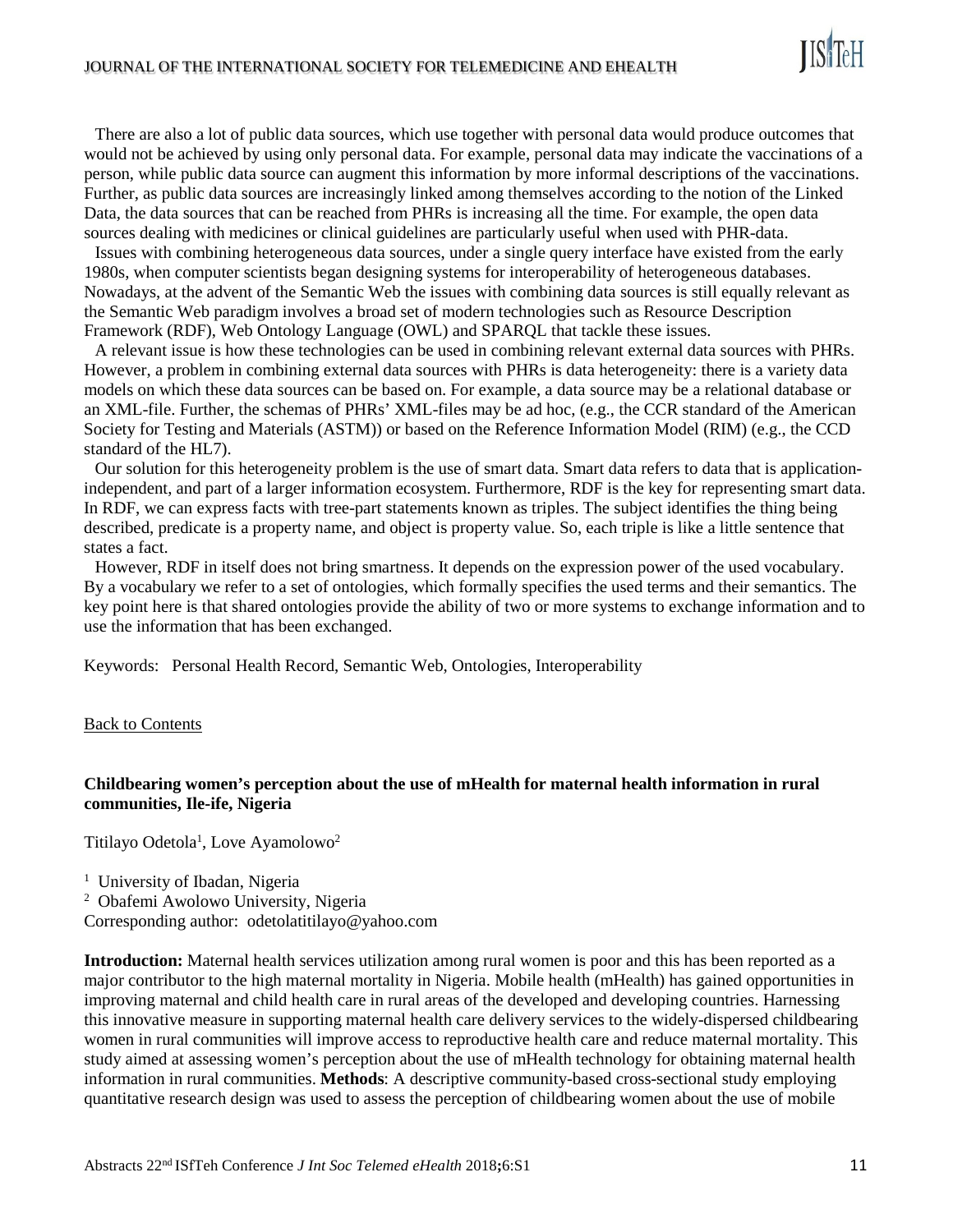

health technology for maternal health information in rural communities, Ile-Ife, Nigeria. Multi stage sampling technique was employed to select 410 women of childbearing age (15 to 49 years) who gave birth within the last five years prior to the study. Data was collected over two weeks using structured questionnaires. 403 questionnaires were found suitable for statistical analysis which was performed using STATA version 13 (STATA Corporation, TX, USA). The confidence level was set at 95%. Informed consents from all participants were obtained after full explanation of the study design and purposes. Ethical approval for this study was obtained. **Results:** Findings revealed that majority (91%) of the women possessed mobile phones. However, less than half of the respondents (48%) used mobile phone for maternal health information with their health care providers. Findings showed that 84% of the respondents had a positive perception about use of mobile health technology for maternal health information. Also women who had good perception about use of mobile health technology for maternal health information had 1.8 higher odds of a skilled attendance for childbirth compared to women who had poor perception (OR=2.77, SE=1.23, CI=6.63). The findings also showed that use of mobile phone between women and their maternity care provider was significantly associated with their perception about use of mobile health technology for maternal health information( $X2=4.5305$ , p < 0.05 (0.033). However, the women's possession of mobile phone had no significant association with their perception about use of mobile health technology for maternal health information(X2=0.1922, p > 0.05 (0.661). **Conclusion:** The study concluded that women had a positive perception about use of mobile health technology for maternal health information but poorly utilized mobile phone for maternity care information with their health care providers. Access to and acceptance of information and supports during pregnancy and childbirth by family have important implications for maternal choices of type of maternity care, place of delivery and effective use of available reproductive health services. Expanding mobile phone penetration and network coverage in rural communities can remove traditional, geographic and economic barriers to health care, particularly in emergency situations that can be life threatening, as is often the case for maternal and newborn health. Innovative methods of strengthening the health care system for maternal and newborn health as well as new approaches like mobile health technology which is capable of reaching the hard to reach populations are urgently needed to support Nigeria efforts towards desirable global maternal and child health targets set against the year 2030.

Keywords: Childbearing Women, Perception, Mhealth, Rural Communities, Maternal healthcare information

# [Back to Contents](#page-0-0)

#### <span id="page-11-0"></span>**Telehealth nursing research - review of literature 2017**

Claudia Bartz

ISfTeH Telenursing Working Group, USA Corresponding author: cbartz@uwm.edu

The purpose of this paper is to present information about telehealth nursing research worldwide. Telehealth nursing research publications from 2017, with a nurse as first-author, were used as the basis for this presentation. To date, 31 papers have been reviewed for source country(ies), research purpose, research design and findings. Twenty-four papers have authors from a single country and 7 papers have authors from 2 or more countries. In all, 18 countries and five continents are represented, demonstrating the worldwide interest in and commitment to telehealth nursing research. The research purposes described in the papers always concerned aspects of telehealthtelemedicine but they were quite diverse. The papers described information about mHealth users' perceptions; nurses receiving remote direction for stroke assessment and intervention; phone counselling; mHealth interventions for orthopaedic surgery rehabilitation, weight loss, hypertension management, online support of urine catheterization, suicide prevention and pain management; smartphone use among nurses and physicians;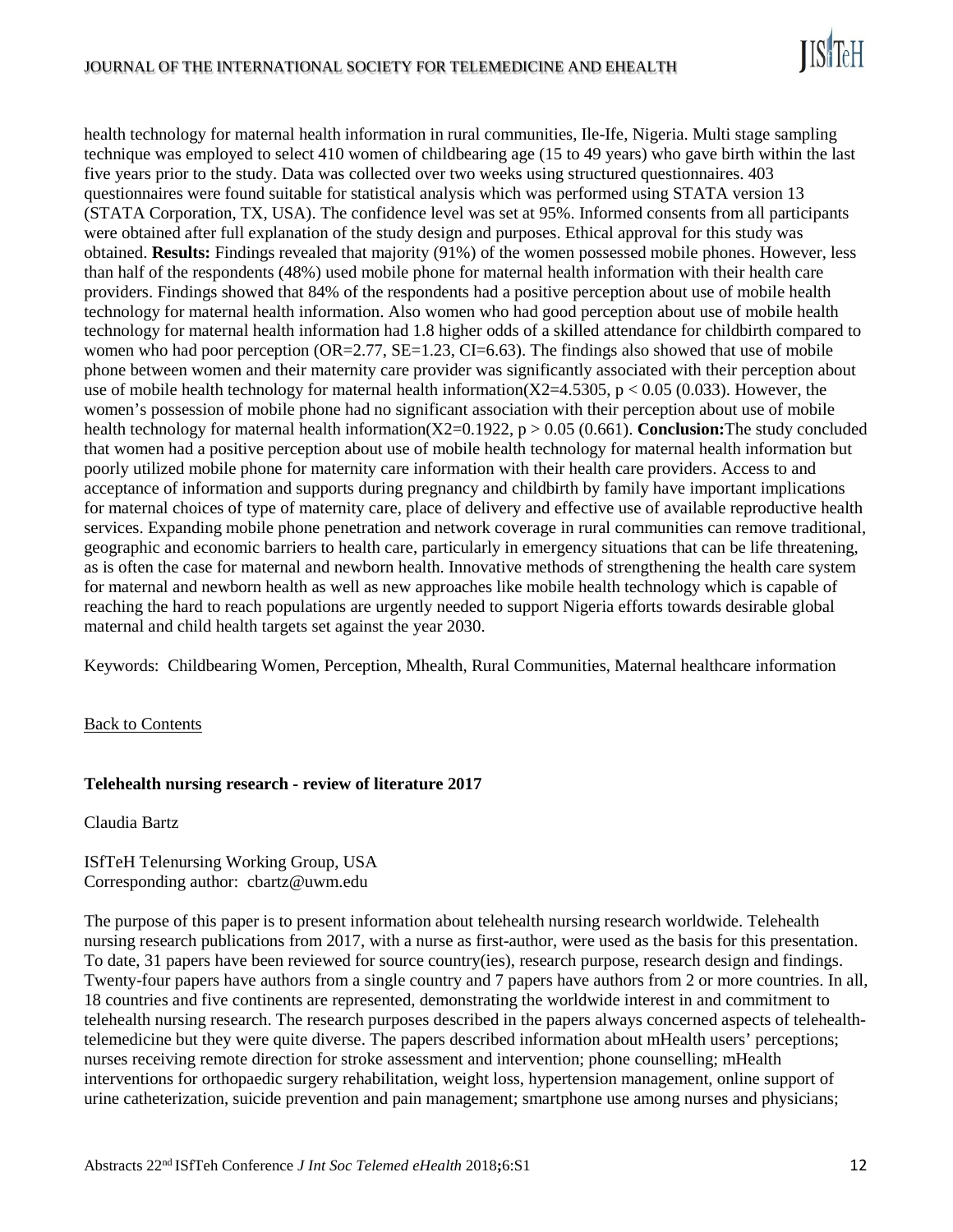

electronic health record implementation; evaluation of apps and platform availability and efficacy; and nursing students' use of mHealth for care delivery. Thirty-nine percent of the papers used a qualitative-descriptive design, 16% reported a review of literature, 13% were randomized controlled trials or clinical trials and 13% were technology reviews. Other designs included quasi-experimental research, cross sectional surveys, and metaanalysis. Research findings were mixed, with some positive results from interventions but more often no differences were found with the interventions or between intervention and control groups. The three apps evaluations found the apps insufficient and the one evaluation of mHealth platforms found them unsatisfactory. These studies represent a good cross-section of nurses researching telehealth-telemedicine by country and by topic. Continued work is definitely needed to demonstrate telehealth nursing interventions that result in positive outcomes for people with healthcare needs. A reference list will be provided with the presentation.

Keywords: telehealth nursing, mHealth interventions, international research

#### [Back to Contents](#page-0-0)

### <span id="page-12-0"></span>**A mixed methods systematic review of success factors of mHealth and telehealth for maternal health in Sub-Saharan Africa**

Mohamed Ali Ag Ahmed, Marie Pierre Gagnon, Louise Hamelin-Brabant, Gisele Irene Claudine Mbemba, Hassane Alami

# Université Laval, Canada

Corresponding author: mohamed-ali.ag-ahmed.1@ulaval.ca

Access to health care is still limited for many women in sub-Saharan Africa (SSA), while it remains an important determinant of maternal mortality and morbidity. Information and communication technologies (ICTs), such as mhealth and telehealth, can help to facilitate this access by acting on the various obstacles encountered by women, be they socio-cultural, economic, geographical or organizational. However, various factors contribute to the success of mhealth and telehealth implementation and use, and must be considered for these technologies to go beyond the pilot project stage. The objective of this systematic literature review is to synthesize the empirical knowledge on the success factors of the implementation and use of telehealth and mhealth to facilitate access to maternal care in SSA. The methodology used is based on that of the Cochrane Collaboration, including a documentary search using standardized language in six databases, selection of studies corresponding to the inclusion criteria, data extraction, evaluation of study quality, and synthesis of the results. A total of 93 articles were identified, which allowed the inclusion of seven studies, six of which were on mhealth. Based on the framework proposed by Broens et al., we synthesized success factors into five categories: (I) technology, such as technical support to maintain, troubleshoot and train users, good network coverage, existence of a source of energy and user friendliness; (II) user acceptance, which is facilitated by factors such as unrestricted use of the device, perceived usefulness to the worker, adequate literacy, or previous experience of use ; (III) short- and longterm funding; (IV) organizational factors, such as the existence of a well-organized health system and effective coordination of interventions; and (V) political or legislative aspects, in this case strong government support to deploy technology on a large scale. Telehealth and mhealth are promising solutions to reduce maternal morbidity and mortality in SSA, but knowledge on how these interventions can succeed and move to scale is limited. Success factors identified in this review can provide guidance on elements that should be considered in the design and implementation of telehealth and mhealth for maternal health in SSA.

Keywords: Success factors, telehealth, mhealth, Sub-Saharan Africa, maternal health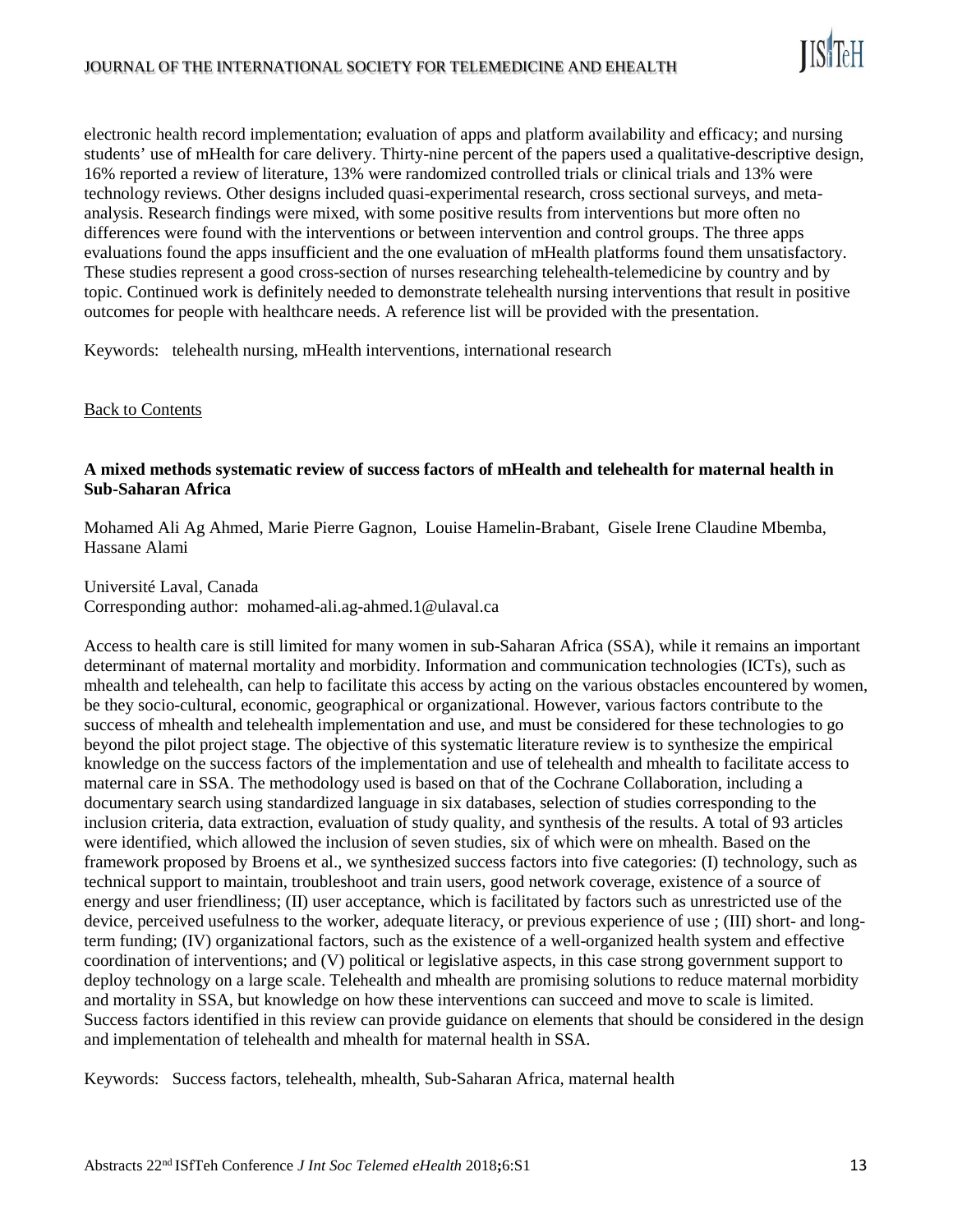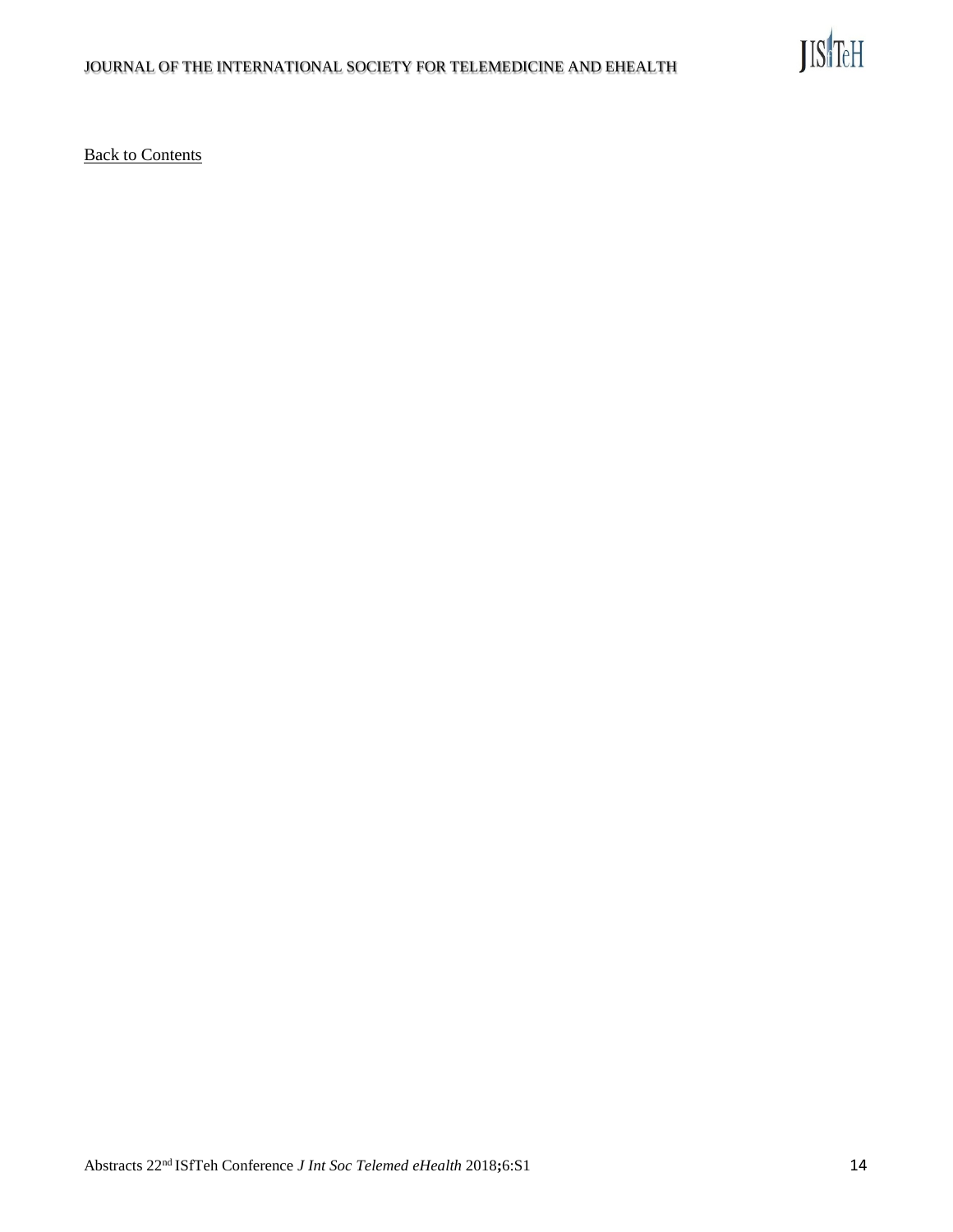### <span id="page-14-0"></span>**Hearing screening in school age children in different African countries**

Piotr Henryk Skarzynski<sup>1,2,3</sup>, Maciej Ludwikowski<sup>1</sup>, Henryk Skarzynski<sup>1</sup>

<sup>1</sup> World Hearing Center of Institute Physiology and Pathology of Hearing, Poland

<sup>2</sup> Heart Failure and Cardiac Rehabilitation Department, Medical University of Warsaw, Warsaw, Poland

3 Institute of Sensory Organs, Warsaw/Kajetany, Poland

Corresponding author: p.skarzynski@ifps.org.pl

Troubles with understanding of different sounds, delay the speech development and school difficulties may be the result of hearing problems. Consequently, it may negatively impact on self-esteem, interpersonal relations and professional development. Hearing screening program enables early detection of hearing disorders in chosen age group and allows to implement adjustment methods of treatment and rehabilitation.

The aim of this presentation is to show procedure and results of hearing screening in six African countries. **Material and methods:** During hearing screening standard procedure was conducted including: Video Otoscopic examination, pure tone audiometry which was performed on Sensory Examination Platform® with audiometric headphones. Also, otoacoustic emission- OAE was carried out. Positive results of the screening test was defined as any hearing impairment greater than 20 dB HL in any ear, at any frequency from 500 to 8000 Hz. **Results:** Hearing screening was performed in group of 1198 children in six African countries: in Rwanda- 183 children, Tanzania- 212, Ivory Coast- 132, Cameroon- 260, Senegal- 206 and in Nigeria- 205. Analysis of results showed that hearing problems in African countries are common. Positive results of pure tone audiometry had about 25% subjects however about 40% had positive results of videootoskopic examination. **Conclusions:** Results of hearing screening in African countries shows that prevalence of hearing problems is significant. It is important to develop knowledge about otolaryngology especially ear hygiene. Furthermore, neonatal hearing screening ought be the standard procedure. Due to limited financial resources it is important that new solutions should engender significantly less cost.

Keywords: hearing screening, African countries, hearing problems, children

#### [Back to Contents](#page-0-0)

#### <span id="page-14-1"></span>**eHealth and telemedicine in Poland and join projects with West and East Africa**

Piotr Henryk Skarzynski<sup>1,2,3</sup>, Maciej Ludwikowski<sup>1</sup>, Henryk Skarzynski<sup>1</sup>

<sup>1</sup> World Hearing Center of Institute Physiology and Pathology of Hearing, Poland

<sup>2</sup> Heart Failure and Cardiac Rehabilitation Department, Medical University of Warsaw, Warsaw, Poland

<sup>3</sup> Institute of Sensory Organs, Warsaw/Kajetany, Poland

Corresponding author: p.skarzynski@ifps.org.pl

The process of diagnosis, rehabilitation and post-intervention care over patients with hearing disabilities, often equipped with different kinds of hearing prostheses, usually requires an experienced, multidisciplinary team to undertake repeated sessions with the patient in the clinic. For the majority of patients it entails long travels from their home, associated with costs, time, and travel weariness. To reduce patients' burdens and allow specialist from the field to benefit from the experience of the World Hearing Center's team, the National Network of Teleaudiology (NNT) was established. The aim of this report is to show what was done till now to develop National Network of Teleaudiology, to present what are we doing now and how are the plans for the future. Further development of the Network is planned. It is enriched with new diagnostic and research methods and its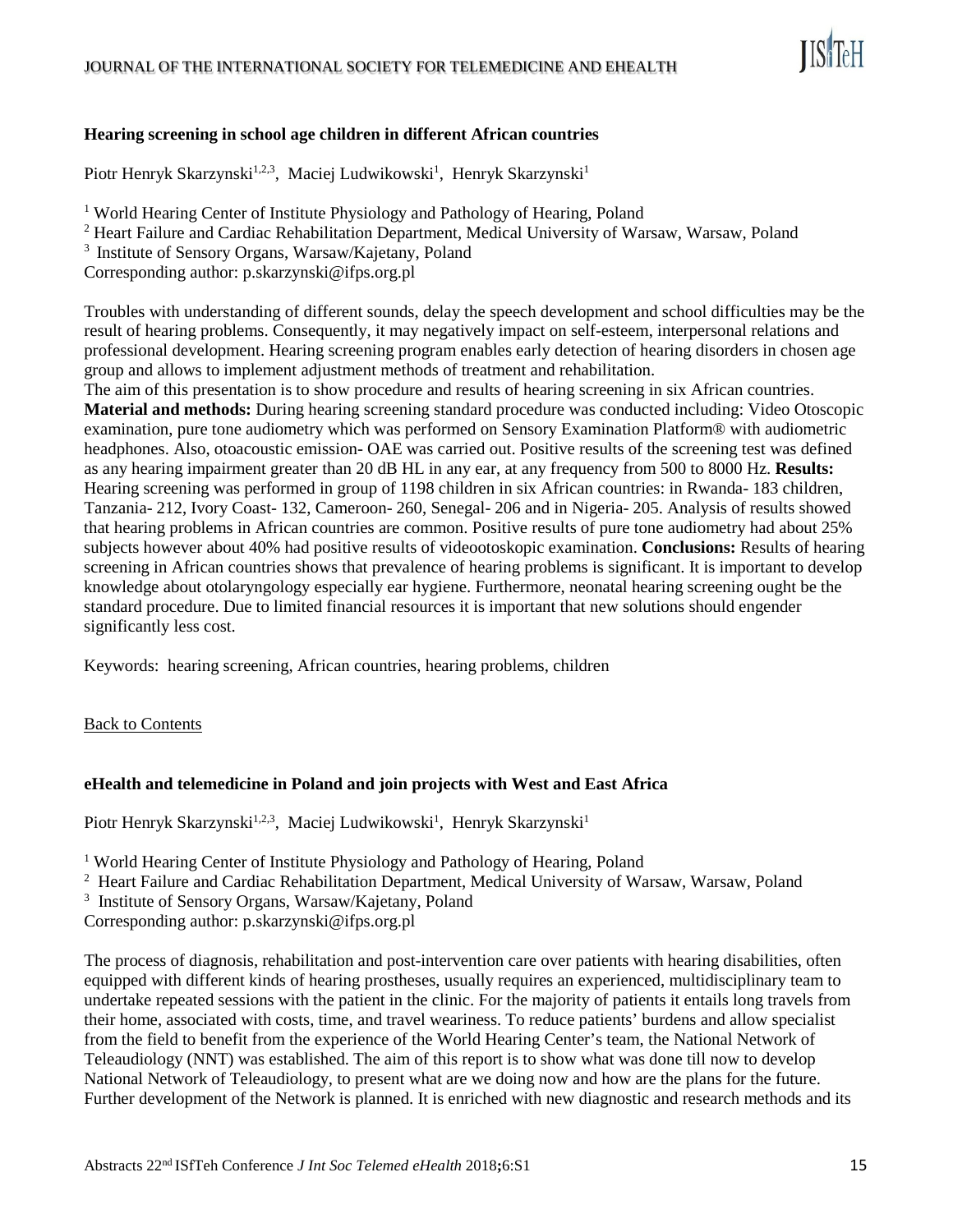

scope is still extended. Additional factor is to present joined projects with some countries from Africa. The NNT has proved to be a reliable platform for telefitting, telediagnosis, teleconsultations and elerehabilitations improving quality of service for the patients and providing substantial time and money savings. With proper models of care telemedicine can be a method to cope with growing number of patients in the future, but still allowing for the need of expert's knowledge.

Keywords: Telemedicine, eHealth, Telefitting

[Back to Contents](#page-0-0)

# <span id="page-15-1"></span>**National Network of Teleaudiology in clinical practice- telefitting of cochlear implants users**

Piotr Henryk Skarzynski<sup>1,2,3</sup>, Maciej Ludwikowski<sup>1</sup>, Henryk Skarzynski<sup>1</sup>

<sup>1</sup> World Hearing Center of Institute Physiology and Pathology of Hearing, Poland

<sup>2</sup> Heart Failure and Cardiac Rehabilitation Department, Medical University of Warsaw, Warsaw, Poland

3 Institute of Sensory Organs, Warsaw/Kajetany, Poland

Corresponding author: p.skarzynski@ifps.org.pl

**Introduction:** National Network of Teleaudiology (NNT) is easy accessible telehealth applications for patients after cochlear implantation. In order to obtain the best hearing benefits after cochlear implantation, the speech processor must be optimally fitted. This requires frequent appointments with specialists. Telefitting enables among others: programming electrical stimulation parameters into the patient's speech processor, activation of the speech processor in 'live' mode, consultation about ways to use new settings in the speech processor. The aim of this poster is to present telemedicine possibilities for cochlear implants users. **Material and methods:** The Internet allows specialists from Poland to set up a teleconference for audio and video contact with the patient and support specialist, and allows remote desktop software to access a remote computer and perform fitting. Every node is equipped with teleconference terminals from Polycom Inc. with LCD screens, zoomable and movable Polycom cameras, connected to a system with symmetrical Internet connections. There is also a PC computer equipped with clinical interface boxes with appropriate fitting software. The 'Logmein.com' application is used for remote control. **Results and conclusions:** Development of informatics and telecommunication technologies opens new possibilities for the patients and the specialists. The model of postoperative care for implanted patients using telemedicine seems to be a reliable alternative to standard model. It should be emphasized that telemedicine methods enable development procedure for cochlear implants system for Least Developed Countries.

Keywords: National Network of Teleaudiology, Cochlear implantation, telefitting, telemedicine

[Back to Contents](#page-0-0)

#### <span id="page-15-0"></span>**Dentistry in the digital age: Student Opinions and perspectives on e-learning**

Rodrigo Marino, Andre Priede, Herman Chu, James Dang, Fadi Dawood, Cara Fitt, Volodymyr Firman, Raghed Hamami

Melbourne Dental School, University of Melbourne, Australia Corresponding author: r.marino@unimelb.edu.au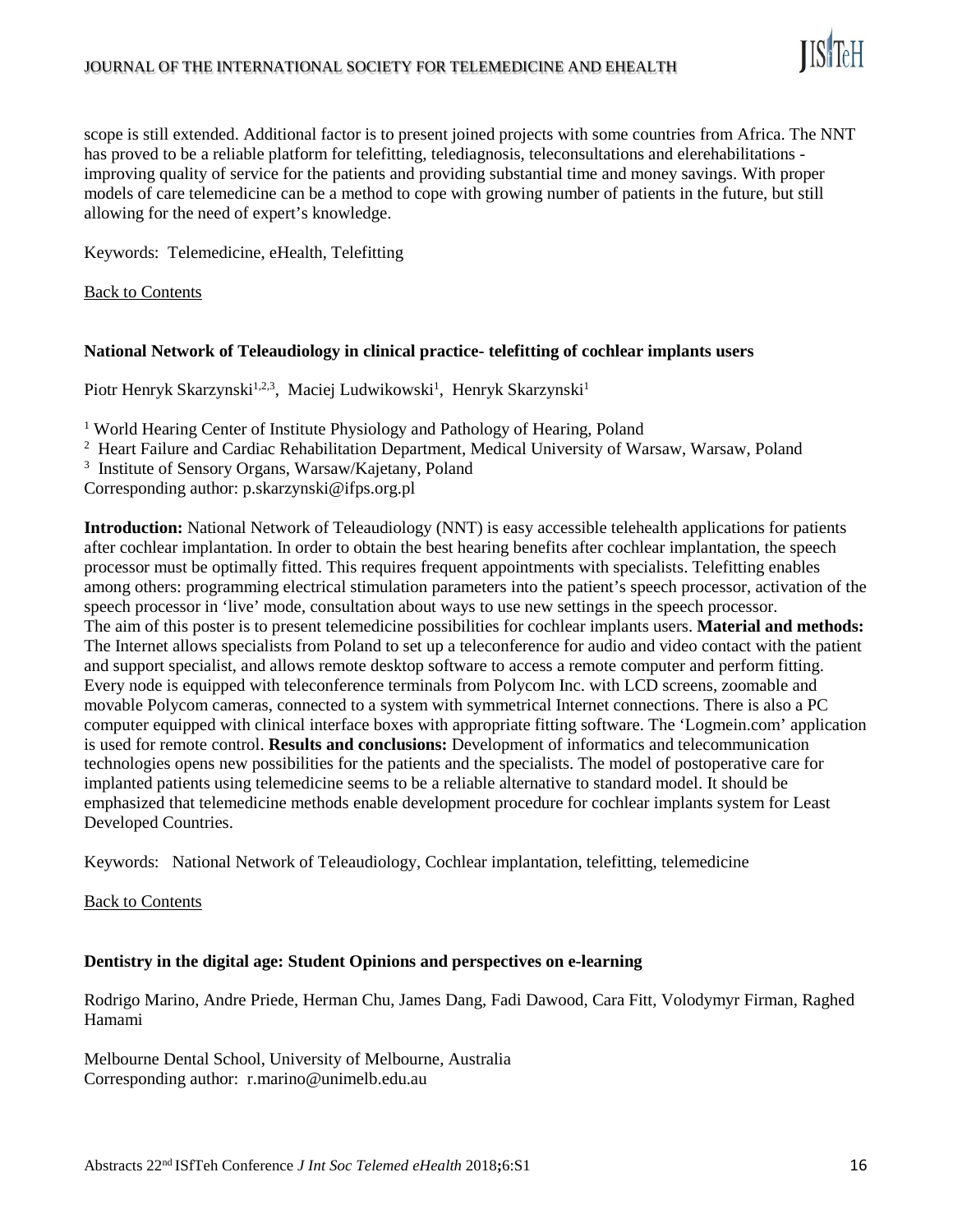

Considerable attention has been given to the "digital natives" due to their familiarity and reliance on information and communication technology (ICT). ICT is also changing how oral health professionals (OHP) work, acquire knowledge and training, communicate with patients and with their professional network, share knowledge and conduct research and evaluation. When analysing the use of ICT, the opinions of future OHPs was lacking compared to other health disciplines, and no exploration as how digital natives envisages ICT integration with their future practice. **Objectives:** Within this context, the present study aimed to qualitatively explore how first year dental students at a large Australian university perceive technology based tools for learning and education, and to assess how incoming students assess the feasibility of their implementation as a learning tool. **Methods**: This study involved the participation of 95 dental students, who were commencing their studies at the Melbourne Dental School, The University of Melbourne in 2016. As part of the assessments in a first year unit 'Introduction to Professional Practice', students were required to complete an essay on the topic of 'ICT uses in dentistry', without prior teaching on the topic. The de-identified essays were collected. Two researchers independently coded the essays coding, inter-observer reliability was tested. Essays were coded with relevant keywords at the paragraph and/or sentence level. Coded essays were inputted into NVivo. Socio-demographic information was not collected, but available data indicated that the majority of "digital native" students were males  $(n=52)$  than females (n=43), with 30% of the cohort being international students (n=29) and 65% of Asian heritage (n=62). **Results**: In the broad theme of dental education, multiple sub-themes were encountered; learning preferences, virtual learning, and concerns about ICT in dental education. Another main theme was social media with a subtheme of student education. Overall, the use of e-learning in dental education was perceived positively. Main obstacles cited for use of ICT in dental education included infrastructural and implementation costs, and software maintenance. Consequently, concerns were raised regarding inequalities amongst communities and countries that may limit the overall student experience. The data also indicated that online learning can be more distracting and lead to reduced class attendance, increased isolation due to less face-to-face interactions. **Conclusion:** Overall, ICT was seen as advantageous within the realm of dental education, but it was not without its concerns. The current data suggests that further exploration of student opinions and experiences through qualitative methods, may highlight the need for necessary staff development and formal syllabus changes with respect to dental education.

Keywords: Dental students, Computer aided learning, Interactive learning, e-learning, Virtual learning

[Back to Contents](#page-0-0)

#### <span id="page-16-0"></span>**The opinion of Polish nurses about introduction electronical tools in the daily practice**

Dorota Kilańska<sup>1</sup>, Natalia Biega<sup>2</sup>, Piotr Szynkiewicz<sup>3</sup>

- <sup>1</sup> Medical University of Lodz, The National Centre for Health Information Systems, Poland
- <sup>2</sup> Medical University of Lodz, Poland
- <sup>3</sup> Prometriq Academy of Management, Poland
- Corresponding author: dkilanska@gmail.com

**Introduction:** Using electronical tools in the basis practice is an important part of integrating care and can help patients with the self-care in the different setting and nurses with manage the care. Nurses should use them to achieve better quality of care. New strategy for digitalisation was mentioned in the "Policy Paper for Health Care for Poland 2014-2020". Because of this changes, which was happened in the eHealth in Poland it is important to get information about the opinion of nurses on using different electronical tools in daily practice, especially electronical documentation. It is also important receive information before the implementation and involve nurses in this innovation process. **Methods:** The survey is the first stage of examination on the digitization of nursing in Poland. The research was conducted on the basis of a questionnaire among respondents with using electronic tools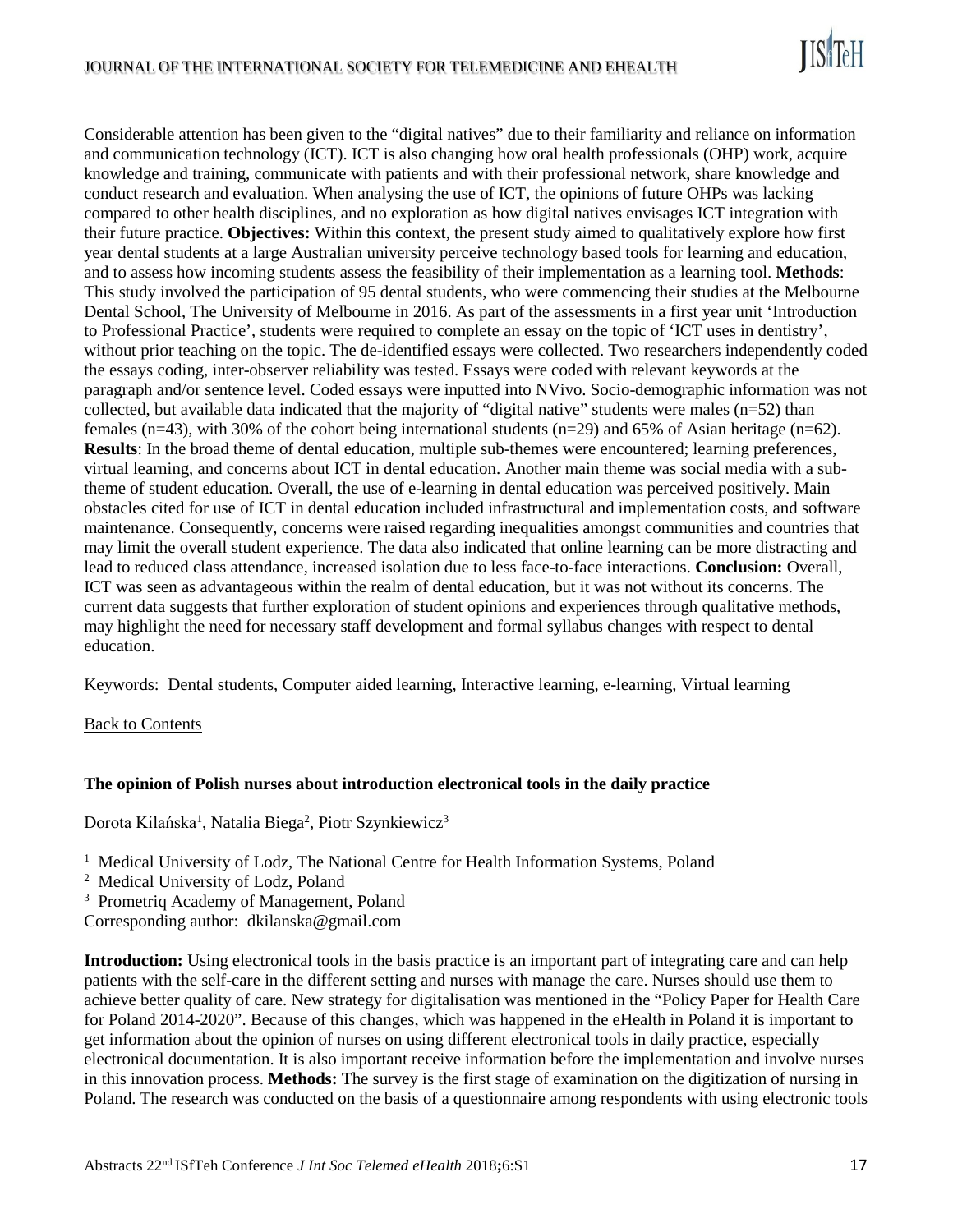

between November 2016 and July 2017, in seven hospitals with the different stage of implementation Electronical Health Record. **Results:** The study encompassed a total of 631 nurses, 96.7% were women and 3.3% were men. The median age of respondents was 48 years. The median of their professional experience was 23 years, whereas the median time of work in their current place of employment was 18 years. More than  $\frac{3}{4}$  of the respondents were departmental (ward) nurses, about 15% were unit nurses, and about 10% were midwives. Over 87% of the surveyed nurses overall carried out their duties on computerized workstations ( $p < 0.001$ ), 42.9% of the respondents encountered the electronic patient record (EPR), prior to this study; ⅔ demonstrated a positive attitude to the EPR. 50.5% of the respondents coped with a nursing classification in their quotidian work, whereas 47.2% had to deal with these scales in the course of their professional training. 56% of the study participants considered themselves experienced in working with the EPR; 10.7% out of respondents without experience felt prepared to work with the EPR, 40.1% felt unprepared and 49.2% had no opinion (regardless of their work experience). 47.6% of the respondents expressed their beliefs that, in the future, health care will be based on the EPR, 7.5% was sceptical about it and 44.9% had no opinion (irrespective of their work experience). 76.1% of the respondents used front-end applications to handle social media (videlicet Facebook in 51.9%, Twitter in 6.1%, LinkedIn in 3.9%, ResearchGate in 0.7%; and intranet in 54.5%). The younger the respondents were, the more often, statistically, they made use of these services ( $p = 0.004$ ). The surveyed nurses most often emphasized such aspects of the introduction of EPR as an improved reporting of nursing care (46.6% altogether, 50.5% of the social media users vs. 34.0% non-users;  $p = 0.002$ ), improved patient safety  $(44.1\%, 49.5\% \text{ vs. } 27.2\%; p < 0.001)$ , greater data security and integrity in comparison to paper documentation (40.9% and 44.8% vs. 28.5%;  $p = 0.001$ ) and time saving  $(37.6\%, 42.6\% \text{ vs. } 21.9\%, \text{ respectively}; p < 0.001)$ . Moreover, 44.5% of the respondents declared a desire to broaden their knowledge on e-health and operation of EPR (regardless of their work experience, but in relation, statistically, to the use of social media applications,  $49.5\%$  vs.  $28,7\%$ , respectively;  $p < 0.001$ ). **Conclusion:** The study participants who used the mobile/desktop applications to connect with the social media on a daily basis proved to be more receptive to the computerization of nursing care. The younger the respondents were will have more motivation with introducing electronical tools to the daily practice. Nurses should have more information about Nursing Informatics during the education.

Keywords: Electronical Health Record, Social Media, Nursing Care, Classifications, eHealth, Patient Safety

#### [Back to Contents](#page-0-0)

#### <span id="page-17-0"></span>**The evolution of telemedicine technology**

Eric Bacon, Keri Dostie

#### AMD Global Telemedicine, USA Corresponding author: ebacon@amdtelemedicine.com

Done correctly, clinical telemedicine should not be an "island" of separate practice. The evolution of innovative technologies has changed the way we can practice telemedicine. When considering the right technologies for your telemedicine program, it is important to make sure your choice will easily integrate into your existing infrastructure and is scalable for potential future applications. This presentation will discuss how the right systems architecture and open systems approach can lead to a nationwide, telemedicine deployment at the fraction of the cost, effort and time compared to second generation (in-band) telemedicine.

As telemedicine technologies have evolved, it is no longer good enough to be able to "capture and share" patient information. The true benefit of a telemedicine encounter is being able to accurately deliver real-time patient information between the exam site and remote provider. The use of older telemedicine technologies, such as inband telemedicine, has its limitations for todays' clinical requirements and is more costly than new architecture technologies.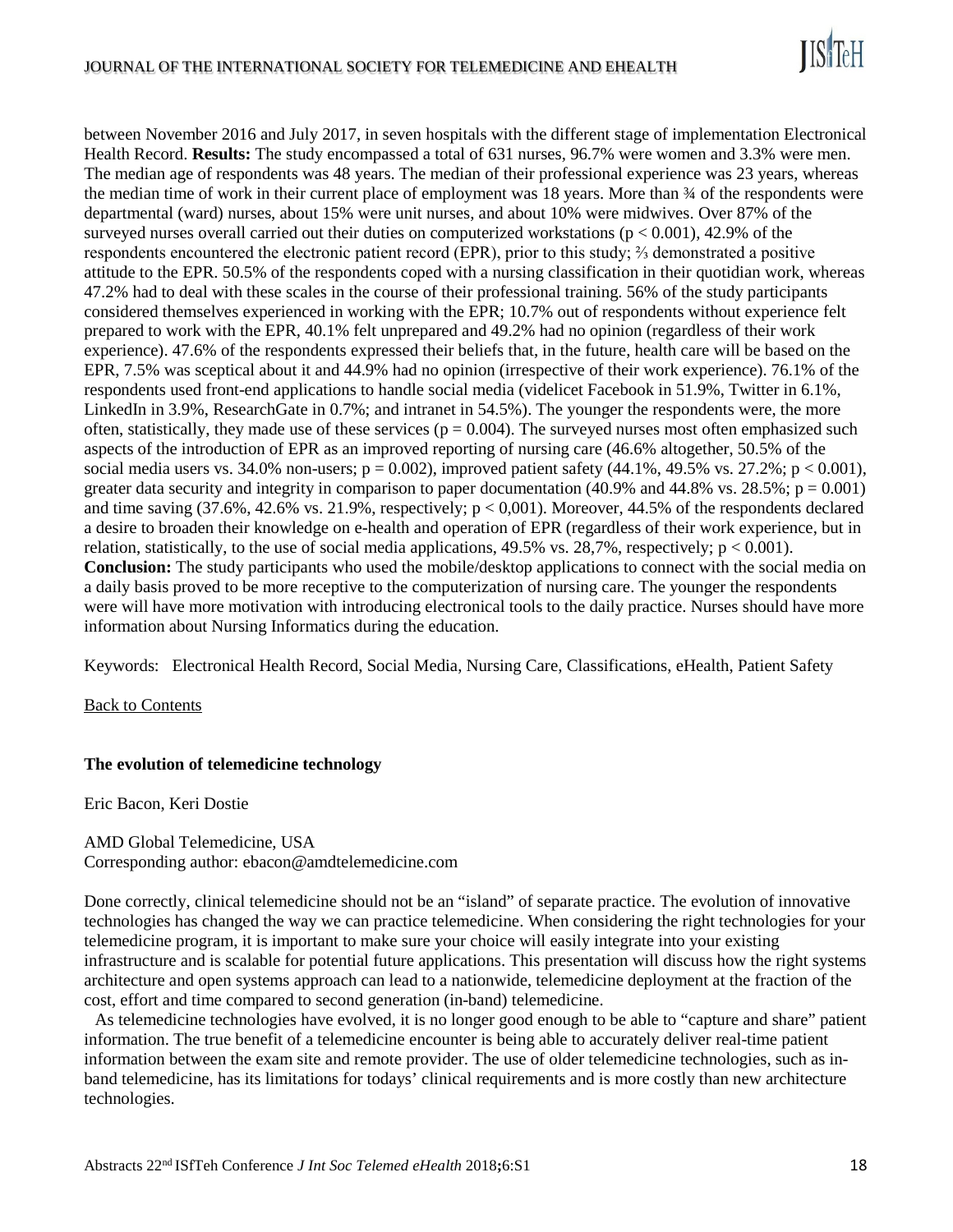

Attendees will learn:

- How others have integrated telemedicine into their workflows - telemedicine use cases.

- 5 major questions to ask and get answers to in order to architect and deploy a successful clinical telemedicine system.

- How to interweave telemedicine seamlessly with general healthcare practices.

Keywords: clinical telemedicine technology, interoperable technologies, telemedicine use cases

#### [Back to Contents](#page-0-0)

# <span id="page-18-0"></span>**A mobile tele-ecg strategy: providing assistance to geriatric, outpatient and prison units in Pelotas - Brazil**

Adolfo Sparenberg, Luis Carlos Manica, Gabriel Silva, Robert Timm, Edmilson Siqueira, Patricia Dias

AGM Telessaúde Brasil. Instituto de Cardiologia RS, Brazil. Corresponding author: adolfosparenberg@hotmail.com

**Introduction:** In the last few decades the development and subsequent expansion of eHealth has opened doors towards providing diagnosis and specialized advice to underserved, remote and rural communities across the globe. The first steps towards the establishment of Tele-ECG services in the state of Rio Grande do Sul (RS) - Brazil, were given in the year 2000 through the beginning of a regional network covering 4 institutions in the southern region of the state. In the last 4 years, the method evolved to a mobile Tele-ECG platform, an initiative resulting from the start of AGM - a new Tele-cardiology company headquartered in Porto Alegre, capital city of RS. The platform was implemented in the city of Pelotas - around 300,000 inhabitants - providing services to outpatient, geriatric and prison units. Objectives: To describe the implementation a 24∕7-basis mobile Tele-ECG network in the city of Pelotas, RS, Brazil, covering outpatient care units, geriatric institutions and a regional prison. **Methods**: The method was implemented in five public outpatient care units, a geriatric home and a regional prison, all located in the city of Pelotas. The AGM Tele-ECG Network consists of a digital ECG machine manufactured in Brazil, conventional computers installed in the remote institutions, Internet network (bandwidth requirement of at least 1mb∕s), a physical area for ECG recording, a central server and a proprietary software composed in such a way where both patient's clinical information and ECG data are transmitted and stored. Elderly people admitted to the Geriatric institution have an ECG recorded during the first week after arrival and every 6 months, as a routine protocol. Additional ECGs are recorded at any time, in accordance to the request of the local medical staff, at both the Geriatric and Prison units. ECGs are recorded during on duty hours at the public outpatient care units, upon medical request. AGM on-duty cardiologists receive the ECG data and patient's clinical information immediately after recording and uploading the exam from the remote site. Digital ECGs are analysed at the workstation or through smartphones equipped with both Android® or iOS® technology, after which an electrocardiographic report is sent back. **Results:** The establishment of the Tele-ECG method in the city of Pelotas started in 2014 in a geriatric institution - 90 elderly people -, followed in 2016 by the implementation of the network in five public primary care units located in different districts of the city: União de Bairros, Salgado Filho, Bom Jesus, Simões Lopes, and Guabiroba, covering a district population of around 80.000 inhabitants. In 2017, the ECG network was also established in a regional prison, an institution housing around 1,100 people. From September 2014 to July 2017, a total of 5,665 Tele-ECGs were recorded and analyzed through AGM platform in the city of Pelotas, including 5,170 (91,26%) from primary care and prison units and 495 (8,74%) from the geriatric home, out of which 3,516 (62,07%) were females. A total of 140 ECGs (2,47%) were requested as urgent exams and 5,525 (97,53%) as routine clinical evaluation. **Conclusion:** The implementation of a mobile Tele-ECG method allows the provision of timely diagnosis and the immediate adoption of therapeutic interventions in different scenarios of health assistance, valid for routine and urgent cases. In the city of Pelotas, Brazil, patients from several public outpatient care units, a geriatric institution and a regional prison are currently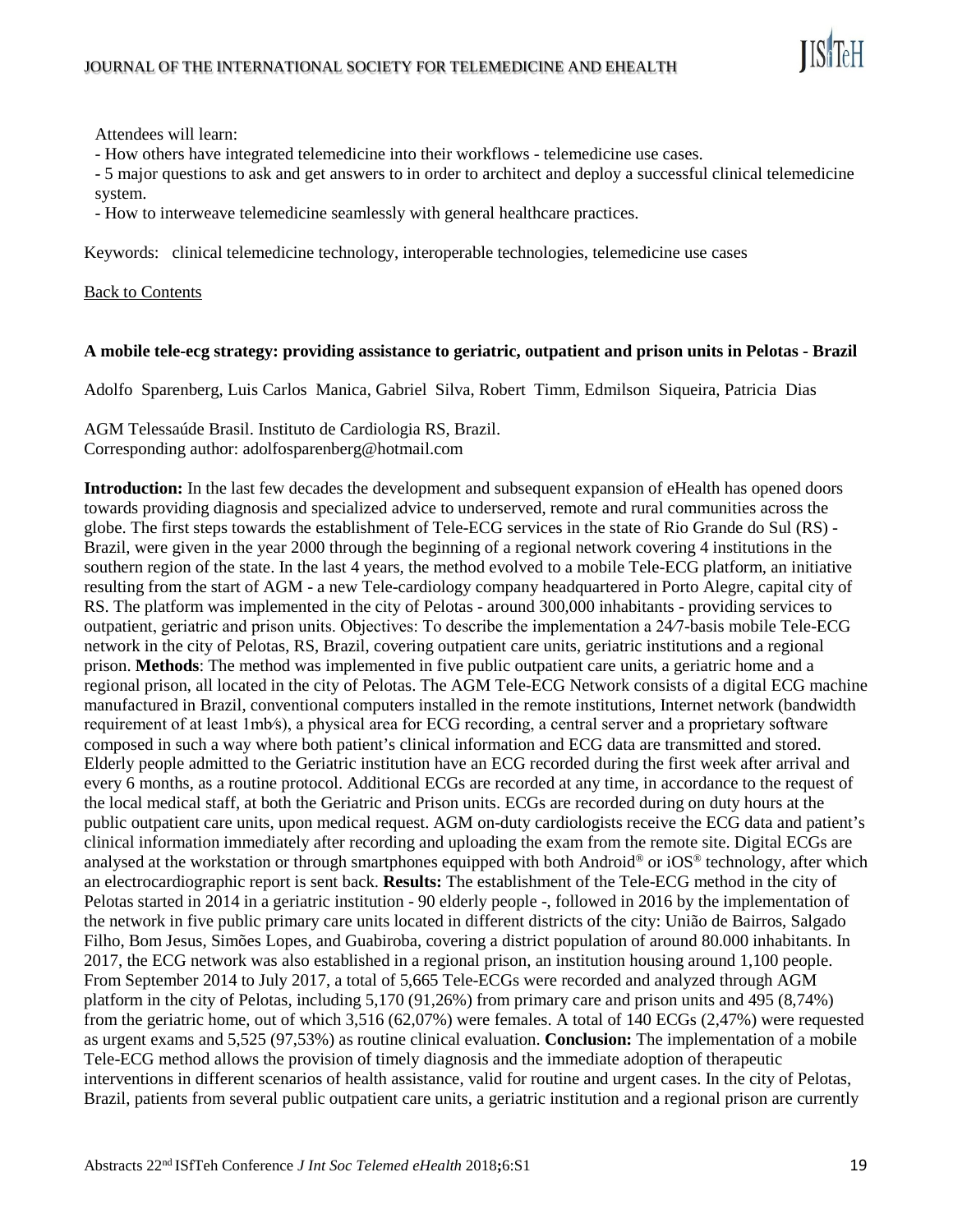

served by a 24∕7 Tele-ECG network, an initiative provided by AGM Company and supported by the Health Secretariat of Pelotas.

<span id="page-19-1"></span>Keywords: Telecardiology, mHealth, ECG Network [Back to Contents](#page-0-0) **Telemedicine: A value proposition business model**

Michele Griffith

21stmd, USA

Corresponding author: 21stmd@gmail.com

In the United States, telemedicine continues to expand as governmental agencies, private insurers, major healthcare institutions and public policy make significant progress adapting to the transformative technology. Major hospital institutions have incorporated telehealth and now offer 24/7 virtual doctor visits. Private health plans and government sponsored health plans offer varying telemedicine benefits and reimbursement on a state by state basis. Private telemedicine companies offer business to business telehealth solutions for corporate employees to have access to acute care for as low as \$49 per visit.

Despite the aforementioned strides in the telehealth arena, the business case for telemedicine profitability has yet to be made. The sustainability of telemedicine projects beyond grant funding resources remains a challenge. Physician adoption and consumer awareness correlate and continue to lag.

"The Telemedicine Imperative", Global Telemedicine and ehealth Updates volume 9, 2016, explored the utilization of telemedicine as a transformative tool in the delivery of a blended healthcare model in the occupational health setting. The proposed model was successfully implemented as a pilot for a Fortune 100 corporation in 2017. Telemedicine as a value proposition solution addressed the client's specific problem, improved the situation and provided added benefits.

There are implementation lessons to be learned as the blended model is tweaked for scalability. More importantly, a paradigm shift away from the view of telemedicine as a standalone, fixed cost/visit business solution to a value proposition model is important for widespread adoption.

Keywords: Telemedicine, Occupational health, Blended clinical model, Value proposition, Business model,

#### [Back to Contents](#page-0-0)

# <span id="page-19-0"></span>**Portuguese National Centre of TeleHealth: Mapping stakeholders' telehealth knowledge, practice and expectations**

Micaela Seemann Monteiro<sup>1</sup>, Leandro Luís<sup>1</sup>, Rita Mendes<sup>1</sup>, Ministèrio da Saúde<sup>2</sup>

1 Centro Nacional de TeleSaúde - SPMS E.P.E, Portugal

2 Serviços Partilhados do Ministèrio da Saúde, Portugal

Corresponding author: micaela.monteiro@spms.min-saude.pt

**Context and aims:** The Portuguese National Centre of TeleHealth (CNTS) was created in October 2016. Its mission is to facilitate the citizens' access to health, to ensure its equity and to increase the efficiency of national resources by taking advantage of information and communication technology. Thereby it supports the broader national strategy of a holistic approach to health, care integration and citizen's empowerment. The authors identified a clear need to map the stakeholders in the national telehealth ecosystem, to know their vision, learn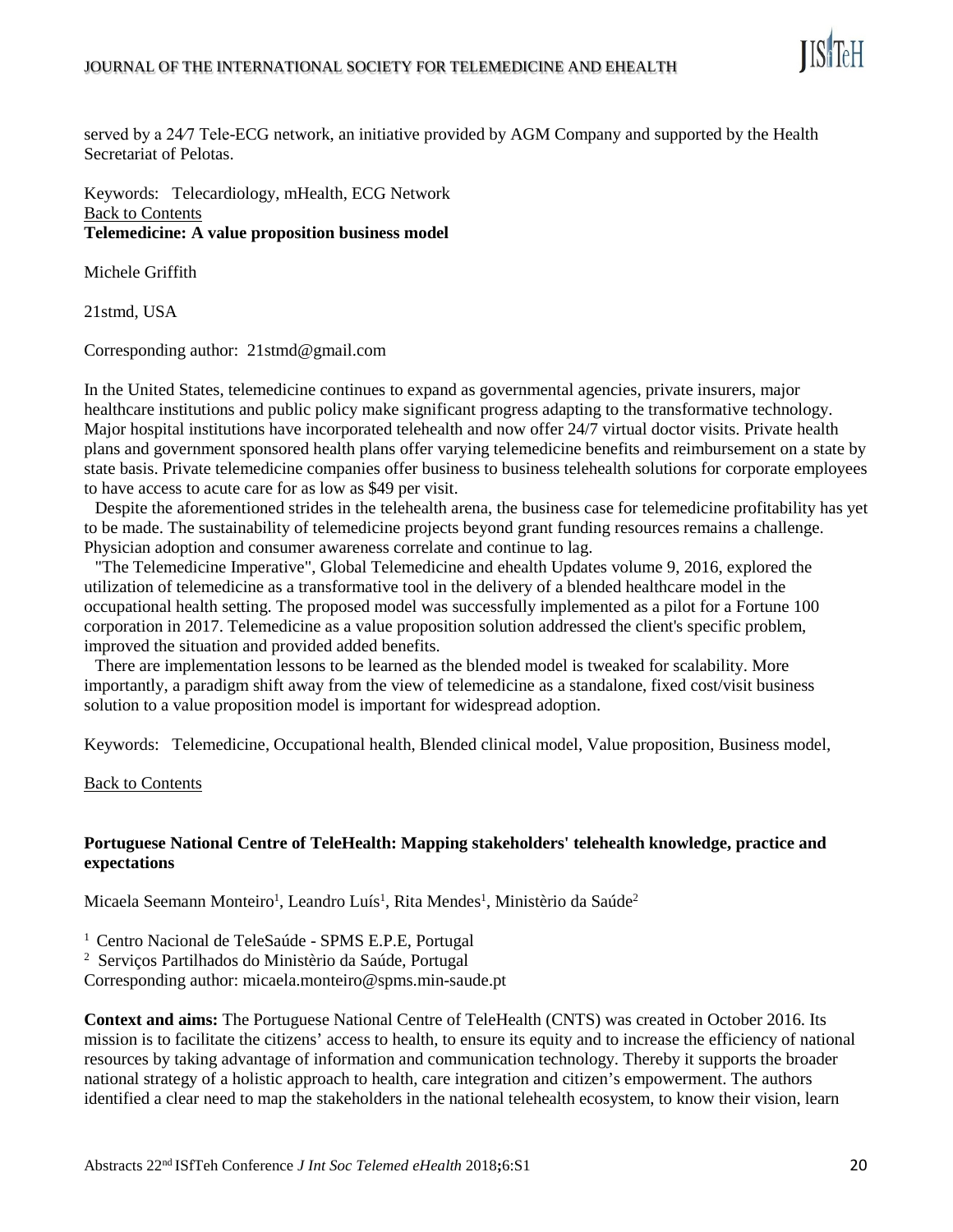

about their practices and acknowledge their expectations towards CNTS. **Methods:** The authors identified 250 stakeholders from four areas: public health care providers (i.e. hospitals and primary care), academia, healthcare professionals' boards and associations and patients' associations. The private sector was deliberately left out at this stage. Stakeholders were contacted and asked to name a focus point in their organisation. A questionnaire with closed and open questions was developed aiming at three different dimensions: Telehealth know how and experience, expectations about relationship with CNTS and expectations towards the role of CNTS. Stakeholders were invited to submit their answers to an online platform. Answers to open questions were individually analysed and categorised. **Results:** From the 250 institutions 238 identified a focus point (95,2%) and 208 submitted answers (84,7%). 47,1% of the responders were public healthcare providers, 15,9% academic institutions, and 37% healthcare professionals' boards and associations and patients' associations or others. More than half (56%) have know-how and experience in telehealth, mainly in tele-consultations (with emphasis in tele-dermatology) and tele-diagnostics. Most of the organisations (60%) aim to develop and promote telehealth services, particularly tele-consultations. 54% of organisations declared interest in collaborating with CNTS, particularly in the areas of education and health promotion. Stakeholders also defined the priority areas that CNTS should focus on. The top 5 were telemonitoring, tele-consultations, tele-education, health promotion and integration of the different levels of care. Respondents' expectations towards the role of CNTS are: to leverage accessibility as well as to promote geographic equity, the assistance of elderly people and to promote vertical and horizontal care integration. **Conclusion:** There is already considerable knowledge and experience regarding telehealth among Portuguese major health related institutions and associations. Interest in developing telehealth is huge. CNTS is expected to become an important catalyser in this field, especially in leveraging accessibility and care integration. This absolutely stands in line with its mission. This kind of exploratory studies of the telehealth ecosystem provide important information and guidance on expectations and needs. They help to increase and foster partnerships towards the development of telehealth in Portugal.

Keywords: Centro Nacional de TeleSaúde, Portuguese National Center of TeleHealth, telehealth, stakeholders in telehealth, ecosystem in telehealth, national telehealth staregies, national telemedicine straegies, national e-Health strategies

#### [Back to Contents](#page-0-0)

#### <span id="page-20-0"></span>**Exploring factors associated with the uneven utilization of telemedicine in Norway: a mixed methods study**

Hassane Alami<sup>1</sup>, Marie-Pierre Gagnon<sup>1</sup>, Jean-Paul Fortin<sup>1</sup>, Richard Wootton<sup>2</sup>, Paolo Zanaboni<sup>2</sup>

<sup>1</sup> Laval university, Canada

<sup>2</sup> Norwegian Centre for E-health Research, University Hospital of North Norway, Norway Corresponding author: hassane.alami.1@ulaval.ca

**Background:** Norway has a long history of using telemedicine, especially for geographical reasons. Despite the availability of promising telemedicine applications and the implementation of national initiatives and policies, the sustainability and scaling-up of telemedicine in the health system is still far from accomplished. The main objective of this study was to explore and identify the multi-level (micro, meso and macro) factors affecting telemedicine utilization in Norway. **Methods:** We used a mixed methods approach. Data from a national registry were collected to analyse the use of outpatient visits and telemedicine contacts in Norway from 2009 to 2015. Interviews with key stakeholders at national, regional and local level helped complete and contextualize the data analysis and explore the main issues affecting the use of telemedicine by health authorities and hospitals. Relevant national documents were also used to support, contradict, contextualize or clarify information and data. **Results:** Telemedicine use in Norway from 2009 to 2015 remained very low, not exceeding 0.5% of total outpatient activity at regional level and 0.1% at national level. All four regions used telemedicine. Of the 29 hospitals, 24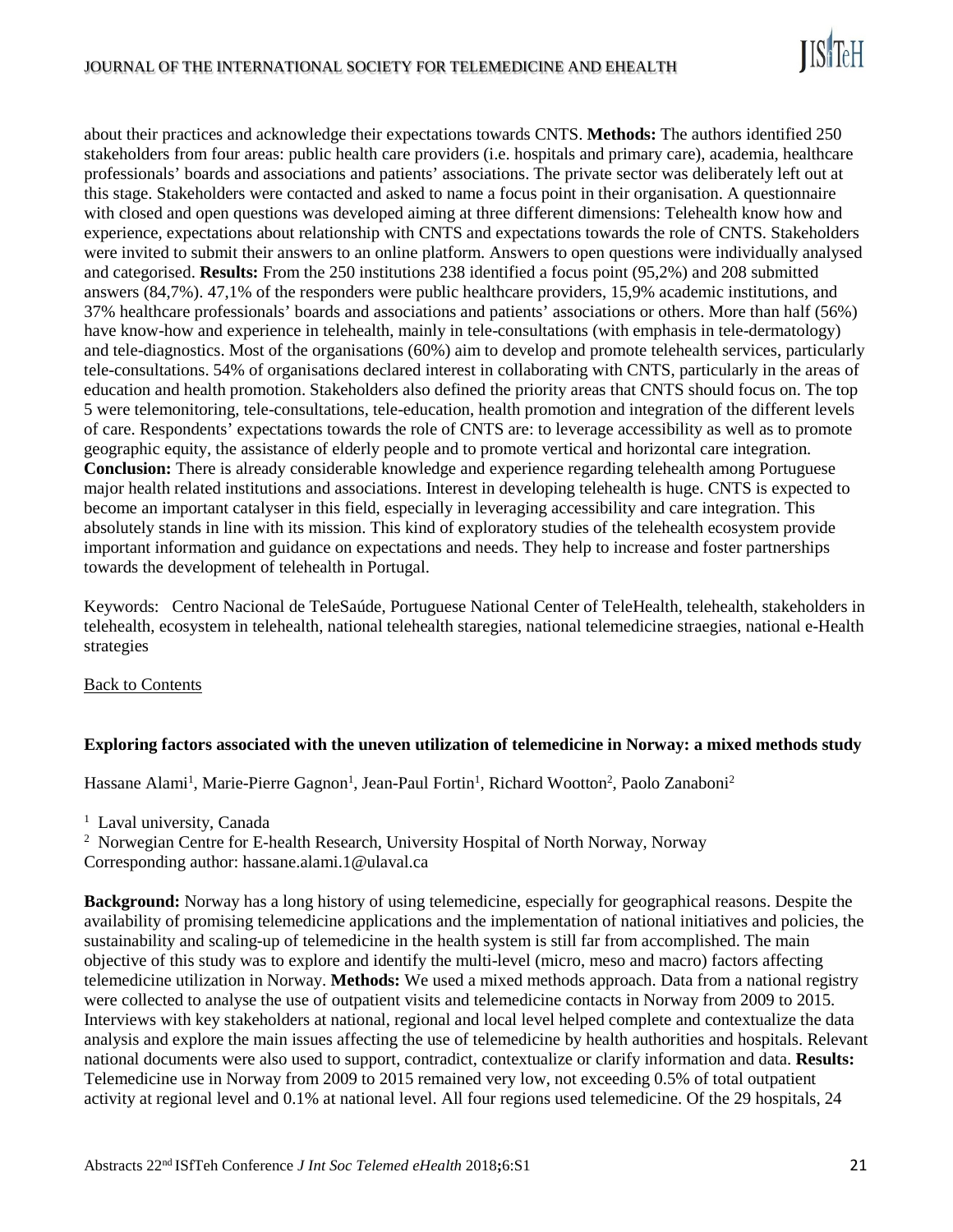

used it at least once over the 7-year period. Telemedicine was not used regularly everywhere, with some hospitals using it sporadically. Telemedicine was mostly used in selected specialties, including rehabilitation, neurosurgery, skin and venereal diseases. Three major themes affecting implementation and utilization of telemedicine in Norway emerged: (i) governance and strategy; (ii) organizational and professional dimensions; (iii) economic and financial dimensions. For each theme, a number of factors and challenges faced at different health care levels were identified. **Conclusions:** This study allowed shedding light on multi-level and interdependent factors affecting utilization of telemedicine in Norway. The identification of the main implementation and utilization challenges might support decision makers and practitioners in the successful scaling-up of telemedicine. This work provides a knowledge base useful to other countries which intend to implement telemedicine or other digital health services into their healthcare systems.

Keywords: Telemedicine, Implementation, Adoption, Utilization, Sustainability, Scaling-up, Health system

**[Back to Contents](#page-0-0)** 

### <span id="page-21-0"></span>**Needs and requirement analysis of health professionals in rural areas – opportunities and barriers for the implementation of eHealth solutions in Figuig / Morocco**

Lucy Meyer<sup>1</sup>, Bosco Lehr<sup>1</sup>, Abderrahman Machraoui<sup>2</sup>

<sup>1</sup> Institute for eHealth and Management in Health Care (IEMG), Flensburg University of Applied Sciences, Germany

2 C3M - Compétences Médicales des Marocains du Monde

Corresponding author: lucy\_mm@gmx.de

**Background:** In rural and remote areas like Figuig/Morocco the access and the availability of educational services and healthcare is clearly underprivileged compared to cities. The shortage of healthcare personnel and health services in rural communities is a worldwide, notoriously and serious problem. The oasis city Figuig, where this research takes place is located in the north-eastern area of Morocco on the border to Algeria, six hours away from the next big city. Since the border has been closed due to political tension the former busy caravan hub suffers from serious isolated, this includes an underserved healthcare sector. **Objective**: Implementation of eHealth solutions, to improve healthcare systems requires a good understanding of the local context. In the case at hand, a qualitative research was used to identify the needs and requirements of eHealth solutions in rural areas in general and in particular, to find out about the specific needs of Health professionals (HP) in Figuig. **Methods:** Qualitative approach was used to enter the research field, to generate new research questions and to open up new areas of interest. The research was performed with two expert groups by using semi -structured expert interviews. Expert group A were HP from Figuig and the interviewees from an expert group B are working in the healthcare sector in leading positions and have a board knowledge in the healthcare sector, eHealth market and Morocco. The interviews were recorded, transcribed and finally paraphrased following the rules of the qualitative content analysis. The Interviews were evaluated with the computer-assisted analysis software MAXQDA12 by using main and subcategories. **Results:** For a good evaluation structure the following main categories were used: patient treatment, health professionals, eHealth technologies, healthcare service. The HP in Figuig had only a little knowledge about existing information and communication technologies (ICT). But they were especially interested in using telemedicine to consult specialists regarding chronically ill patients and also for documentation purposes, like an electronic health record. Expert group B had a very different view in all the main categories and as well as expert group A their named several challenges and success factors. Nevertheless, they also addressed concrete ideas of eHealth solutions and named several examples. This research makes general information available regarding success factors and possible challenges for implementing eHealth technologies. But the Interviews also provided specific information in this particular setting in Morocco. This allows proposing and address tailored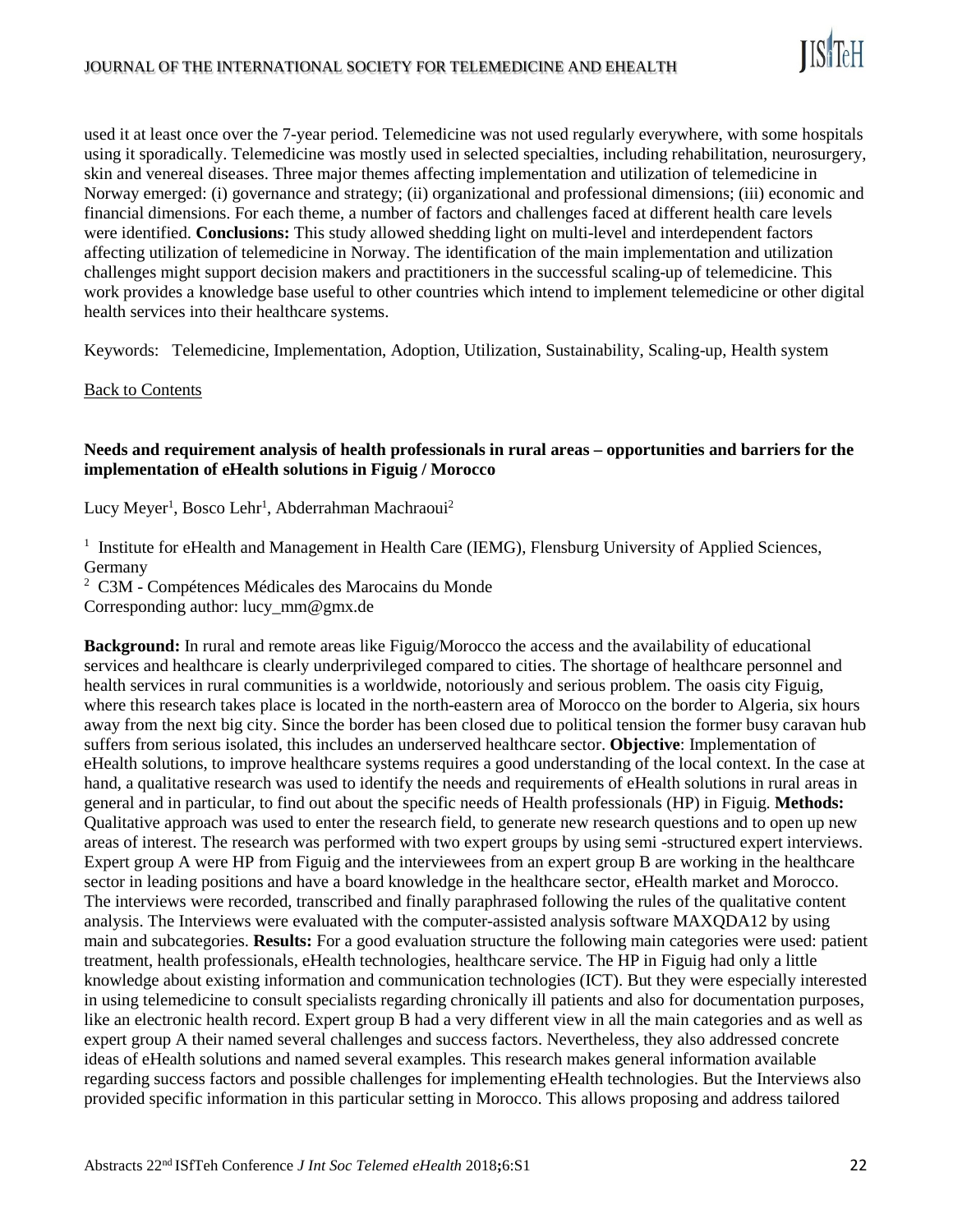

eHealth solutions for this setting. **Conclusion**: On the African continent the use of eHealth technologies is increasing, an improved access to health care has the potential to assist in addressing this problem such as resource deficiencies. The needs of HP in rural and remote areas cannot be seen independently from the existing challenges and success factors in those settings. The Moroccan healthcare system confronted many challenges, which were mentioned in the interviews. But Morocco is also a country with an incising use of smartphones and a digital agenda, connecting all of Morocco until 2022. This digital infrastructure makes Morocco to an interesting setting for country eHealth pilot projects. It is important and necessary that software solutions meet the specifics of the health systems and the local circumstances. The Interviews provided specific information in this particular setting in Morocco. This work also recommends and address tailored eHealth solutions for this setting and opens up opportunities for piloted projects and further research.

Keywords: Telemedicine, Teleconsultation, eHealth Implementation, rural areas, developing countries, Morocco

# **[Back to Contents](#page-0-0)**

# **Canada's tele-paediatric intensive care unit multi-site program: effectiveness of tele-consultation on children admitted to remote paediatric inpatient unit**

Mahmoud Nadar

University of Montreal, Canada Corresponding author: mahmoud.nadar@umontreal.ca

**Introduction**: many hospitals in the region around Montreal have only paediatric inpatient units without access to Paediatric intensive care unit (PICU). Some of them need to consult some PICU intensivists or transfer patients to other hospitals equipped with PICU services. At present, the exchange of information and consultation is carried out by telephone call and e-mail. It is an unsecured transmission of confidential medical documents (e.g. radiographs sent by email or text message, medical questions discussed by email, etc.). Furthermore, Paediatricians need, to improve the communication of clinical data with the PICU intensivists, a better technology that can provide a user-friendly platform able to produce a hyper-presence scene between physicians. that's why, it will be pertinent to set up a new telemedicine service to guide medical decision-making whether it is : transfer a patient, remove uncertainty about a diagnosis and/or optimize the management of a patient. Based on the above, patient care could be improved if a reliable, easy-of-use and secure exchange of patient data took place before launching classical consultations and/or transfers. **Objective**: we aim to assess the feasibility of synchronized teleconsultation sessions between first line paediatricians and PICU intensivists via the REACTS platform and measure the impact on physicians and patients admitted to the paediatric units of two remote hospitals. Method: a retrospective and cross-sectional design was adopted. Three hospitals were included in the study (one university hospital and two remote community hospitals) with 42 paediatricians and PICU intensivists recruited for the sample. Four outcomes were examined: i) Feasibility of teleconsultation sessions (Clinical and Technological) ii) organizational and operational impact (speed of access to the university hospital resources, number of transfers, quality of patient care) iii) satisfaction of the paediatricians consulted (teleconsultation utility, platform effectiveness) and iv) impact on knowledge transfer (development of clinical expertise, knowledge transfer). Questionnaires and measurement tools were developed on the basis of the conceptual model: The DeLone and McLean Model of Information Systems Success. **Results:** Teleconsultation program results in a better exchange of information, lower risk of complications and mortality (mortality decreased by 18%), reduced length of stay, a better quality of care offered, all by secure ways. Regarding the transfers, a considerable decrease (38%) was observed in the number of transfers to the university hospital. And in case of transfer, remote paediatrician noticed an optimization of the support for transfer to the expert centre. Concerning the medical conditions, our study revealed an improvement in the clinical management of children and medical stabilization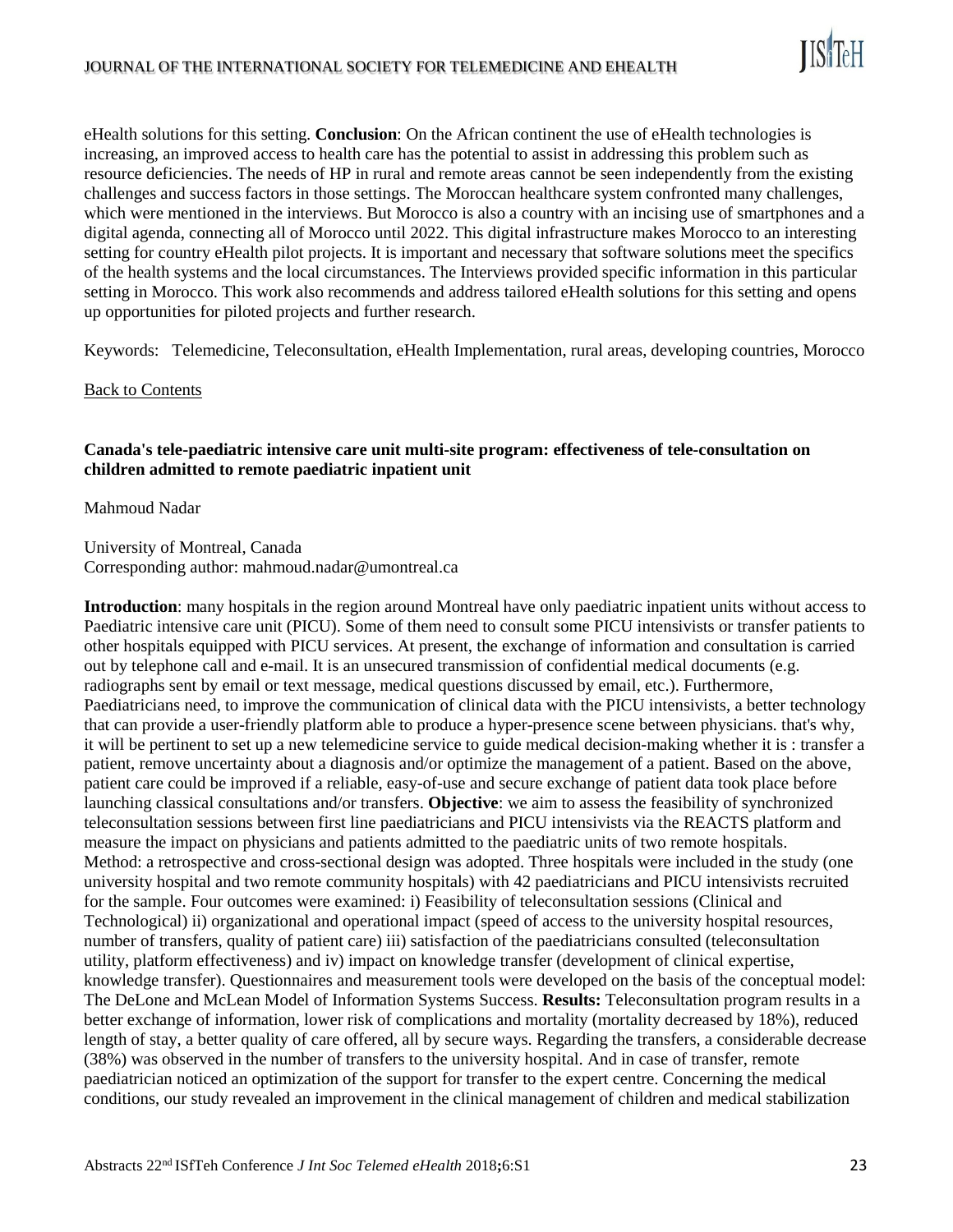

of patients at remote sites. In terms of accessibility, remote paediatricians emphasize an increase (42%) in the rapidity of access to paediatric intensive care. Thus, adoption of such service in paediatric services has also resulted in higher paediatrician satisfaction and increase in the level of confidence of the various stakeholders. **Conclusion:** The teleconsultation service is feasible, sustainable, and most often designated for complex paediatric cases. The quality of paediatric care delivered through this telemedicine' service is improved.

Keywords: Telemedicine, teleconsultation, telehealth, e-health, paediatric, paediatric intensive care, synchronous, real-time

#### [Back to Contents](#page-0-0)

#### <span id="page-23-0"></span>**Knowledge, skills and practices of information and communication technology among public health midwives in Hambantota district, Sri Lanka**

J.L.P. Chaminda, Achala Upendra Jayatilleke

Postgraduate Institute of Medicine, University of Colombo, Sri Lanka Corresponding author: jlpchaminda@gmail.com

**Background:** Information and Communication Technology (ICT) makes significant contributions to public health sector. Advancement of using ICT in the public health sector is becoming very common around the world. ICT helps healthcare workers in the Public Health sector to increase their efficiency, improve their service quality and reduce work overload. Public Health Midwife (PHM) is the "front line" healthcare worker for domiciliary care to mothers and children in the community in Sri Lanka. PHMs have evolved to a professional cadre and play a major role in the preventive healthcare more than midwifery. Over past decades, their range of duties has evolved from narrow attending of childbirth to a broader range of promoting maternal and child wellbeing. ICT is encountered of many communities in the daily life. It is important for the top level healthcare management to aware of the knowledge, skills and practices of ICT among PHMs for the planning and implementing functions. **Objectives:** The main objective of the study was to assess the knowledge, skills and practices of Information and Communication Technology among Public Health Midwives in Hambantota district, Sri Lanka. **Methods:** A mixed method cross sectional study was carried out in Hambantota district. The total population of 184 PHMs in Hambanthota district was included in the study. A self-administered questionnaire was used for quantitative data collection and qualitative data were collected using four focus group discussions (FGD). Each FGD included seven PHMs. Statistical Package for Social Services (SPSS) version 21 was used to analyse obtained quantitative data. Qualitative data were analysed by thematic analysis. **Results:** Of all the PHMs included in the study (n = 181), more than half (51%, n= 93) were older than 51 years. Majority (90%, n=163) of PHMs believed ICT is an important skill. Of them, 22% (n=39) reported that they were not able to acquire sufficient knowledge due to the lack of available training centres, 24% (n=44) reported lack of time, and 2% (n=3) reported financial constraints. Rest of the 52% of PHMs did not report any constrain for gaining ICT knowledge. However, very few PHMs were using ICT related equipment such as smart phones (17%, n=30), desktop computers (13%, n=23) and laptop computers (12%, n=22). The data storing items were used by only 30% (n=24), while Internet was used by only 18% (n=32). Knowledge was found to be negatively correlated with age, service years and current PHM grade at 95% significance level. Of all, 93% (n=169) reported unsatisfactory level of practices in using ICT related equipment and facilities such as internet, emails, internet banking. The PHMs who participated in FGDs (n=28) reported lack of skill on usage of ICT related applications such as spreadsheet (47%, n=13), word processor (86%, n=24), graphic and multimedia (100%, n=28) and data security (86%, n=24). Majority of them (86%, n=24) were not used to operate in a password protected environment for data security. It was found that 68% (n=19) of the PHMs were willing to take the responsibility to move forward with the ICT environment. **Conclusion:** PHMs believed that the computer knowledge as an important factor for improvement of their career and service. Their willingness to take the responsibility even with lack of knowledge and practices in ICT related equipment and facilities should be made use for better future of the grass root level of health care workers. It is important to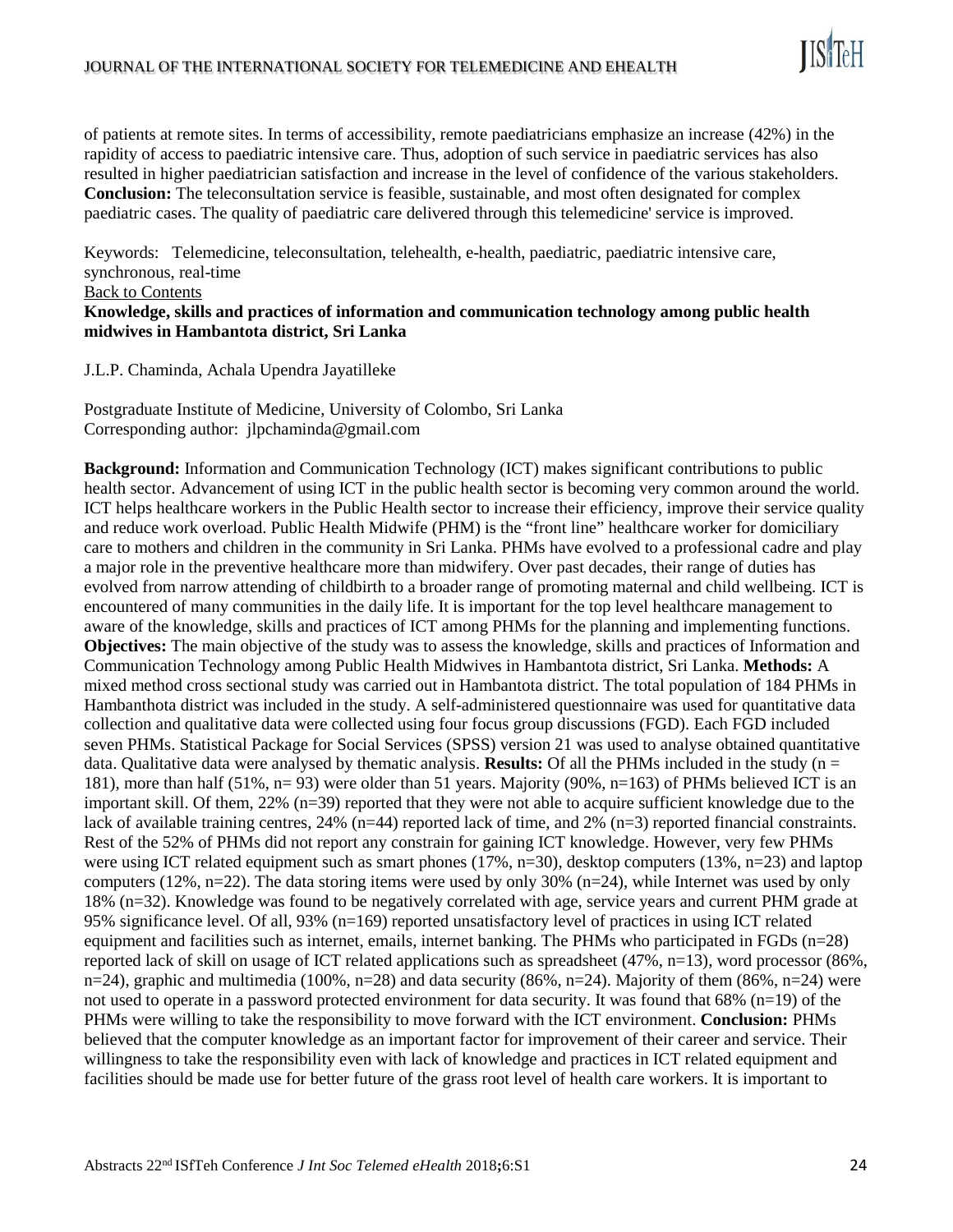

design the training programmes targeting competencies to provide necessary knowledge and skills for Public Health workers.

Keywords: Information and Communication Technology, Public Health Midwives, Knowledge, Skills, Practice, Sri Lanka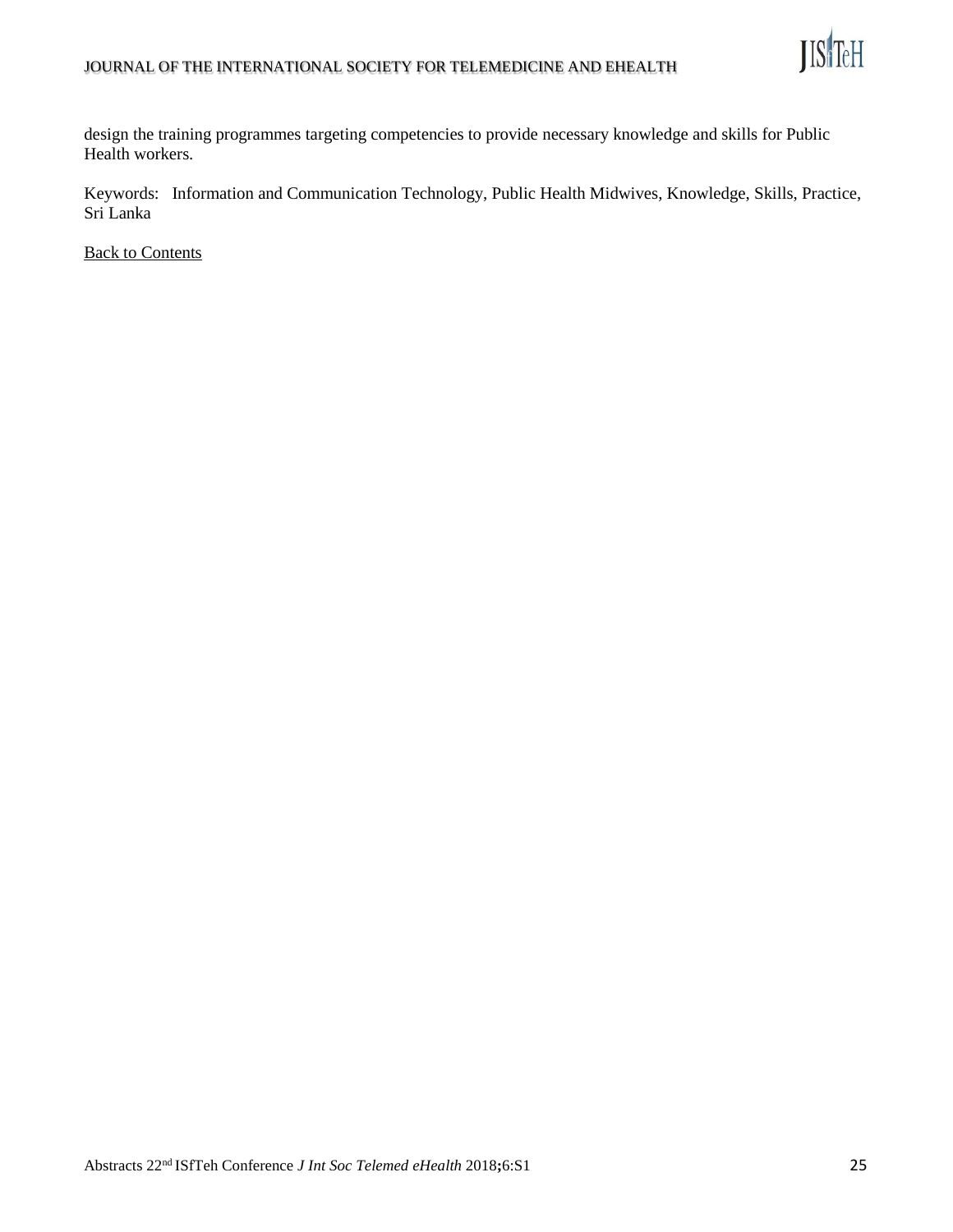

#### <span id="page-25-0"></span>**Applications of open government data in perinatal healthcare**

Chia-Hui Lee, Yi-Ren Wang, Ying-Wei Wang

Taiwan Health Promotion Administration (HPA), Taiwan Corresponding author: xnger2015@gmail.com

Taiwan has been committed to open government data (OGD) policy since 2012. With a total of 29,084 government datasets had been opened, Taiwan retained top-ranked among 94 surveyed countries according to the Global Open Data Index published by the U.K.-based Open Knowledge International (OKI) in 2016. Moreover, Taiwan led 12 out of the 15 key categories used to gauge the status of OGD with 100 percent openness.

Taiwan government also adopted numerous measures to enhance the accessibility and applications of the OGD. In health sector, Taiwan Health Promotion Administration (HPA) established an open data platform in 2013 and furtherly encourage enterprises, NGOs, academies and even individuals to make greater use of available datasets to promote health in a wide range.

The application of OGD in perinatal healthcare has been proven a successful example. The HPA fully subsidizes 10 prenatal check-ups for each pregnancy. Nearly 98% of the eligible women take at least 4 of those free examinations. Hospitals and clinics have to report their specialists, facilities, service items, and actual utilization to the HPA in order to get reimbursed. Currently, these comprehensive setting-specific data and utilization statistics are open for value added uses, such as guiding Apps on mobile devices or portraits of prenatal health behaviours.

Another application of OGD is for breastfeeding promotion. Taiwan HPA took WHO's recommendation and pushed forward a breastfeeding policy in 2001. However, most Taiwanese women hesitate to breastfeed in public. Responding to this culture consideration, an act was passed in 2010 requiring the majority of public places as well as long distance traffic vehicles or stations provide private breastfeeding rooms. During the past 7 years, more than 3,300 breastfeeding rooms have been set all over Taiwan. Health authorities regularly inspect those rooms and maintain comprehensive datasets of relevant information.

In 2013, the HPA sponsored a program for innovative uses of this breastfeeding OGD. Its first application was an App developed by the Mother and Baby magazine to provide postpartum women with information about the nearest breastfeeding room anytime, anywhere. That App became in great demand as its subscribers shortly exceeded 20,000. At present, there are 8 popular Apps relating to breastfeeding in Taiwan, and 5 of them use the open data released by Taiwan HPA.

The OGD also facilitates in improving maternal-hood health literacy through customized health information provision, clarifying misconceptions of pregnancy, updating the list of baby-friendly settings, and circulating latest information of support group activities. Its wide applications not only empower perinatal women for selfmanagement, but also nourish an environment to support healthy perinatal behaviours.

Keywords: eHealth, Mobile Health, Perinatal Healthcare, Breastfeeding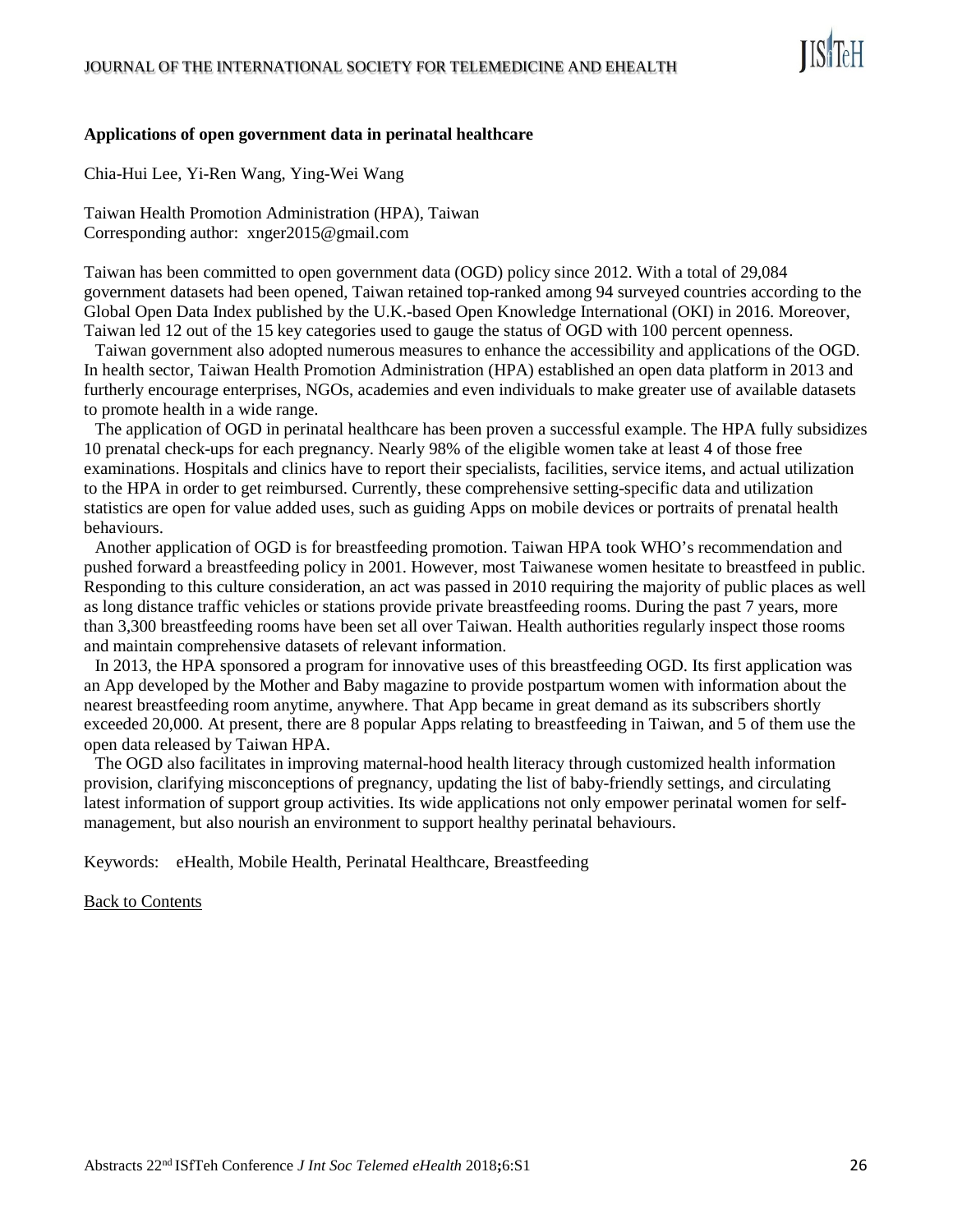

#### <span id="page-26-1"></span>**Telemedicine/eHealth : How Far???**

Frank Lievens<sup>1</sup>, Malina Jordanova<sup>2</sup>, Frederic Lievens<sup>1</sup>

<sup>2</sup> Space Research & Technology Institute, BAS, Bulgaria

Corresponding author: lievensf@skynet.be

The presentation will focus on two fundamental issues: How far does Telemedicine/eHealth come from ? How far can/should it still go ?

Key point is to optimize Telemedicine/eHealth services rather than maximize them.

Besides highlighting the central position of patients/citizens, the authors are underlining the need for coordination between all elements and aspects of the system, as well as the predominant role of education.

Keywords: Patient, Optimization versus Maximization, Coordination, Education

#### [Back to Contents](#page-0-0)

#### <span id="page-26-0"></span>**A new approach for diagnosis of diabetic retinopathy**

Kaoutar Lamrini Uahabi, Mohamed Atounti

Multidisciplinary Faculty of Nador, University Mohammed First, Morocco Corresponding author: lamrinika@yahoo.fr

In the field of ophthalmic pathologies, diabetic retinopathy has one of the most common complications of diabetes disease. Diabetic retinopathy is damage to the blood vessels of the retina in people with diabetes. This condition develops silently and in a sneaky way for many years. Only a regular screening test would diagnose such interference in its infancy. Note that diabetic retinopathy is a leading cause of blindness in people with diabetes. This syndrome affects up to 80 percent of all patients with diabetes for 10 years or more. Despite these intimidating statistics, research indicates that at least ninety percent of these cases could have been reduced if they had received adequate treatment on time. This shows the great importance that has the early diagnosis of such condition.

The usual and classical technique for screening for diabetic retinopathy is based on the examination of the funds of the eye, performed by an ophthalmologist after pupil dilation. This type of examination is easily understood that varies according to the judgment of the treating doctor, and that a large part of subjectivity persists, especially in cases of early attacks.

In recent decades, new methods of screening for diabetic retinopathy have been tried. The method of making photographs of the funds without pupil dilation, using a digital camera is the most relevant. It is a non-invasive method and can be performed by a technician within a short time. It allows us to take digital photographs, which are transmitted to a central database for testing. To process these data (retinal images), several methods have been tried and reported in the literature. But it seems that the methods using fractal analysis are the most consistent and the most likely to give very accurate results. The fractal dimension is the main tool of fractal analysis. This is one of the parameters used to characterize the complexity of blood networks. Based on the estimation of the fractal dimension, using different algorithms, several studies on the mechanism of formation of the vascular network of the retina have provided impressive results and therefore have given rise to new and very important interpretations.

<sup>&</sup>lt;sup>1</sup> ISfTeH, Belgium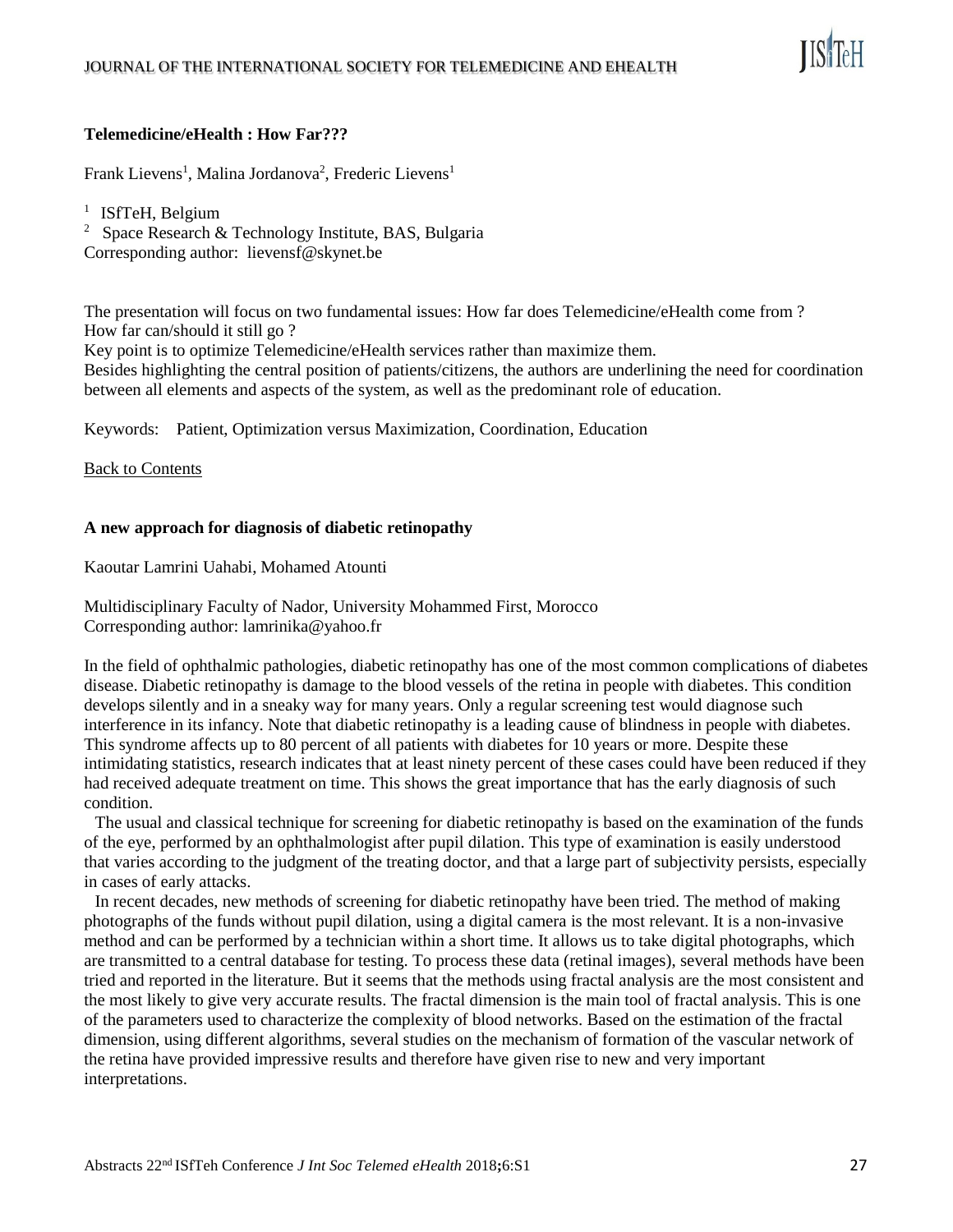

We discuss in this work the contribution of fractals in the diagnosis of the diabetic retinopathy, by a noninvasive method. We will take two samples of each ten retinal images, one is normal and the other is pathological. We will calculate the fractal dimensions for each sample. The comparison of the values obtained for the two samples have led to a significant result, allowing distinguish between normal retinas and pathological retinas.

Keywords: Diabetic retinopathy, Fractal dimension, normal retinas, pathological retinas, mathematical modelling, blood vessel

#### [Back to Contents](#page-0-0)

#### <span id="page-27-0"></span>**Using the Haddon Matrix to understand the role of disaster e-Health**

Richard E Scott<sup>1</sup>, Maurice Mars<sup>2</sup>

<sup>1</sup> NT Consulting - Global e-Health; University of Calgary, University of KwaZulu-Natal, Canada

<sup>2</sup> University of KwaZulu-Natal, South Africa

Corresponding author: NTC.eHealthConsulting@gmail.com

**Introduction:** Disaster e-health (DEH), the application of e-health to disasters, is a new field. While aspects of ehealth have already been applied to disasters, primarily during the response period, informed and structured understanding of exactly where and how e-health might support disaster planning, response, and recovery is unclear. This study examined the application of Haddon's Matrix (an established and proven tool that helps identify factors (or issues) that contribute before, during, and after an injury-causing event), as a means to understand where and how the matrix might inform use of e-health during all phases of the disaster management cycle. **Methods:** A qualitative focussed literature review and conceptual framework development process was adopted, with the Haddon Matrix as the base model. Key issues were extracted from a literature review of the application of Haddon's Matrix to disaster (1 January 1990 and 30 June 2017). Key search terms were: Haddon Matrix AND (Disaster e-health OR e-health OR Telemedicine OR disaster planning OR disaster response OR disaster recovery OR disaster medicine OR disaster management). A unified electronic database search identified 3,799 resources. After removal of duplicates and application of inclusion criteria (the resource addressed use or redesign of the Haddon Matrix in relation to disaster preparedness, response, or recovery), twenty-four (24) examples were identified. **Results:** Haddon's Matrix has been applied to or proposed for planning or analysis of a variety of disasters or disaster settings. These included: mass gatherings such as music festivals or religious festivals; industrial accidents; ferry boat accidents; terrorist attacks; meteorological disasters; and other natural disasters. In addition, it has been applied to specific areas of disaster medicine including pandemics, burns, and psychiatry, or a combination of areas. It has also been applied to risk reduction, fire risk assessment, hospital staffing during a disaster, and even been used in research and educational aspects of disasters.

By drawing on issues from these literature sources, and systematically and iteratively fitting these into a revised Haddon Matrix, a new conceptual framework was progressively devised by which to question, analyse, and explain the potential utility and value of e-health to disasters. All primary areas of e-health (telehealth, health informatics, and technology-enabled and enhanced training (TEET, or e-learning) have potential application at one or more phases, and are able to address issues within one or more factors, of a disaster. However, some areas may have little opportunity for e-health application (identifying 'disgruntled workers' or 'negligent employees'), or an application area may extend beyond the 'health' mandate (e.g., geolocation of stakeholders). Final selection and application of e-health solutions will depend on awareness and training of personnel, ease of use and maturity of proposed e-health solutions, and socio-economic and cultural acceptance. **Conclusion**: In order to facilitate a useful dialogue and to inform disaster professionals about the appropriate application of e-health, it is necessary to have some prior and informed understanding of just where and how e-health might assist at any and all stages of the disaster management cycle. This study has helped grow this understanding. Application of the Haddon Matrix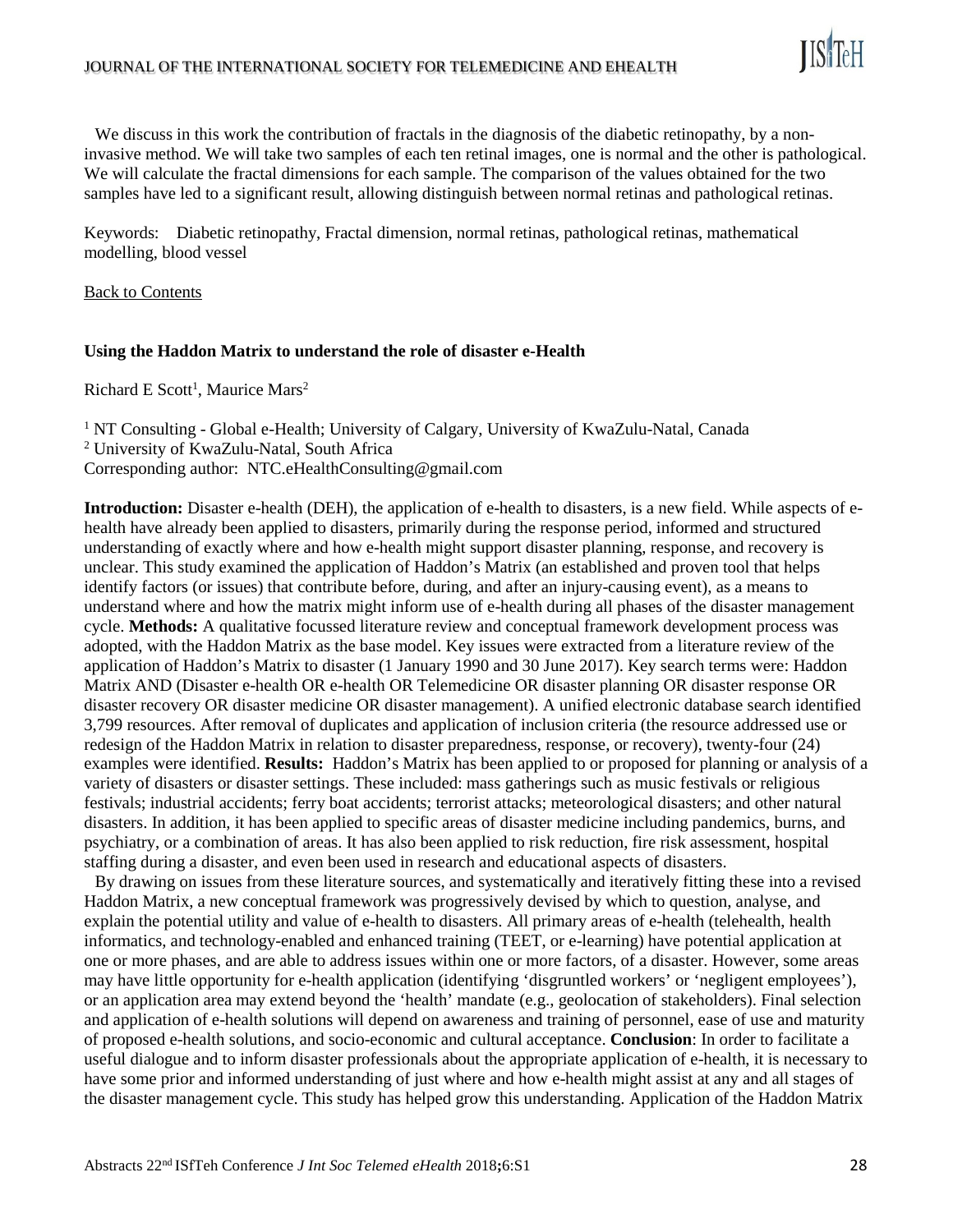

will help identify disaster issues that may be amenable to one or more e-health solutions – or that may not be amenable at all. Further input, refinement, and validation of the model is needed, as is education about uses and limitations of e-health for disaster planning, response, and recovery.

Keywords: Disaster e-health, e-health, Haddon Matrix, Disaster management

#### [Back to Contents](#page-0-0)

#### <span id="page-28-0"></span>**Toward measuring the network effect of the regional medical information system**

Masatsugu Tsuji

Kobe international University, Japan Corresponding author: mtsuji@kobe-kiu.ac.jp

**Introduction:** The regional medical information network connects medical institutions in the region to share residents' medical records such as images of x-ray and endoscope, diagnosis, history of medical treatment, medication, and so on. As a result, it leads to promote the efficiency of providing medical care, increase wellness of residents, and the reduction of medical expenditures by preventing double medical checks or medications. Toward the age of big data or AI, the medical networks which can collect and save medical information of all residents in the region become more important in all aspects. This paper is based on the field research on regional medical information networks in Japan, and present how to measure economic benefit of the regional information networks from the viewpoint of residents, medical institutions, and local governments which are in charge of health and welfare on the regions. What are benefits of the regional information system? The value of network, economies of network, implies that it increases with the number participants, but this definition is not necessarily useful for measuring its value. Therefore, this paper attempt to measure it by focusing on the stakeholders of the medical information network, namely, (i) residents (patients), (ii) medical institutions, and (iii) local governments. (i) Residents or patients. More detailed explanation. Patients can received more detailed explanation of diagnosis from medical doctors, because all information of patients such as past data of medical checks, examinations, and so on obtained not only one clinic but also those of other medical institutions. Patients can be examined by more data. Reduction of travel costs. Patients need not visit clinic far away, since all clinics are connected via the Internet. Prevention of double examinations and medications. (ii) Medical institutions. More accurate medical data of patients. Medical doctor can make use of all information related to patients through the networks. More detailed and accurate explanation. Improvement of efficiency of works inside the institutions. (iii) Local government. Reduction of the burden of medical expenditure. Due to the above effect, prevention from worsening and prevention of diseases are achieved implying the reduction of medical expenditure. How to measure benefits. In order to measure the benefits of services which are not traded on the market, this study employs CVM (Contingent Valuation Method ) which measures the benefits to residents or medical doctors in terms of WTP, which is the monetary amount which users are willing to pay for receiving the service. By asking the WTP (Willingness to pay) of each patient or doctor, we can estimate the value of regional information system. Results of estimation. This study based on author's questionnaire survey sent to 652 medical institutions and 220 valid replies were received (33.8%). Medical institutions were categorized by types, number of beds, and diagnosis and treatment departments. The average WTP of teleconsultation is about JPY 625 (Euro 4.81) per patient. This study also identified the factors which determine the WTP such as types of medical institutions and treatment department, years of experience of telemedicine, and so on. **Conclusion:** This study is a first trial to examine the economic benefits of regional medical information system. But further research is required to analyse how to expand the network to cover all medical institutions and how the network reduces medical expenditures of the region.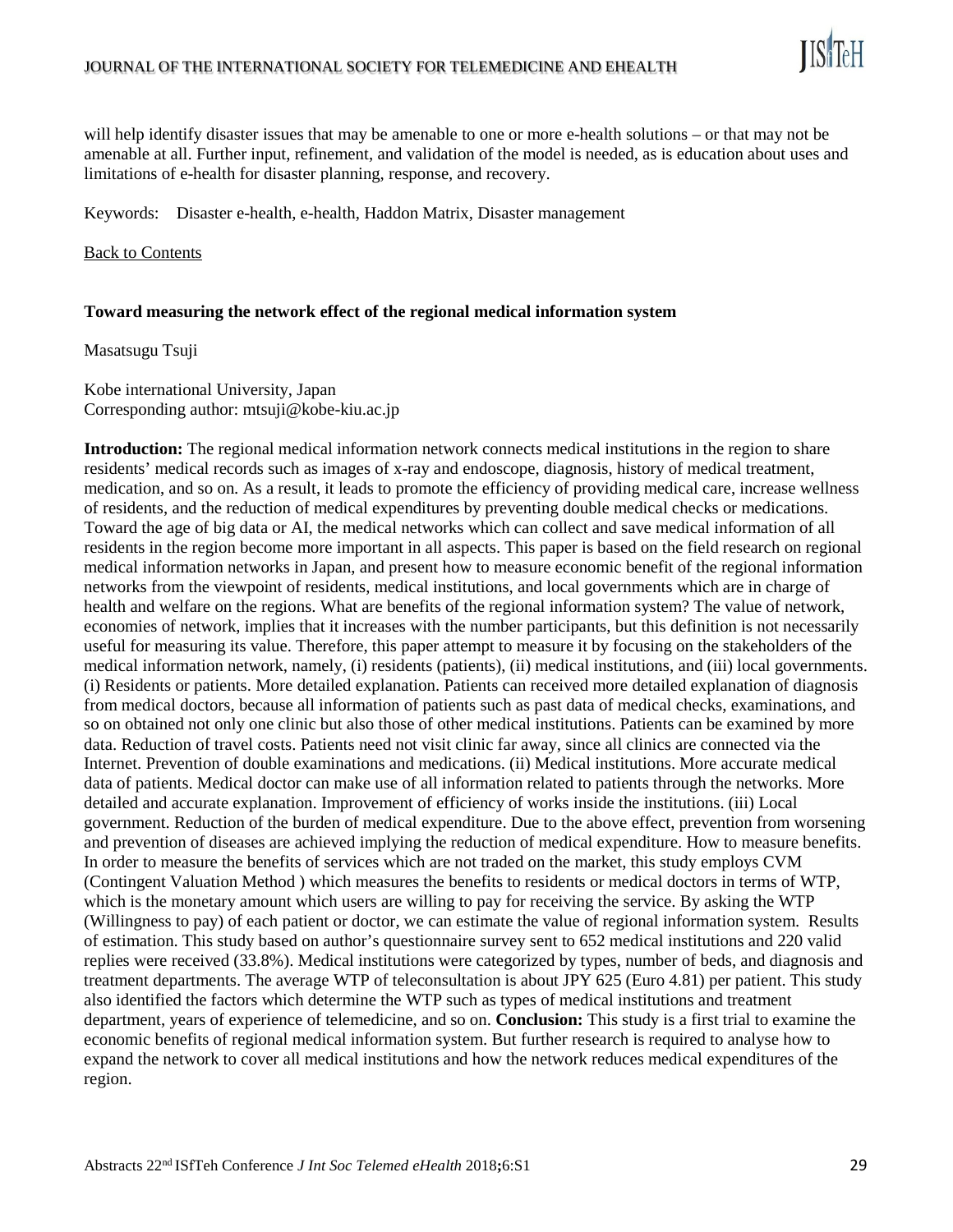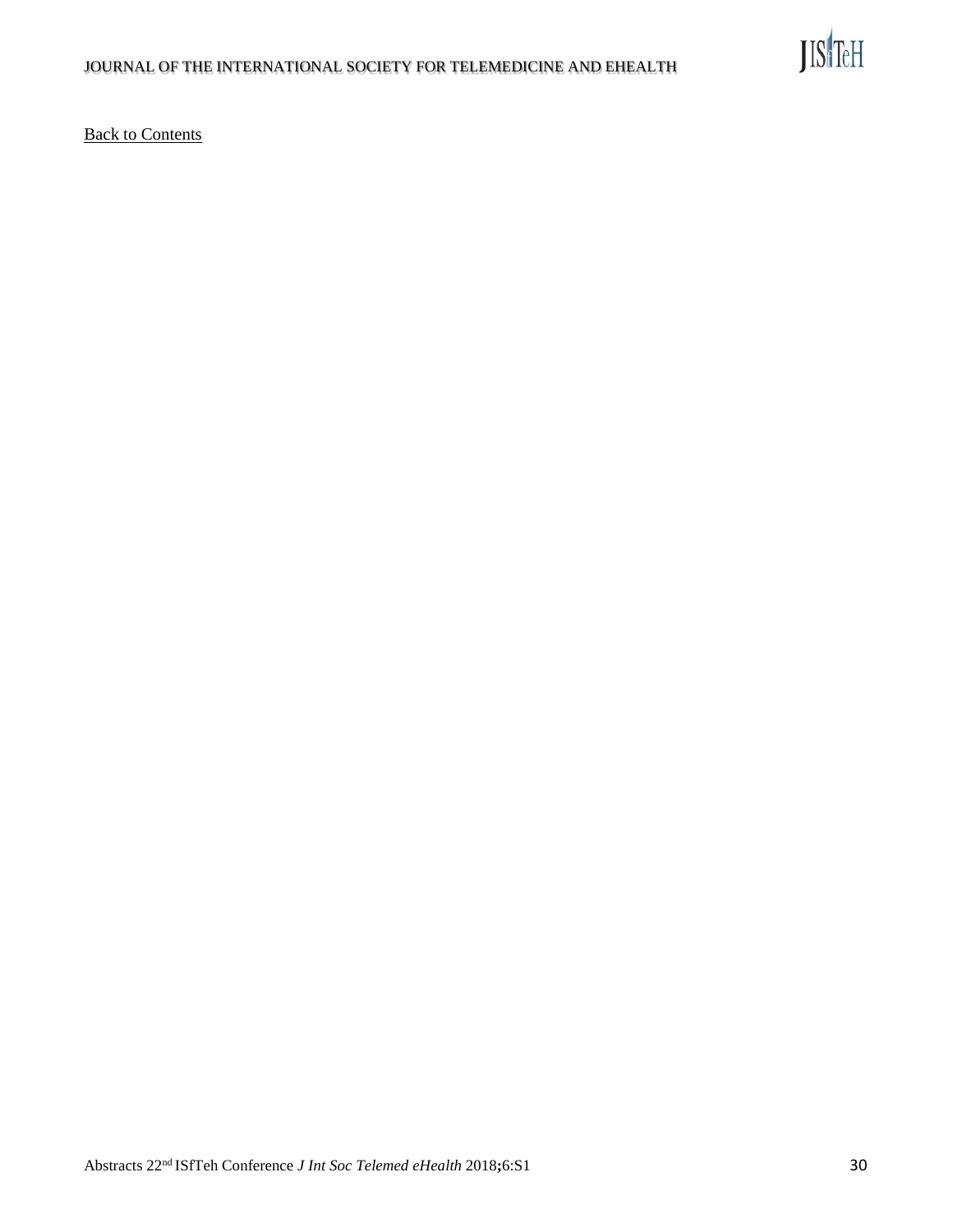#### <span id="page-30-0"></span>**Web resources of mobile applications for mental and physical disabilities**

Hayat Sedrati<sup>1</sup>, Chakib Nejjari<sup>2</sup>, Hassan Ghazal<sup>3</sup>

<sup>1</sup> Mohammed V University in Rabat, National School of Computer Sciences and Systems Analysis, Rabat, Morocco

2 Mohammed VIth University for Health Sciences, Casablanca, Morocco

3 University Mohammed Premier, Oujda/Nador, Morocco

Corresponding author: sedratihayat@gmail.com

The Internet as a reference media for information retrieval is more and more used for the promotion of healthcare. The health sector is an area where the usage of information and communication technologies is rapidly growing and constantly evolving. Electronic Health, also known as "eHealth", can improve and manage patients' health; it gives cause to hope for the problems of costly healthcare, public health and chronic diseases due in part to the aging population. However, in view of the extent of the current wave of digital technology that immerse the health sector, it is quite difficult to the user (patient or Professional) to deal with this plethora of mobile health applications and connected objects, and hence make informed, beneficial and safe choices for patient's health. On the other hand, Internet tends to revolutionize the relationship established between patients and physicians. This revolution may prove beneficial, depending on patient's usage of medical information found on the internet, and the involvement of the physician for a joint decision-making. In this context, we present here a web platform dedicated to Mental and Physical Health which offers a selection of mobile applications for professionals, patients and their families, and seeks to bring them together in order to create a space for exchange, study and partnership for the promotion of mental and physical health (MPH). This work aims to describe the MPHapps web platform's content and characteristics which is available via the following address: www.mphapps.org. It focuses on follow up and treatment of disabling diseases, for both mental conditions (namely: stress, depression, generalized anxiety, psychoactive substance abuse and dependence), and physical diseases affecting the nervous system (stroke, brain and spinal cord injuries). Three types of services are provided on the MPHapps web platform: 1- A selection of mobile MPH apps from app stores, 2- Resources from trusted websites about electronic MPH and 3- An online discussion forum. Mobile health apps are classified into two categories: "Mental Health" and "Physical Health". Each category of apps can then be searched according to user's profile, disease category, app's purpose and the app's operating system. On the MPHapps platform, an app summary is provided for every app, and to find out about it, the user is invited to link to the app store. The online discussion forum is a moderated virtual space where users can hold conversations about mental and physical health for the purpose of sharing and discussing medical issues. For future work, we plan to extract anonymous data from the online forum in order to evaluate mobile apps based upon user's reviews and also to explore the role that MPHapps forum can play in follow up and treatment of mental and physical diseases. Significant results depend on web platform traffic, and the number of users interested in mental and physical health, to this end, thus it is essential to promote the MPHapps web platform.

Keywords: Mental health, Physical health, e-health, mobile apps, web platform, web resources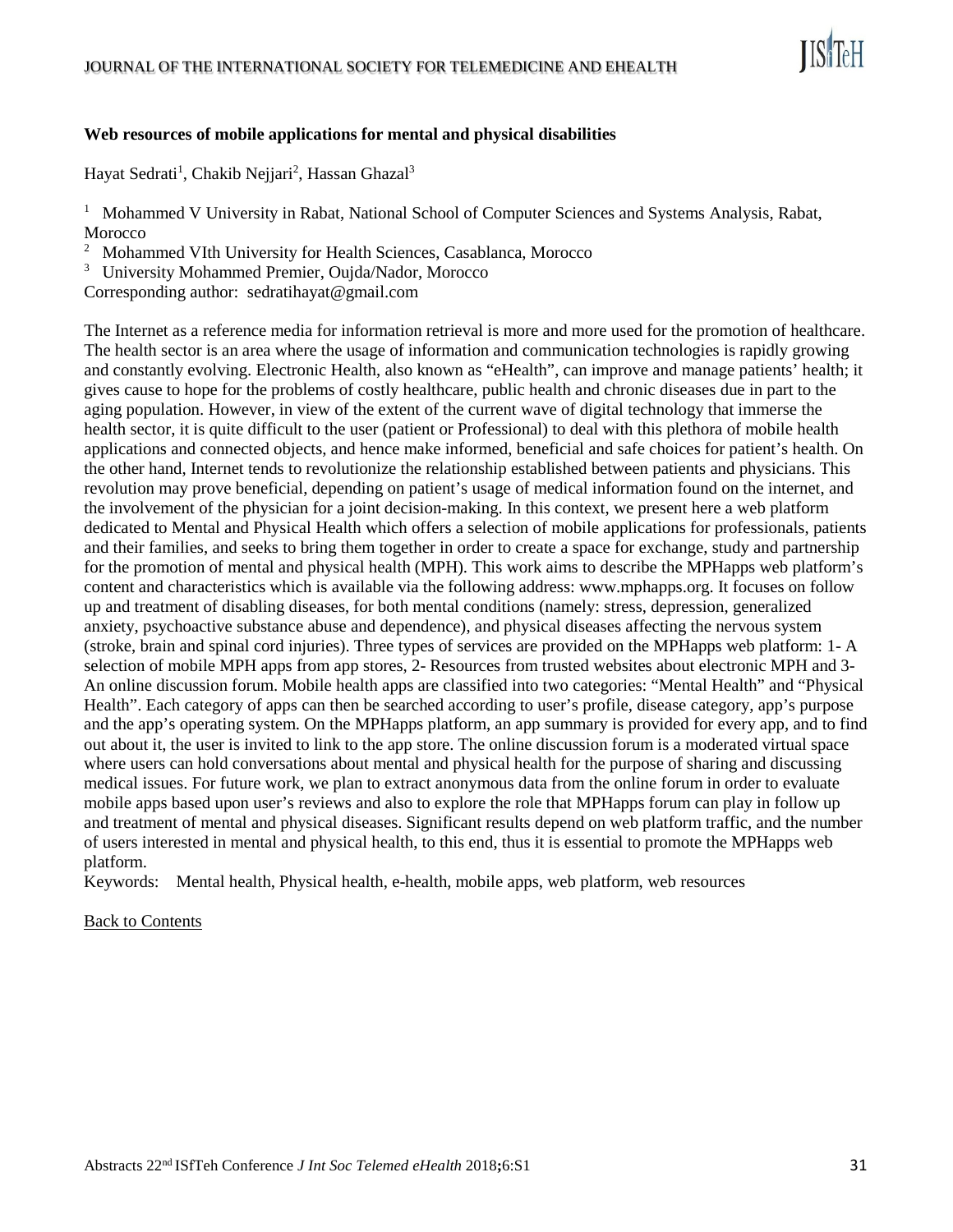

#### <span id="page-31-1"></span>**Mobile application for drug addiction follow-up and treatment**

Hayat Sedrati<sup>1</sup>, Chakib Nejjari<sup>2</sup>, Hassan Ghazal<sup>3</sup>

<sup>1</sup> Mohammed V University in Rabat, National School of Computer Sciences and Systems Analysis, Rabat, Morocco

<sup>2</sup> Mohammed VIth University for Health Sciences, Casablanca, Morocco

<sup>3</sup> University Mohammed Premier, Oujda/Nador, Morocco

Corresponding author: sedratihayat@gmail.com

Drug use has harmful consequences to mental and physical individuals' health. Over 400 000 persons die every year and, worldwide, the health status of 29.5 million people deteriorates due to disorders related to drug use. Also, its use has a negative impact on the social relationship quality. Recently, an important evolution of mobile applications has been observed. Medical mobile apps can be employed to reduce drug use and motivate patients' adherence to disease prevention and treatment, medication management and healthy lifestyle change, as well as to improve communication between patients and healthcare professionals. However, most of the applications are not scientifically evaluated and their reliability is not proven. This study focused on apps dedicated to Psychoactive Substance Abuse and Addiction (PSAA) and available on virtual stores. We performed a search of PSAA mobile apps on Google play and Apple stores using as keywords: "Alcohol", "Cocaine", "Cannabis", and "tobacco". We analysed and organized apps' data and information in a database. Functionalities and classifications of identified apps were explored according to the users' profiles. The main services provided to the users on these identified apps are: "Informational tool", "Tracking tool", "Cognitive Behavioural Therapy (CBT)", "Counter abstinence" and "Text chat". On Google play and Apple stores, there is no requirement for quality labels to submit a medical app under medical and health categories, and given this fact, users' safety is threatened without healthcare professionals' endorsement. Close cooperation between apps designers and healthcare professionals is essential to enjoy the full benefits of mHealth for treatment of PSAA. We are evaluating the usefulness, efficiency, and suitability of most relevant applications in the Moroccan context.

Keywords: mHealth, Mobile Apps, Psychoactive Substance Abuse and Addiction (PSAA), Morocco

#### [Back to Contents](#page-0-0)

#### <span id="page-31-0"></span>**Legal challenges of cross border telemedicine between Morocco and the European Union**

Hassan Ghazal<sup>1</sup>, Ikram Ganetri<sup>1</sup>, Francesco Sicurello<sup>2</sup>, María Del Carmen García Garnica<sup>3</sup>

<sup>1</sup> University Mohammed Premier, Oujda/Nador, Morocco

<sup>2</sup> International Institute of Telemedicine, Milano, Italy

<sup>3</sup> Faculty of Law, University of Granada, Granada, Spain

Corresponding author: hassan.ghazal@fulbrightmail.org

Telemedicine creates new regulatory challenges that are even more complex when the provider is not in the same country as the recipient. Telemedicine becomes cross-border if the patient or the healthcare provider using or delivering telemedicine services are residing in different countries. Cross-border telemedicine presents opportunities for health systems but poses additional legal obstacles. Focusing on European regulation and Moroccan law, this work examines the regulatory challenges associated with cross-border telemedicine in general and between Morocco and the European Union in particular. It is not aimed at advancing solutions. Rather, we seek to raise awareness to legal obstacles standing in the way of cross-border telemedicine. For a national exercise, the question of the place of delivery of the service is minor but it is more complicated when it is a cross-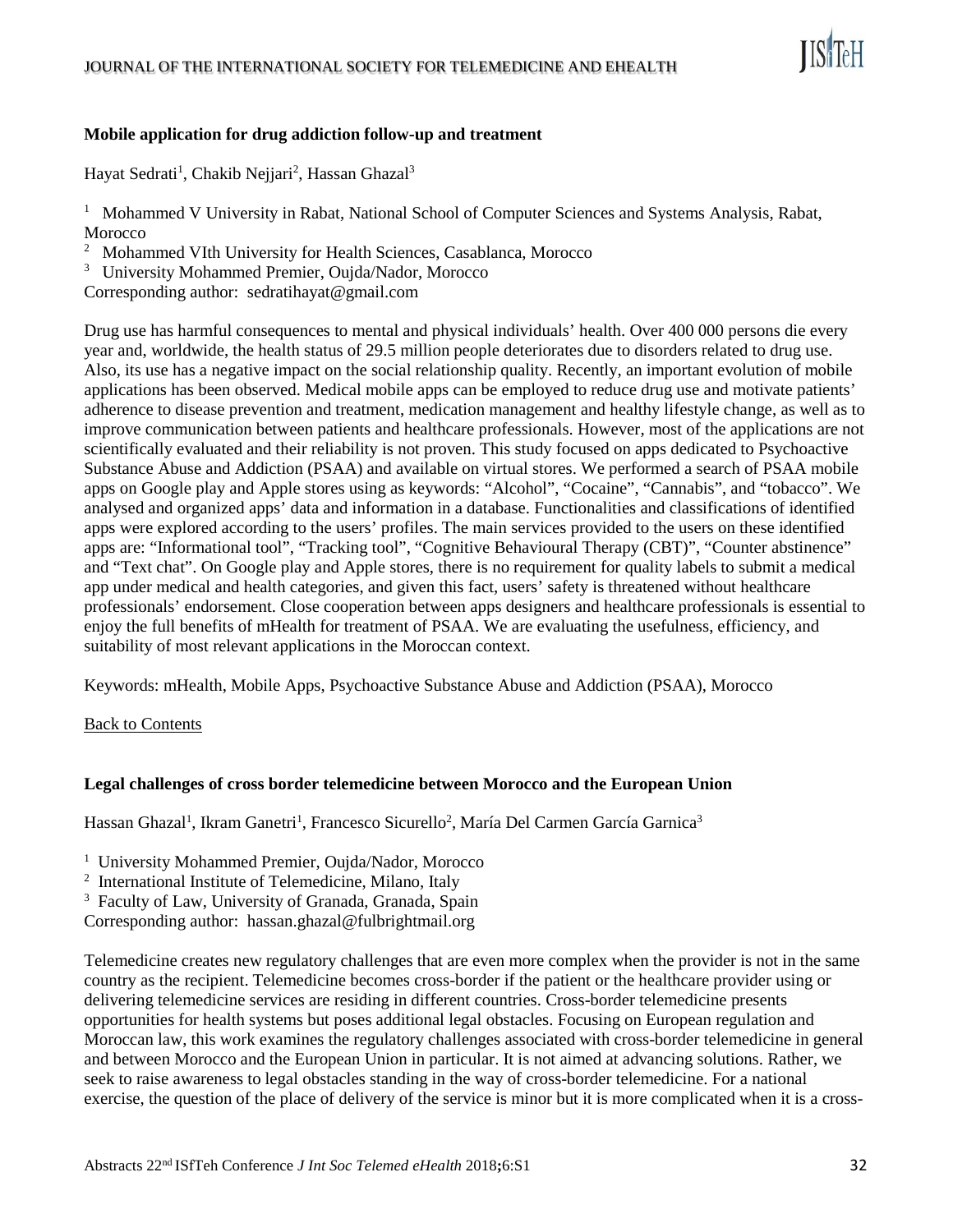

border one as countries present number of differences in legislation, implementation, technology, planning, terminology, semantics, and language. The cross-border practice of telemedicine seems compatible with the rights of the patient as stated by the Directive 2011/24/EU on the application of patients' rights in cross-border healthcare. There are key specific legal issues related to the provision of cross-border telemedicine: licensing/registration of health professionals performing cross-border telemedicine services, the conditions for legal processing of health data (data protection), the right of reimbursement of a cross-border telemedicine act, the determination of potential liability, and the identification of the relevant competent jurisdiction and applicable law. Cross-border healthcare can have advantages for market healthcare as competition from foreign health care providers can increase efficiency. However, reimbursement of cross-border telemedicine is unclear. In Morocco, in order to allow cross-border telemedicine, the policymakers are called to update and extend the national law of telemedicine. Cross-border telemedicine services can be envisaged within the frames of the European Moroccan Association treaty in the context of the advanced status of Morocco. Alternatively, bilateral agreements with the European member states should address the issue.

Keywords: Cross border telemedicine, legal issues, Morocco, European Union

# [Back to Contents](#page-0-0)

# <span id="page-32-0"></span>**Selfie telemedicine: A review of the future?**

Maurice Mars<sup>1</sup>, Chris Morris<sup>1</sup>, Richard E Scott<sup>1,2</sup>

<sup>1</sup> University of KwaZulu-Natal, South Africa

<sup>2</sup> University of Calgary and NTC - Global e-Health Consulting, Canada

Corresponding author: maurice.mars1952@gmail.com

The Oxford English Dictionary defines "selfie" as, "a photograph that one has taken of oneself, typically one taken with a smartphone or webcam and shared via social media". Selfies have become an integral part of everyday life. Just as doctors have found innovative ways of using their mobile phone cameras with instant messaging, the Web, or email, to share patient information with colleagues for telemedicine consultations, patients are doing the same thing. Recent reviews of clinical use of WhatsApp instant messaging, mDermatology, and direct to consumer telemedicine, have reported cases of patients taking selfies and sending them to doctors for advice and treatment. **Aim:** The aim of this study was to review the use of selfies in medicine. **Methods**: PubMed, Scopus, Science Direct, EBSCOhost and Google Scholar were searched, supplemented by hand searches of references and citations of papers found. The search strategy was "selfie" linked with the Boolean operator AND to medicine, telemedicine, telehealth, eHealth, e-Health, mHealth, m-Health. For Google Scholar, the search term "direct to consumer telemedicine" linked to selfie was also used. In Google scholar the first two hundred hits for each search combination were reviewed. For papers identified in Google scholar, other papers citing the work were also reviewed as were related papers identified in PubMed searches. Inclusion criteria were that the paper described the use or potential use of selfies in clinical practice. Papers describing injuries caused when taking selfies, selfie addiction and the effect of selfies on mental health and self-image were excluded. **Results:** 3,611 references to selfies were found, of which 771 met the inclusion criteria and after removal of duplicates 51 papers were reviewed. The majority of papers were dermatology related and included dermatological conditions such as melanoma and psoriasis, and dealt with dermoscopy, skin self-evaluation, lesion monitoring and biopsy site identification. Other uses included postoperative wound monitoring following day surgery, burn wound followup, orthopaedic pin tract management, monitoring ptosis in myasthenia gravis, oral pathology and hygiene, and video evidence of medication adherence. Several papers reported techniques for taking selfies including oral and ophthalmic pictures and provided guidelines for photography. Image quality was generally regarded as satisfactory and reported concordance was acceptable. Selfies for clinical use can be broadly classified into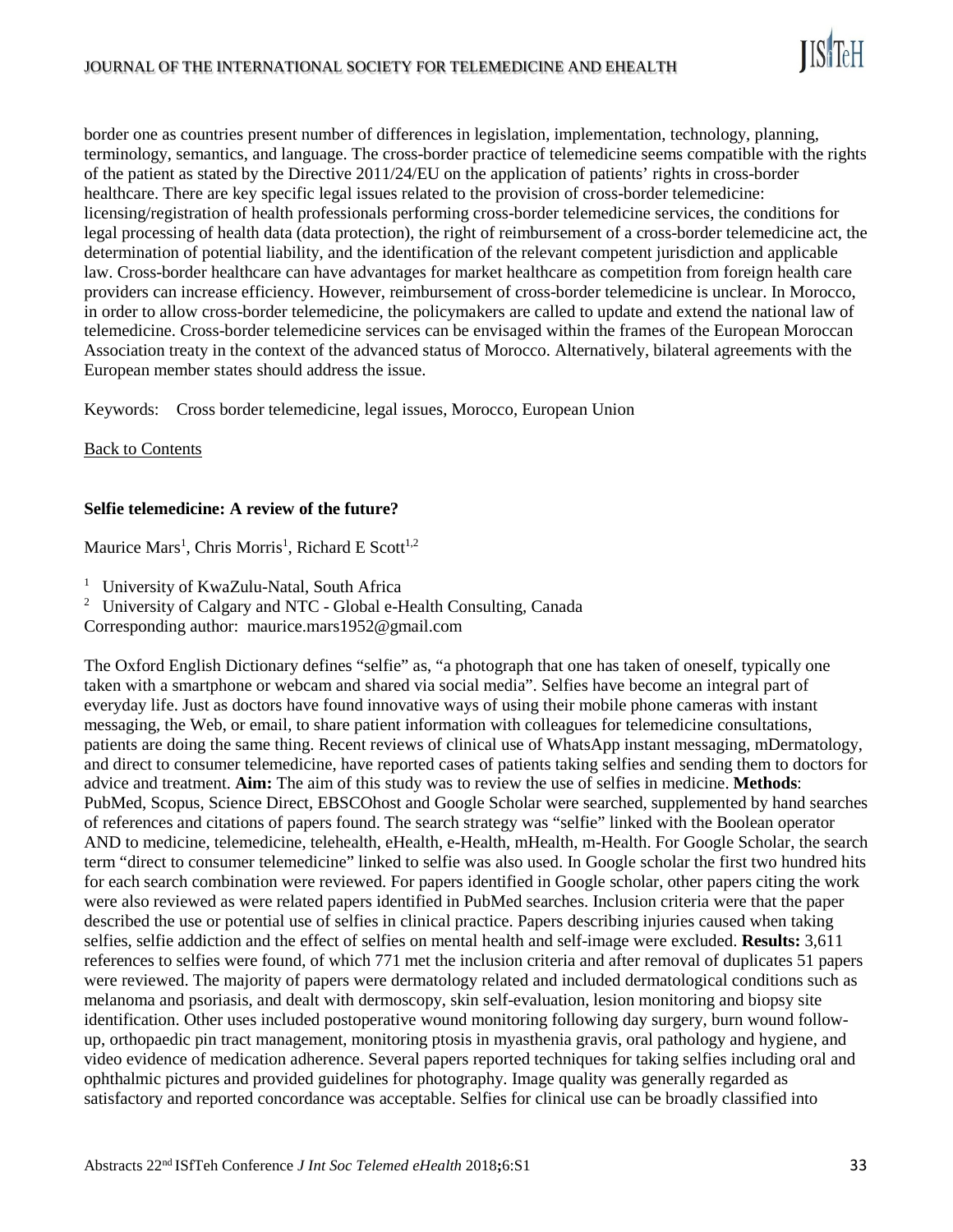

unsolicited patient initiated photographs or clinician directed photographs. Unsolicited selfies include patients seeking advice from their personal doctors, doctors in their healthcare provider or insurance group and direct to consumer telemedicine Web sites. Some patients submit selfies to online social media support groups and receive less formal advice. Physician directed selfies usually relate to monitoring and follow-up. The selfies may also serve as a step in a triage process with nurses or other health professionals assessing the images and referring to doctors when necessary. Some patients are concerned about the accuracy of diagnoses made from selfies. The usual issues of data security, storage, confidentiality, HIPAA compliance, licensure, remuneration, authentication and legal and ethical issues are raised with little mention of record keeping. Unsolicited patient selfies present a novel situation – patient consent is not required and the patient, knowingly or unknowingly, takes ownership and the responsibility of maintaining the security, storage, confidentiality and transmission of their data on and from their phone. The doctor then is only responsible for securing what has been received and used in clinical practice. **Conclusions:** The use of selfies is growing and is currently akin to the introduction of the telephone, which allowed patients to interact with their doctors at a distance. The benefits and disadvantages of selfie telemedicine need further investigation so that guidelines can be developed for both patients and practitioners.

Keywords: selfie, telemedicine, literature review

#### [Back to Contents](#page-0-0)

#### <span id="page-33-0"></span>**The need for a telemedicine strategy for Botswana**

Benson Ncube<sup>1,2</sup>, Richard E Scott<sup>2,3</sup>, Maurice Mars<sup>2</sup>

- <sup>1</sup> ProComm Technologies and University of KwaZulu-Natal, Botswana
- <sup>2</sup> University of KwaZulu-Natal, South Africa
- <sup>3</sup> University of Calgary and NTC Global e-Health Consulting, Canada

Corresponding author: benson.ncube@gmail.com

Although the government of Botswana spends 15% of GDP on health developments, issues such as burden of disease (e.g., HIV/AIDS), shortages of skilled manpower, sparse population density, and the poor doctor patient ratio require health innovations to improve Botswana's health delivery system. The ubiquity of the Internet, mobile communications, and web development present an opportunity to access health information and e-health services. Telemedicine (a component of e-health) technologies and services have advanced, with many countries pursuing all forms of e-health activity in an attempt to address prevalent national health issues. Contrary to these trends, potential barriers to telehealth exist and threaten scale up and sustainability. In particular, the literature identifies a lack of clear telemedicine strategy as a concern. This study provides a situational assessment of the status of e-health within Botswana as a prelude to development of a specific Telemedicine Strategy. It summarises the country's e-health related activities, highlights prominent current and planned e-health activities, and summarises potential barriers or constraints to telemedicine strategy development. **Methods:** Online electronic databases (PubMed, Science Direct, and Google Scholar) were searched up to September 2017. Keywords were developed and customised for each database (e.g., keywords for PubMed included telemedicine, telehealth, ehealth, strategy, health records, electronic health records, cell phones, organisation, administration, developing countries, and Botswana). Grey literature was searched using Google (first 100 hits) and official government websites were also searched. Searches were supplemented by hand-searching. Titles and abstracts of potential sources were reviewed for relevance using the following inclusion criteria, the resource addressed: e-health or telehealth strategy implementation, or ICT infrastructure, in Botswana; e-health or telehealth strategy in developing countries; or development or application of e-health strategy within healthcare facilities, regions, or countries. Only papers in English, were considered for review. Full papers of identified resources were then reviewed against the inclusion criteria. **Results:** The electronic searches identified 221 resources; 170 remained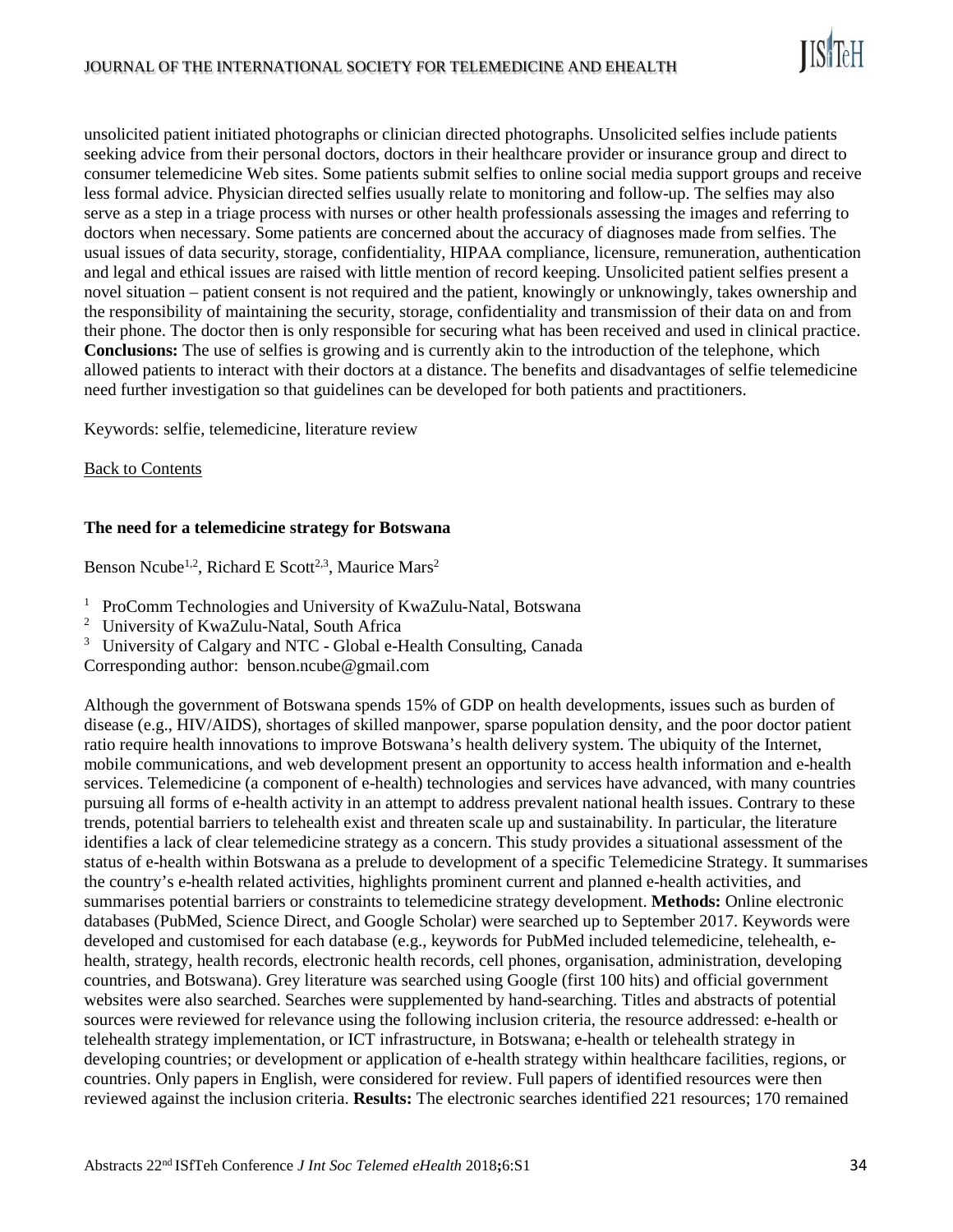

after removal of duplicates. Four additional resources were identified through hand-searching. After review of titles and abstracts, 60 resources met inclusion criteria. Review of full text papers resulted in 31 resources that met the inclusion criteria, which were included in the study. Substantive discrete telehealth initiatives exist in Botswana, mostly conducted by a single research entity (UPEN - the University of Pennsylvania), based on mobile telehealth (m-Health), and concentrated around the Capital city Gaborone. Many resources reported on the same pilot projects (4 applications of mobile telemedicine in Botswana; dermatology, cervical screening, oral medicine, and radiology), with a few other studies originating from local researchers. The identified initiatives were classified into five foci; Technology, Clinical Health, Health Informatics, Training, and Strategy/Policy. Databases exist for TB, HIV/AIDS, EMR, and the Integrated Patient Management System, and Television White Space and Skype technologies are used for m-learning, plus some doctors post cases on the iPath platform for second opinions. Although eHealth strategy and ICT policy exist a specific Telemedicine strategy does not. The literature points to the need for improved technical expertise, user acceptance, coordination, computer literacy, and funding to be considered in telemedicine specific strategy development. **Conclusions:** Although an eHealth strategy exists in Botswana, it is broad and not focused on telemedicine which is most needed. Pilot telehealth activities have failed to scale up, something a specific Telemedicine Strategy could assist with.

Keywords: Telemedicine strategy, e-Health strategy, Botswana

[Back to Contents](#page-0-0)

### <span id="page-34-0"></span>**eHealth interoperability challenges and opportunities for Botswana's integrated patient management system (IPMS)**

Kagiso Ndlovu<sup>1,2</sup>, Richard E Scott<sup>2,3</sup>, Maurice Mars<sup>2</sup>

<sup>1</sup> University of Botswana

<sup>2</sup> University of KwaZulu-Natal, South Africa

<sup>3</sup> University of Calgary and NTC - Global e-Health Consulting, Canada

Corresponding author: kagiso.ndlovu@mopipi.ub.bw

**Introduction:** Botswana's health information landscape is marred by discrete islands of information posing barriers to the effective sharing of information between healthcare participants. Moreover, Botswana has an influx of well-intentioned health information systems implementations at various healthcare facilities, which duplicate functionalities and are not interoperable. This has awakened the need to have interoperability of health systems as a major component of Botswana's eHealth strategy. In 2009, the Botswana Ministry of Health and Wellness (MoHW), embarked on a system rationalization exercise in an effort towards reducing the number of isolated health information systems. The exercise identified the Integrated Patient Management System (IPMS) as the main electronic medical record system (EMR) for Botswana. This paper seeks to elaborate current interoperability challenges and opportunities following introduction of the IPMS. **Methods:** An online survey tool was developed using the Research Electronic Data Capture (REDCap) platform and distributed online to 23 participants. Participants were a diverse group engaged with managing, troubleshooting, and using the IPMS on a daily basis and included 7 IPMS Application Support members, 1 Information Technology (IT) Manager, 1 Health Informatics Manager, 12 Clinicians (9 General Doctors and 3 Nursing clinicians), 1 Datawarehouse Manager and 1 Datawarehouse Support Officer. Each group had specific survey questions relating to their perceptions on interoperability features, challenges and opportunities of using IPMS. **Results:** The survey findings confirm lack of an interoperability framework for health information systems in Botswana, although, according to the draft eHealth strategy document, plans are underway to develop an interoperability framework. All respondents indicated the IPMS is Botswana's main EMR system, targeted towards attaining a paperless healthcare system. The IPMS has 12 interoperable modules; Admissions, Scheduling, Laboratory and Microbiology, Management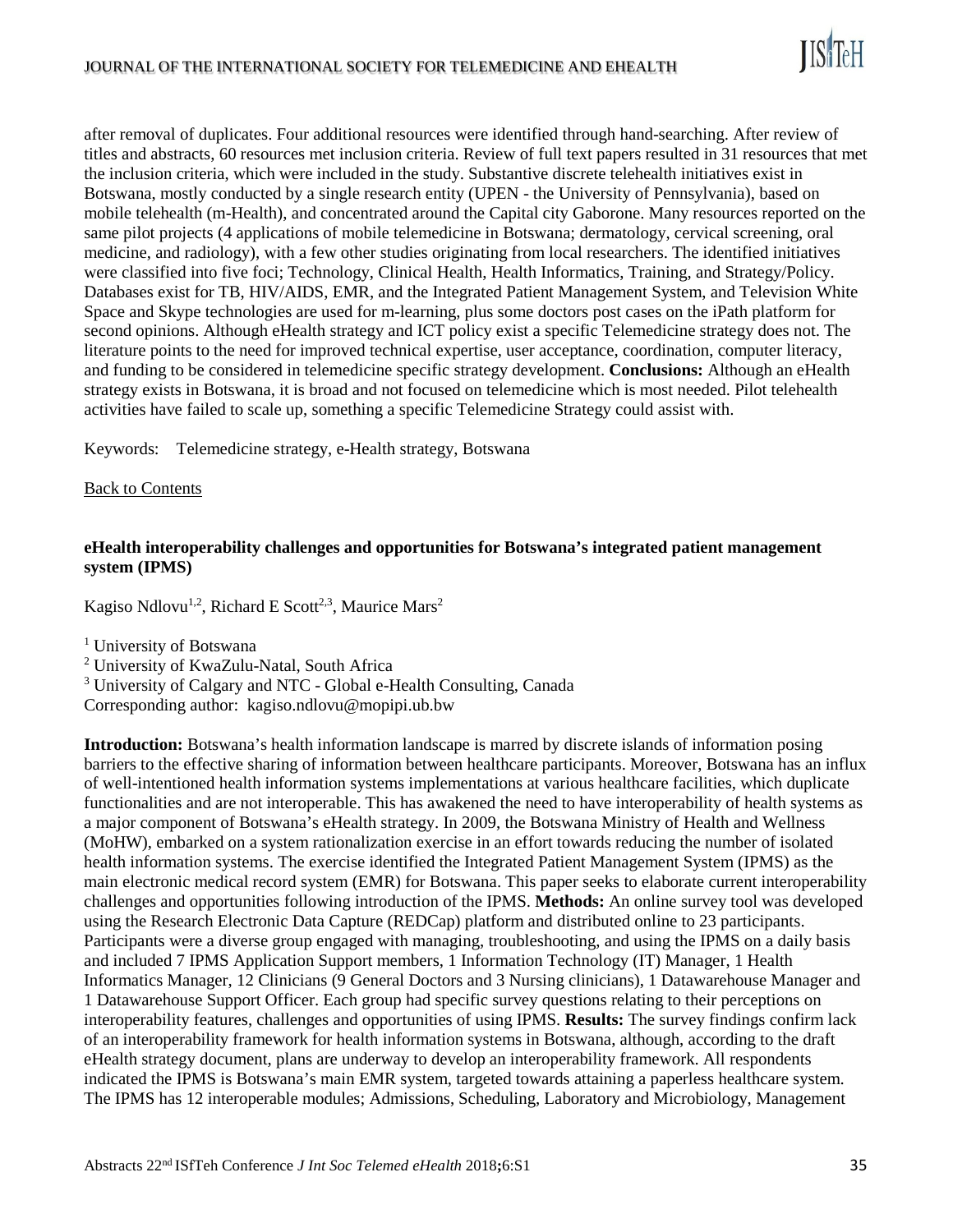

Information System, Billing and Accounts Receivables, Abstracting, Order Entry, Executive Support System, Medical Practice Management, Medical Records, Pharmacy and Materials Management. The IPMS, a proprietary solution, supports unique file types which are shared across a secured private Government Data Network (GDN), accessible only to authenticated users. Respondents mentioned IPMS implementation challenges ranging from network infrastructure, Internet connectivity and high staff turnover rates, all of which affected initial project timelines. Participants suggested mitigation strategies for the IPMS implementation process. The findings confirm that no health information system is currently interfaced with the IPMS. However, the MoHW datawarehouse is fed by the IPMS data repository. Respondents indicated existence of core health information systems (IPMS, Patient Information Management System (PIMS) and the District Health Information Systems (DHIS)) and noncore health information systems, each having separate sub-systems. Core health information systems contribute to the attainment of the MoHW's strategic objectives, while non-core health information systems are custom-made open-source solutions to support a specific need for a Programme. Non-core systems were developed without consideration of interfacing with the IPMS. Participants emphasised the need to attain interoperable health information systems, reliable computer networks and fast Internet connectivity. Clinicians specifically expressed the need for the IPMS offline feature allowing for data collection when connectivity is down and syncing with the server once connectivity is regained. Shared examples of systems that could benefit interfacing with the IPMS include the DHIS, PIMS and the Picture Archiving and Communication System (PACS) from the Department of National and Civil Registration. **Conclusion:** The IPMS has potential to strengthen healthcare delivery and attain an interoperable paper-less healthcare system for Botswana; however, this opportunity cannot be fully realised without proper systems in place. Initial implementation of the IPMS in Botswana demonstrates that without reliable network infrastructure, reliable internet connectivity, and an interoperability framework, user confidence may be compromised, thus making the utility of the IPMS questionable.

Keywords: Interoperability, Botswana, Integrated Patient Management System, EMR

#### [Back to Contents](#page-0-0)

# <span id="page-35-0"></span>**An evaluation of framework constructs intended for use in Botswana and other developing countries for ehealth readiness assessment**

Leonard Mauco<sup>1,2</sup>, Richard E Scott<sup>2,3,</sup> Maurice Mars<sup>2</sup>

- <sup>1</sup> University of Botswana
- <sup>2</sup> University of KwaZulu-Natal, South Africa
- <sup>3</sup> University of Calgary and NTC Global e-Health Consulting, Canada

Corresponding author: meleomau@gmail.com

**Introduction**: Implementation of information and communications technologies (ICT) for health otherwise known as e-health is on the rise worldwide including in Botswana, a developing country in Africa. e-Health implementation has been unsuccessful in many instances with an implementation failure rate of 70% having been cited in either institutional or country settings. One of the contributing factors towards the failure of successful ehealth implementation can be attributed to lack of e-health readiness prior to e-health implementation. e-Health readiness has previously been cited as the preparedness of healthcare institutions, communities, and/or individuals for the anticipated change brought by programs related to ICT use. As such it is always advisable to carry out an e-health readiness assessment, no matter the setting, prior to e-health implementation. The beginning of a successful e-health readiness assessment calls for the development of an e-Health Readiness Assessment Framework (e-HRAF). An e-HRAF can be described as a tool with which the readiness of an entity or person to implement e-health can be measured. The authors have previously reviewed existing e-health readiness assessment frameworks and found that none were suitable to assess e-health readiness in the context of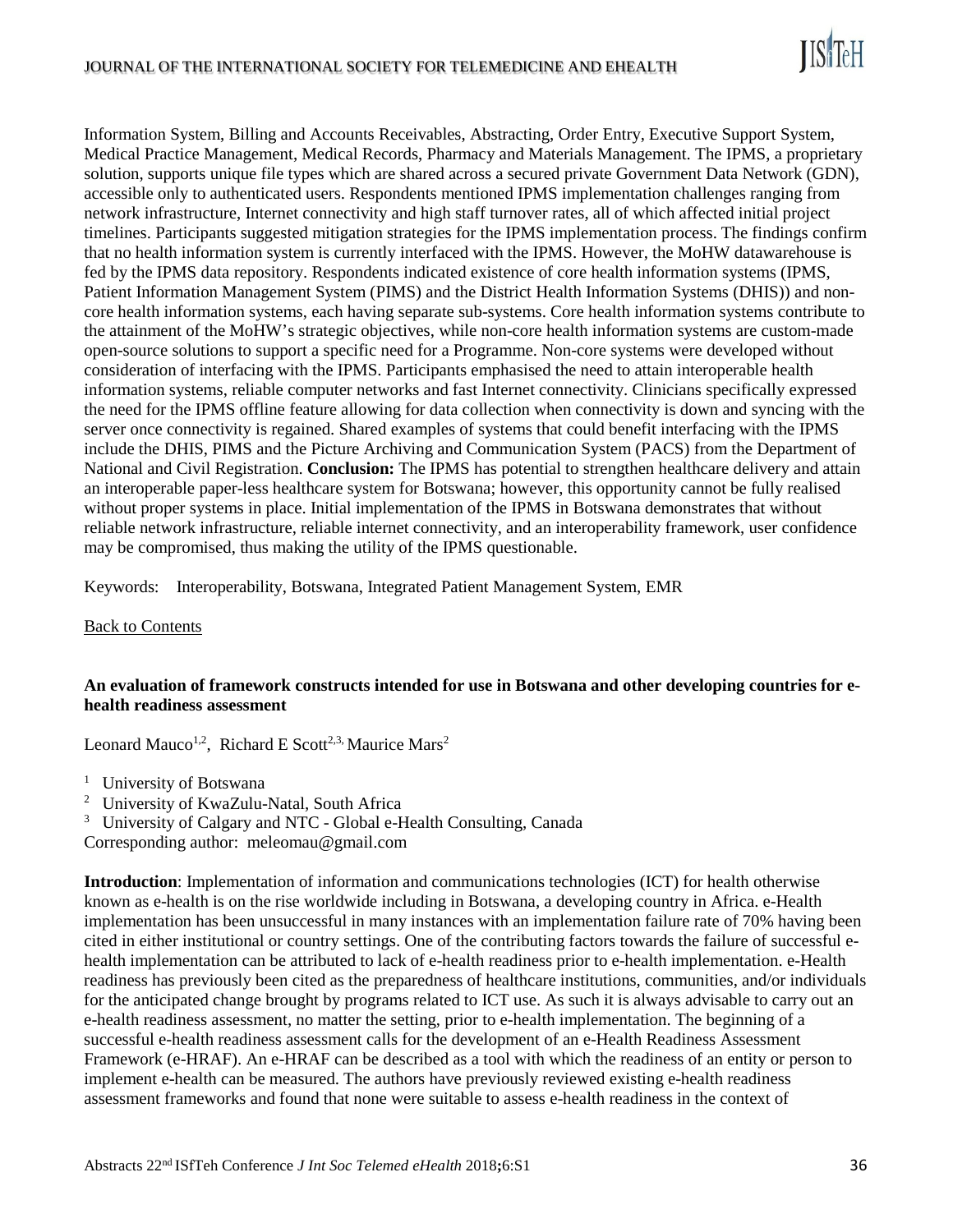

developing countries such as Botswana .The aim of this study is to develop an e-HRAF suitable for assessing ehealth readiness in the context of developing countries such as Botswana. **Methods:** Interviews were conducted with individuals and organizations considered as having a role in the successful implementation of e-health in Botswana. The spectrum of experts interviewed were Botswanan communications regulatory authorities, heads of district health management teams, hospital managers, managers in the informatics and telecommunications industry in both government and private sector, community leaders, ICT heads of department in their various portfolios as well as ICT personnel in their various capacities with an interest or perceived interest in e-health. A total of 18 interviews were conducted with some of the experts based in rural settings and others in urban settings across Botswana. The interview format was face-to-face structured interviews which were digitally recorded. In instances where the interviewees responded in Setswana language, back translation was done with the discrepancies in responses settled through an amicable understanding by the parties involved. Thematic analysis of the results was conducted using NVivo 11 software, to assist in identifying and extracting insight related to each initial or emerging theme, or sub-theme. **Results**: Through the interviews conducted, ten themes were identified, some with sub-themes, as having a contribution towards successful implementation of e-health in Botswana and hence fit to become constructs of an e-HRAF for developing countries such as Botswana. The ten themes consisted of an overarching theme of institutional capacity, and access to e-services, resources, literacy, security, stakeholder role, governance, public private partnership, e-health requisite as well as population distribution. The themes and subthemes will serve to augment those identified from the literature regarding existing e-health readiness assessment frameworks, leading to development of a more comprehensive e-HRAF. Based on this insight, e-HRAF related questionnaires will be developed to provide specific tools for e-health readiness assessment within the context of developing countries. **Conclusion:** An evidence-based e-Health Readiness Framework is being developed to help Botswana, and potentially other developing countries, to ensure their setting (facility, government, or individuals) is ready for introduction of e-Health initiatives, which is expected to enhance the rate of successful e-health implementations.

Keywords: eHealth readiness assessment, Botswana, Developing world

[Back to Contents](#page-0-0)

#### <span id="page-36-0"></span>**The development of an evidence-based teledermatology scale-up framework and roadmap**

Laticha Walters<sup>1,2</sup>, Richard E Scott<sup>2,3</sup>, Maurice Mars<sup>2</sup>

- <sup>1</sup> Council for Scientific and Industrial Research
- <sup>2</sup> University of KwaZulu-Natal, South Africa
- <sup>3</sup> University of Calgary and NTC Global e-Health Consulting, Canada

Corresponding author: LWalters@csir.co.za

**Introduction:** The objectives of South Africa's (SA) eHealth strategy recognise the value proposition that telemedicine holds for rural and urban referrals, but a lack of accepted and formalized scale-up implementation and financial planning has impeded unlocking these benefits. Because HIV/AIDS remains a major cause of morbidity and mortality in South Africa, and because skin pathology is often the first sign of an HIV/AIDS infection, swift, organised, and efficacious dermatology referral is essential. While there are examples of teledermatology, both synchronous and asynchronous, in South Africa's public health system these remain localised and have not been widely implemented or scaled-up and have not realised the intended telemedicine objectives. This has placed the public health system at a disadvantage in making the dermatology referral pathway neither effective nor efficient. This paper presents the development of an evidenced-based teledermatology Scaleup Framework (TDSF) and supporting roadmap to assist with ensuring sustainable scale-up. **Methods**: Literature reviews were undertaken of teledermatology in SA, existing and related frameworks, and scale-up and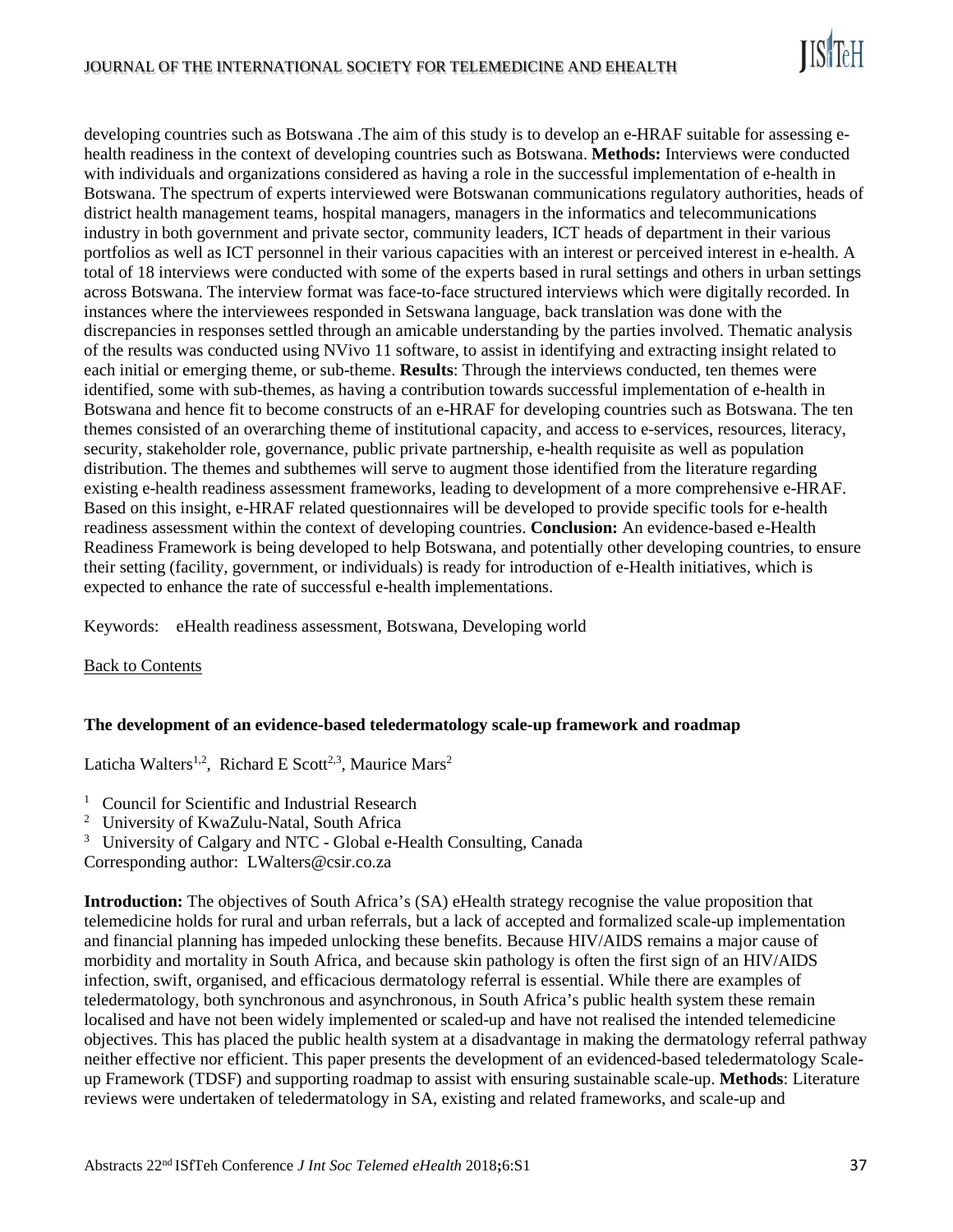

implementation approaches for eHealth. These were supplemented by semi-structured interviews and observations of key stakeholders. A qualitative method with a design science research process model was used which consisted of five phases: The awareness phase confirmed the need for an evidence-based TDSF and supporting roadmap; the suggestion phase delivered a proposal on how to develop a TDSF; the development phase identified recommended design requirements and used these to identify and critique existing teledermatology or related scale-up frameworks; the evaluation phase assessed outputs of the development phase against the design requirements and validated the TDSF and roadmap with key teledermatology management stakeholders using a questionnaire with a 5 point Likert scale, and the conclusion phase used the validation results to finalise and communicate the TDSF and roadmap. The study was undertaken in the province of KwaZulu-Natal, where synchronous teledermatology has been ongoing between three rural hospitals and the local Medical School for more than 10 years and an informal instant messaging store and forward service has been running for more than 3 years. **Results**: The literature reviews found no teledermatology scale-up framework, but did identify 'related frameworks' for scale-up of eHealth and general health interventions. Most of the related frameworks were too focussed on specific elements of scale-up, or were discussions. The study identified five TDSF components comprised of ten eHealth building blocks, six scale-up drivers, four scale-up continuum stages, three scale-up phases, plus scale-up activities and associated steps. In addition thirteen core concepts of equal importance were identified; evidence-based scale-up need, stakeholder management, legal and regulatory, eHealth governance, scale-up strategy, detailed scale-up planning, mobilisation of scale-up resources, scale-up readiness, scale-up implementation, scale-up benefits realisation management, scale-up risk management, scale-up finalisation, and operational and scale-up sustainability plan. The core and sub-concepts were further characterised and described to enable design of the final evidence-based TDSF. A roadmap was prepared as a guide for the implementer with step-by-step instructions for application of the TDSF. The TDSF and supporting roadmap received an average Likert-scale rating of "4=Agree" when teledermatology management stakeholders were asked if they found it useful as a guide to assist the South African public health system with teledermatology scale-up. **Conclusion:** This study developed a TDSF and supporting roadmap that are evidence-based. The proposed approach and resultant TDSF and roadmap could be adapted to assist with ensuring scale-up and sustainability for other ehealth and or telemedicine practices in other locations.

Keywords: teledermatology, scale-up framework, design science research model

[Back to Contents](#page-0-0)

#### <span id="page-37-0"></span>**Building a Moroccan colorectal cancer database**

Imane Allali<sup>1</sup>, Souad Chaqsare<sup>2</sup>, Leila Bouguenouch<sup>3</sup>, Noureddine Boukhatem<sup>4</sup>, Jihane Querrach<sup>5</sup>, Mohamed Sekal<sup>6</sup>, Mohammed Adnane Tazi<sup>7</sup>, Abdelouahed Er-Raki<sup>7</sup>, Karim Ouldim<sup>3</sup>, Saaïd Amzazi<sup>1</sup>, Hassan Ghazal<sup>4</sup>

- <sup>1</sup> Faculty of Science of Rabat, Morocco
- <sup>2</sup> National Institute of Health, Rabat
- 3 University Hospital Hassan II of Fez, Morocco
- 4 University Mohammed Premier, Oujda/Nador, Morocco
- <sup>5</sup> Department of Gastroenterology, University hospital Hassan II, Fez, Morocco
- 6 Department of Pathology, University hospital Hassan II, Fez, Morocco
- 7 National Institute of Oncology, Rabat, Morocco
- Corresponding author: Allali.imane@gmail.com

Colorectal cancer (CRC) is one of the most common cancers in Morocco. We build a Moroccan colorectal cancer database (MCCD) for the purpose to capture all the data that may play a major role in cancer research and for a better managing of healthcare. This MCCD includes detailed information about family history, risk factors, eating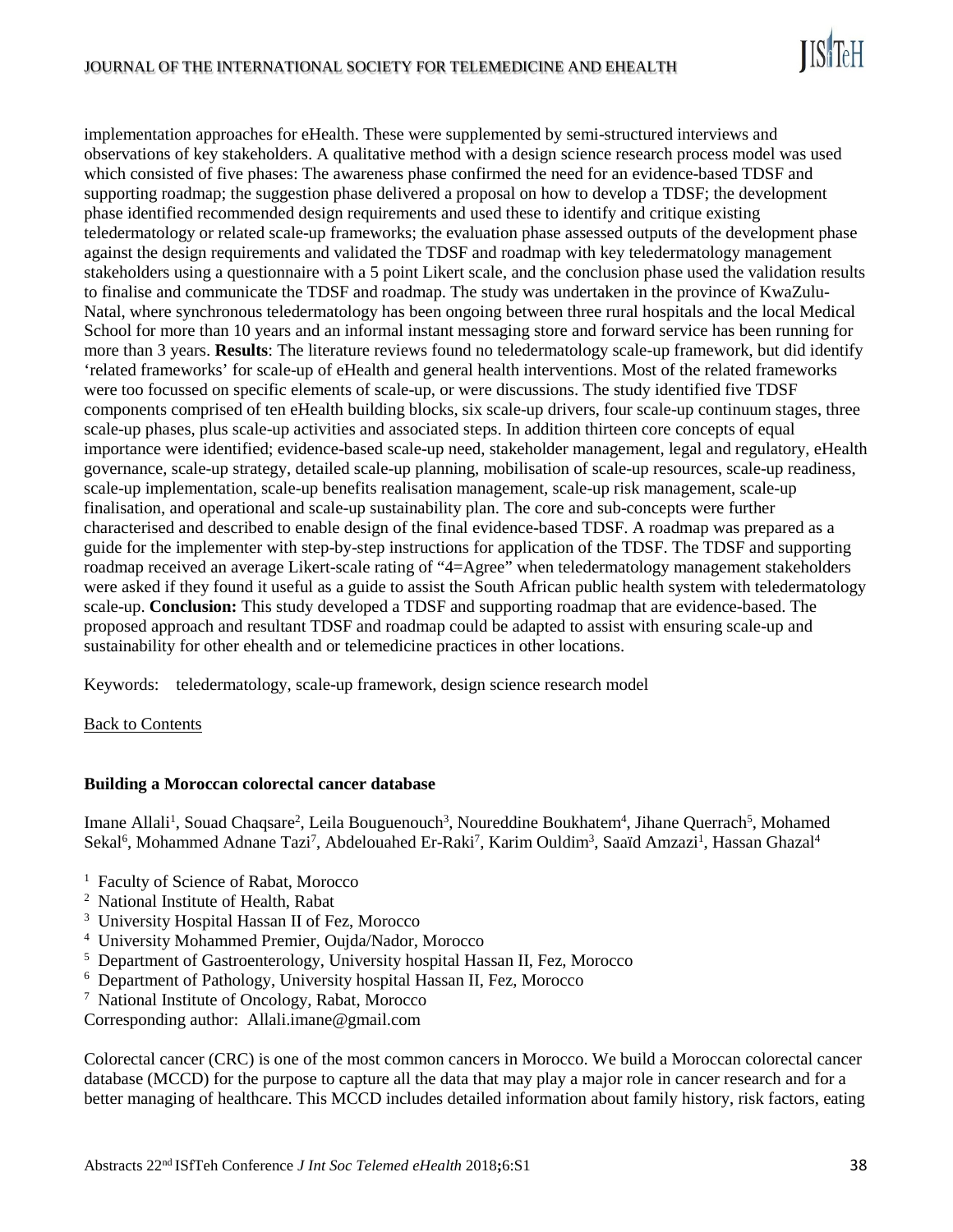

habits and other information related to diagnoses and clinical notes. Patients with colorectal cancer were recorded between 2009 and 2013 from the National Institute of Oncology in Rabat and the Hospital University Centre Hassan II in Fez. Data were collected from 525 patients; aged between 16–90 years, with 26.3% of CRC patients were ranging from 50 to 59 years. We observed that 46.1% of cancers were localized in the rectum, 31.1% of complaining symptoms were rectal bleeding and the most used treatment was surgery (62.2%). It is expected that this database will contribute to generating great information about colorectal cancer, provide important information for epidemiological studies and support colorectal cancer research in Morocco. MCCD data will be used to explore trends in cancer care, and to serve as the basis for quality improvement activities.

Keywords: Database, Colorectal cancer, Morocco

[Back to Contents](#page-0-0)

#### <span id="page-38-0"></span>**Security concerns in the use of instant messaging in healthcare**

Chris Morris<sup>1</sup>, Richard E Scott<sup>2</sup>, Maurice Mars<sup>3</sup>

- <sup>1</sup> University of KwaZulu-Natal
- <sup>2</sup> NTC eHealth Consulting; University of Calgary; University of KwaZulu-Natal
- <sup>3</sup> University of KwaZulu-Natal

Corresponding author: chrisfmfi.morris44@gmail.com

There is a growing body of evidence highlighting the benefits of mobile teledermatology in terms of cost effectiveness, efficiency and patient satisfaction. These benefits of quick, cheap and easy use have been further enhanced through the development of instant messaging (IM) applications (apps) such as WhatsApp, Viber, WeChat, Face Book Messenger etc., which enable the transmission of images and text messages. Not surprisingly doctors, often younger doctors, have exploited the power and functionality of these new technologies making existing processes and ways of doing things quicker, cheaper and easier to use. A recent survey found that 80% of physicians use smartphones and medical apps. Whilst usability (better, cheaper, faster) has been the key to the success and popularity of IM, there are growing concerns regarding the security and safety of communication transmissions and data stored on mobile phones. The aim of this study was to review the literature on the security concerns related to IM and the levels of security of a range of IM platforms. **Method:** The electronic databases PubMed, Scopus, and Science Direct were searched using the following instant messaging apps as a keyword: WhatsApp, Telegram, WeChat, Snapchat, Viber, Face Book Messenger, LINE, MixIt, Instagram and Skype. A sub-set of these references was then identified using the inclusion criterion security. **Results**: The search was conducted in March 2017, and identified 175 references. After removal of duplicates 160 publications remained. An additional 12 references were found from hand searching. WhatsApp was the most reported IM application used with 89 references followed by Telegram (20), WeChat (17), Snapchat (12), Viber (5), Face Book Messenger (2), LINE (3), MixIt (2), Instagram (2), and Skype (8). After title selection and abstract review, 91 papers met the inclusion criteria and were reviewed. When security concerns were used as the inclusion criteria, 24 references were found from WhatsApp and only one reference from LINE. Issues relating to transmission networks, data storage, certification, and phone management and use were identified. Data are at risk at several levels, including during its transmission, storage on servers en route, and on the sender's and receiver's phones. The levels of platform security and encryption levels of IM apps were reviewed by an independent security organization, which found wide variation across different platforms. From their scorecard all the IM platforms failed at least one of the 7 point criteria which comprised: transit encryption, third party access, independent correspondent verification, security of past communications, independent review, documentation of the crypto design, and independent security audit. WhatsApp performed the best failing only the independent review criteria. FacebookChat, GoogleChat, Kik Messenger, Snapchat, and Viber all failed on criteria 2-6, Mixit failed on all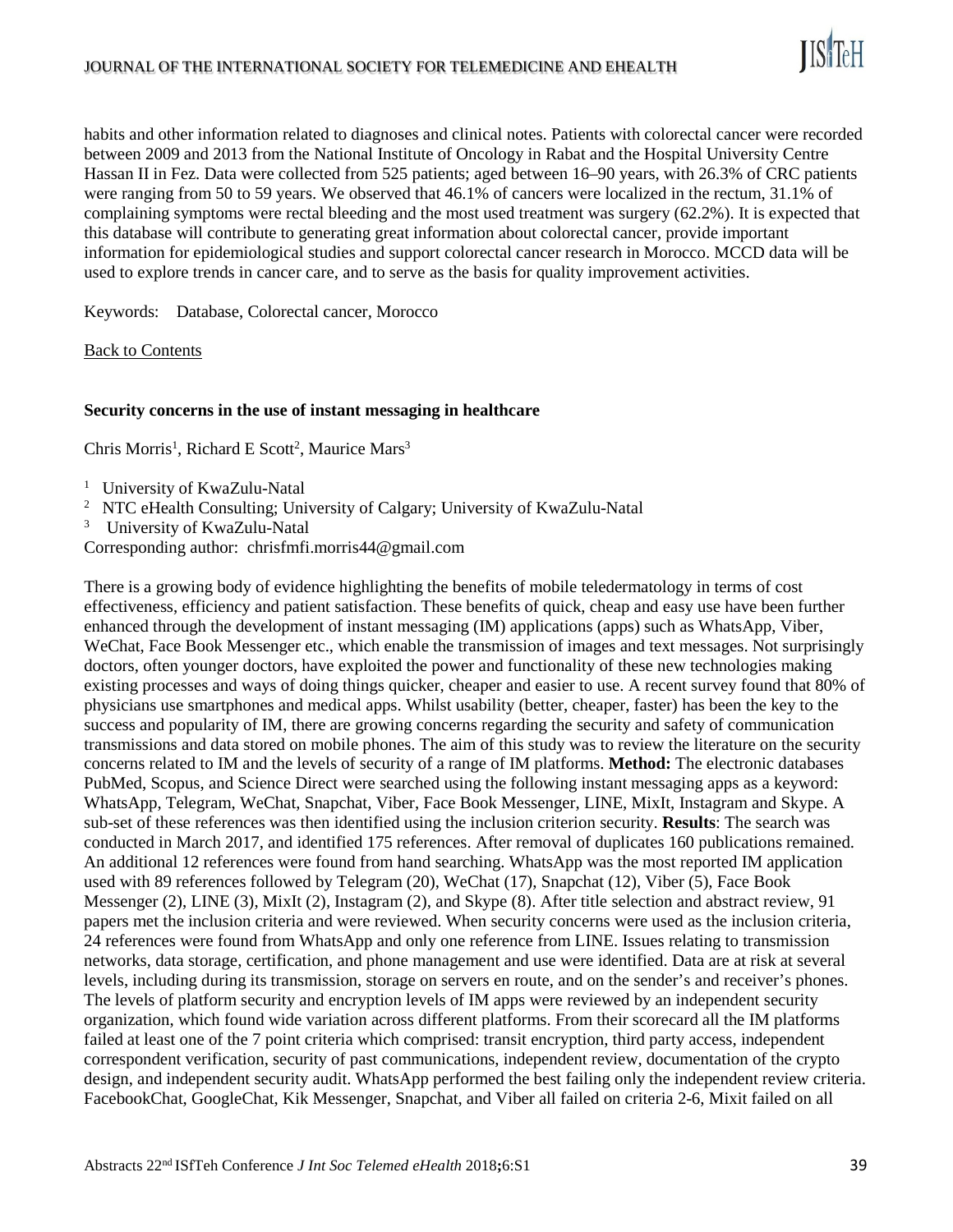

criteria, Skype and Yahoo Messenger failed criteria 2-7, and Telegram failed criteria 2-4. WeChat, Instagram and LINE were not evaluated. **Conclusions**: There are rising concerns regarding the security and safety of communications and data stored on mobile phones. However, the security concerns are not only with the transmission and storage of the data but also with the use and management of the smartphone. The risk is, of course, around data security and therefore patient confidentiality. Guidelines on the appropriate use of IM such as WhatsApp are needed to assist users in adequately tackling the associated medicolegal and ethical concerns.

Keywords: smartphones, Instant Messaging, security, encryption, phone management

[Back to Contents](#page-0-0)

#### <span id="page-39-1"></span>**The "JUMP"!!!**

Andre Petitet, Jacques Cinqualbre, Damien Uhlrich

Telemedica, France Corresponding author: andrepetitet07@gmail.com

In the daily life medical practice, one of the main tasks is the face-to-face consultation. This is the time where the physician receives a sick individual. This time is very well scheduled. From welcome to prescription, there are no less than 10 phases. Telemedicine raises since the 80s. The first description and definition informs that this new means is the consequence of technical progresses globally called NTIC. The major factors at the origin of telemedicine were new telecommunication networks, computers' miniaturization and power and, first of all, human exploration space flights. Year after year, it is becoming more and more easy to use the new tools generated by the telemedicine concept. Many experiences were performed, mainly in the hospitals and clinics networks. Recently, a new original law for the use of telemedicine was adopted in France. In this law, it was clearly mentioned that telemedicine is officially a remote medical practice. Therefore, it was time to propose a new approach for the consultation: the teleconsultation. This is a real "jump" from the traditional face-to-face consultation. It is needed to have a close collaboration between informatics, telecommunications and medical practice. Today, the "jump" is in the practical phase on the field. From a telemedicine's platform, a patient can be examined by a physician with all the necessary resourcefulness even if the distance between both is more than 800 km. This communication will present the results of the "jump" on a 9 months period.

Keywords: Teleconsultation, Jump, France, Law

[Back to Contents](#page-0-0)

#### <span id="page-39-0"></span>**Telemedicine : Let us have to worry about the consequences of cyber attacks?**

Andre Petitet

Telemedica, France Corresponding author: andrepetitet07@gmail.com

For the years 1980-1990, the development of telemedicine was due to the extraordinary progress of the electronics, the computing and the means of communication. This progress is collectively included under the word NTIC (New Technologies of information and Communication). Over time, telemedicine benefits from using smaller and smaller computers yet with higher capacity, more and more complex but also more and more targeted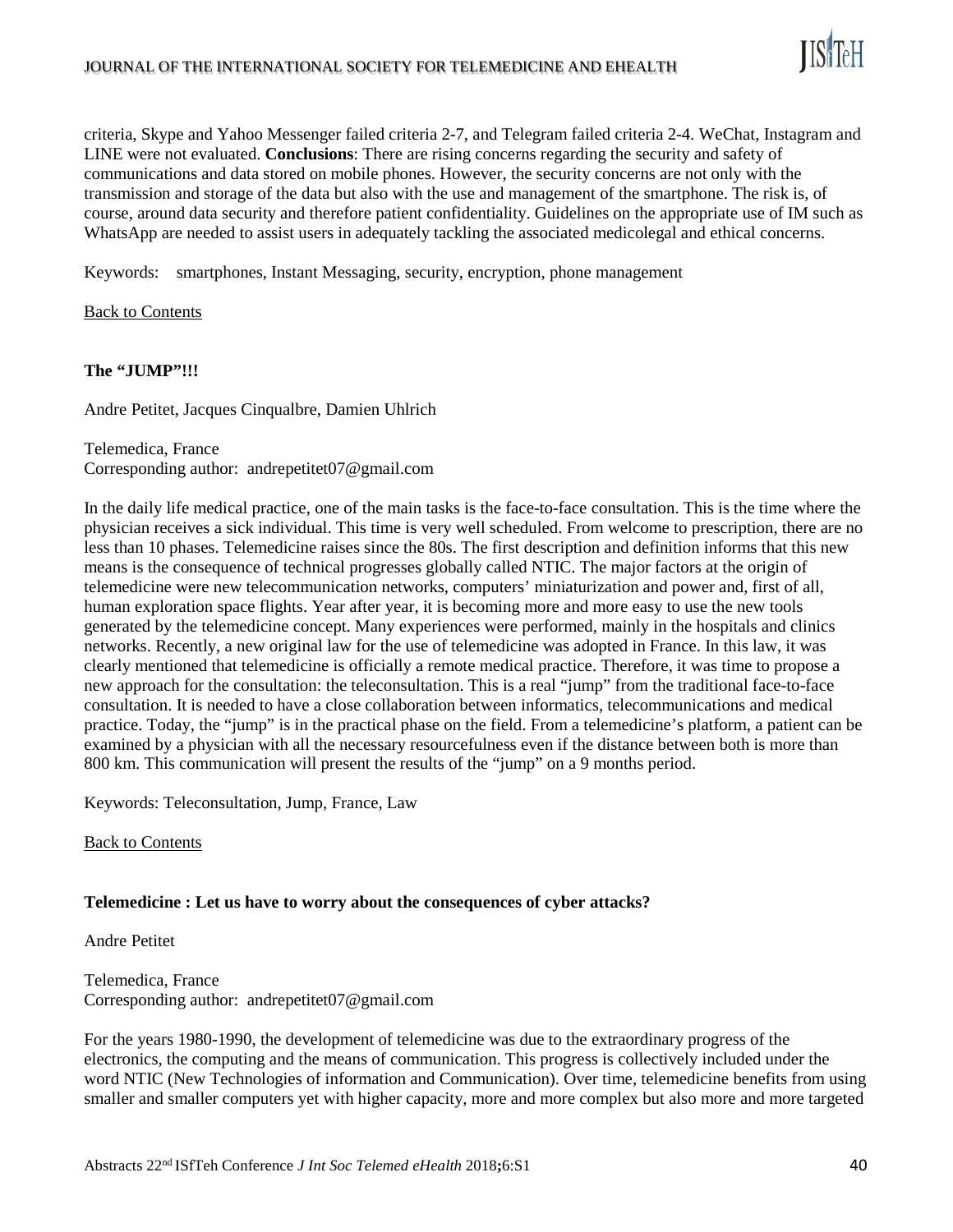

and powerful algorithms, transmission systems such as GSM, GPRS, EDGE, 3G, 4G, the optical fibre and the satellite. Today, it is easy by teleconsultation with video conference to send and use remotely on real time, a complete file of a patient, to direct a diagnosis and to prescribe an adapted treatment. It is thanks to internet and to the "cloud" that it is possible. Further, by the fact that they use and pass personal medical data, what about their safety and confidentiality, two major conditions for the protection of the private life and the medical practice? Now since a few years, and this is true more and more, the media echoed cyber-attacks whose most significant were the intrusion in the computer system of the Pentagon (USA), in the individual system of the customers of ORANGE (France) and to the intimacy of mobile phones as by the NSA and personalities' mobile phones such as the German chancellor Angela Merkel. There are other numerous examples which will be detailed during the communication. Conclusions: in such circumstances, it is worth to pay more attention to the encryptions, basal security measures, complex procedures used by the secure messaging and by the companies which provide host systems to store personal medical data.

Keywords: Telemedicine, Cyber attacks, Cyber security

[Back to Contents](#page-0-0)

# <span id="page-40-1"></span>**The Facebook strategy for Global eHealth: evidence from social media pages of two televangelical churches targeting patients with chronic illnesses**

Charles Mpofu

Auckland University Of Technology, New Zealand Corresponding author: charles.mpofu@aut.ac.nz

The adoption of Facebook and other social media by world famous televangelists as a platform to provide interventions targeting patients with chronic illnesses has drawn interest in the field of social media usage and eHealth (Faimau & Behrens, 2016). This comes in an era where the research on the link between medicine and religion has long been established and grown away from a focus on controversies to a focus on how the two can work together for better population health outcomes. Recently platforms such as Facebook, YouTube, WhatsApp and live TV channel have grown in popularity to millions of followers across the globe, notably: the Synagogue, Church of All Nations (SCOAN) in Nigeria and the Shepherd Bushiri Ministries in South Africa. Both these churches have a global social media following of a minimum of 1 million fans each (Faimau & Behrens, 2016). The use of social media by these churches in targeting patients with chronic illnesses is of special significance to the field of mHealth and telemedicine as these churches now have their coverage not only at regional level but globally. There is evidence of their outreach to patients with chronic illnesses or the needy as far as South America, North America, Europe, the Indian sub-continent and the greater Asian region. This paper presents a framework understanding the strategies adopted by these two televangelical churches', use social media to target patients with chronic illnesses in a way that attempts to bridge the gap between the scientific evidence and religious practice. Evidence is drawn from an analysis 12 live broadcast sessions of TV channels owned by these churches.

Keywords: Chronic illnesses, mHealth, Social media

[Back to Contents](#page-0-0)

#### <span id="page-40-0"></span>**Telemedicine and intellectual property**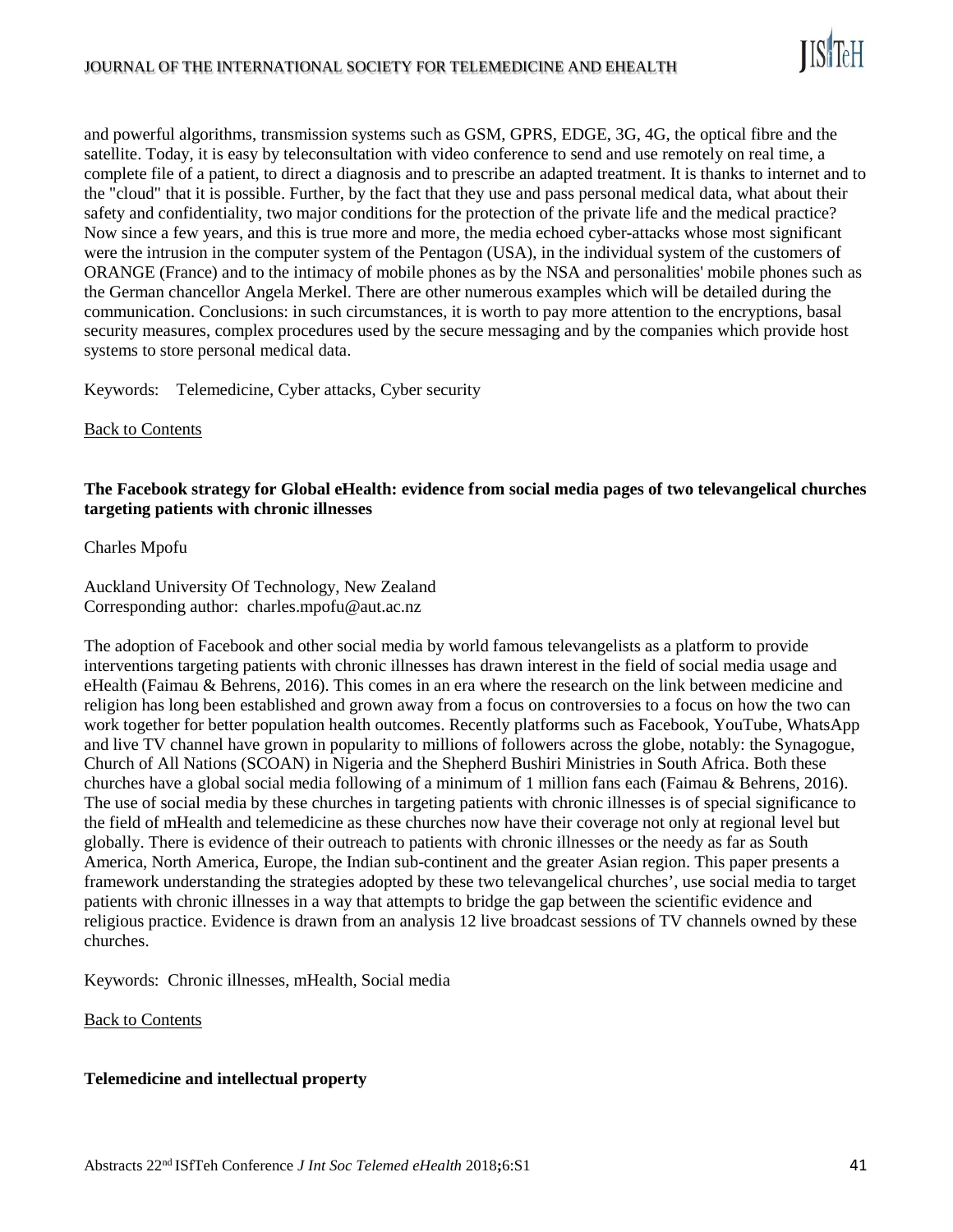

#### Abdelatif Elouahabi

Amaxa-consulting, Belgium Corresponding author: aelouaha66@gmail.com

Appropriate protection of intangible assets has become mandatory in novel technology and service fields of activities. Innovation in Telemedicine and eHealth may combine 3 areas, i.e. software's, hard technology (such as devices and hardware's) and processes/methods. As opposed to common believes, patents are not always the most adequate types of protection or simply are not applicable. Therefore selection of the most appropriate tool to protect the intellectual property (IP) is key. During this conference, the different types of IP protection will be briefly introduced including patents, utility models, trade-marks, copyrights and trade secrets. The key criteria (including type of innovation, targeted market, legal differences between countries, competition status etc.) for selection of one or several of these IP tools will be explained. Participants will learn how combination of several layers of protections is the most powerful strategy.

Keywords: Telemedicine, Intellectual property, Patents versus copyright, Patentability criteria, Medical methods, Europe versus USA

#### [Back to Contents](#page-0-0)

### <span id="page-41-0"></span>**Contribution of robotic arm tele-operated during interventional procedure of ablation**

Sahar Mouram<sup>1</sup>, Samir Kaddar<sup>2</sup>, Linda Mouram<sup>3</sup>

<sup>1</sup> Marne la Vallée hospital, France

<sup>2</sup> Digestive Disease Group, Belgium

3 ESSEC Business School, France

Corresponding author: mouram.sahar@gmail.com

**Background:** Robotic catheter ablation is performed at some centres. Robotic systems could improve navigation of the catheter, keep the catheter in a stable position, and shorten procedure times. In general, robotic catheter ablations have had similar outcomes as traditional (manual) catheter ablation, meaning that the success and complications rates aren't significantly better or worse. **Methods:** A robotic ablation starts the same way as a traditional catheter ablation. The physician inserts a catheter into the groin and guides the catheter to the right side of the heart. After making a puncture in the septum, the wall that separates the right and left sides of the heart, the physician leaves the patient's side and goes to the control system for the robotic system, which is usually located in an adjacent room. **Results**: Performing catheter ablation with a single point radiofrequency catheter can be technically challenging, particularly for physicians who have not performed many ablations. In theory, using a robot will simplify the procedure and decrease the expertise needed. The primary advantage is that robotic control provides very precise catheter navigation, right to the spot where the operator wants to go. Moreover, once the catheter gets there, it is extremely stable. Catheter instability is one of the reasons for long-term failure of AF ablation. Navigation is also easier with the robot, which will enable less-experienced operators to complete the procedure in a timely fashion. The use of robotic arm during ablation procedure has the benefit to isolate physicians from radiation exposure and eliminates the need to wear protective lead during the procedure. The robotic system can provide significant safety and comfort advantage for physicians. **Conclusion**: This type of procedure, which is an important part of telemedicine, will positively impact public health and improve the management of atrial fibrillation, a disease that causes severe complications and negatively affects the prognosis of patients.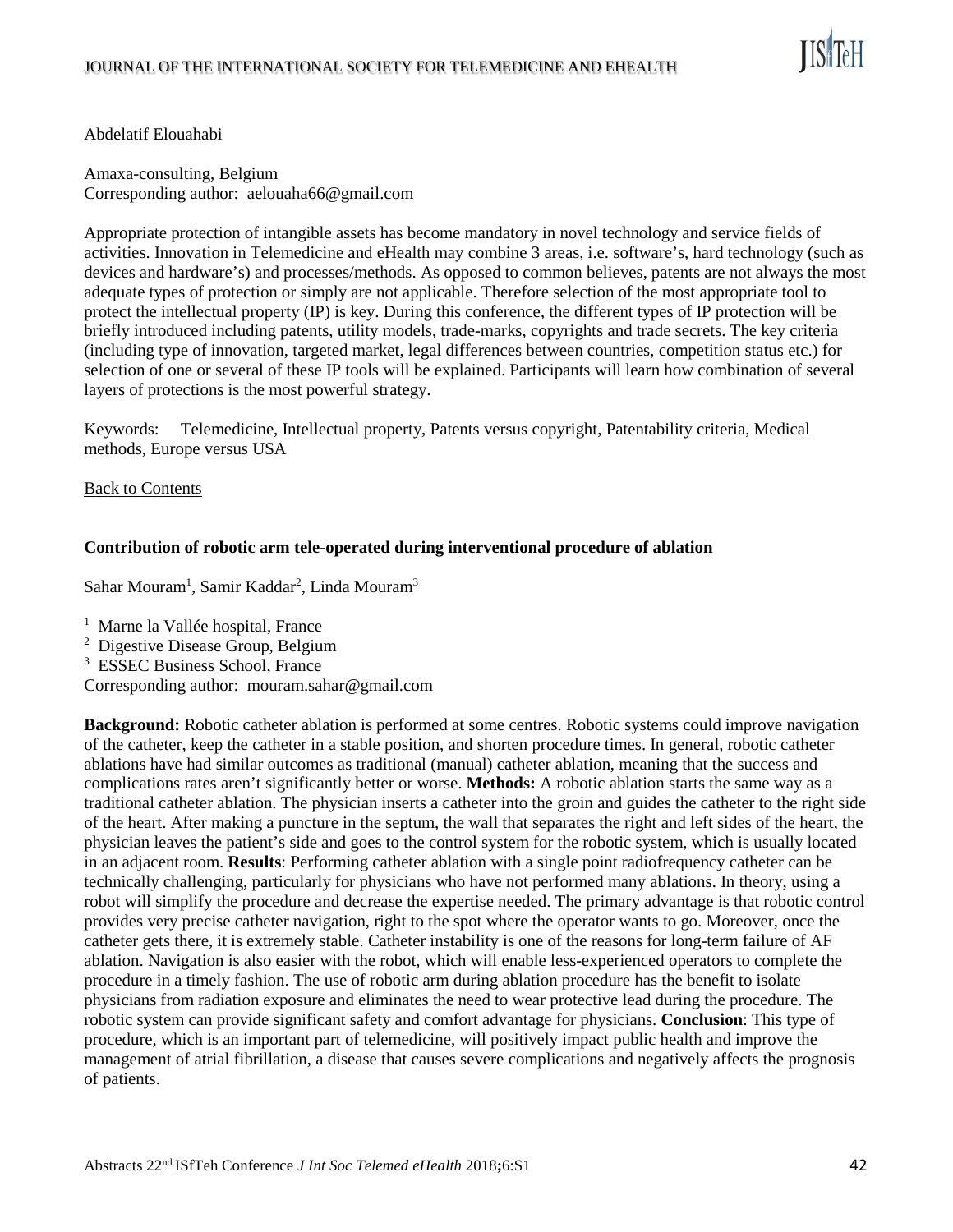

Keywords: Robotic arm, ablation procedure, telemedicine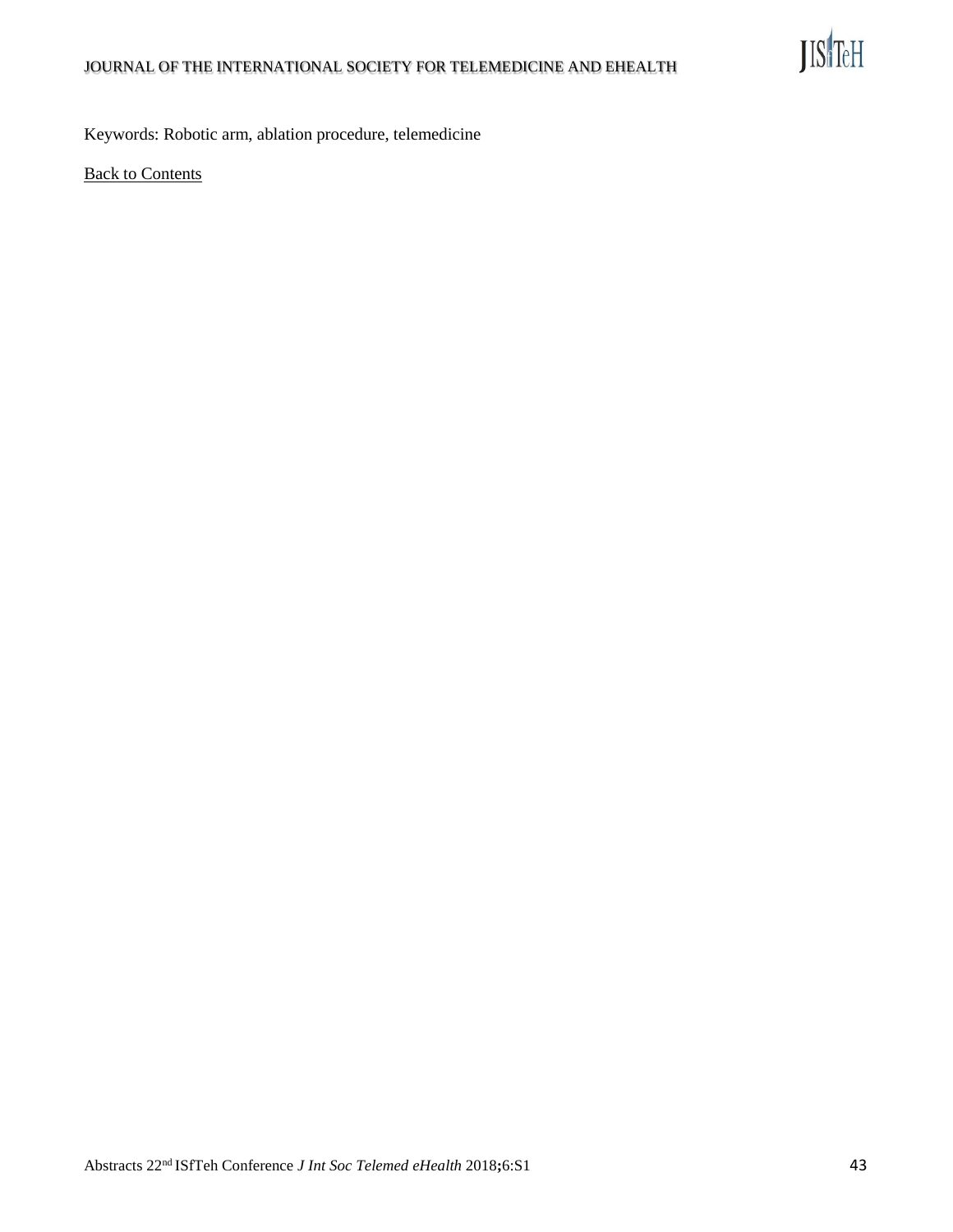

#### <span id="page-43-1"></span>**Telecardiology: democratizing access to cardiac care**

Sahar Mouram<sup>1</sup>, Samir Kaddar<sup>2</sup>, Linda Mouram<sup>3</sup>

<sup>1</sup> Marne la Vallée hospital, France

<sup>2</sup> Digestive Disease Group, Belgium

3 ESSEC Business School, France

Corresponding author: mouram.sahar@gmail.com

**Background**: Developing countries face a plethora of issues in providing adequate cardiac care. Increased mortality rates, sudden deaths due to the lack of early care and prevention, increased healthcare spending and absenteeism are among the consequences of these issues. Telecardiology enables better access to the diagnosis and management of cardiac conditions. Thanks to decreasing costs and drastically improved technology, telecardiology can save lives, money and resources and revolutionize access to cardiac care in the developing world. **Methods**: Telecardiology is a platform for the processing and remote interpretation of instantly transmitted electrocardiograms. The platform is secure and it respects patient data confidentiality. The electrocardiograms are processed and interpreted by experts which send by telephone their results within 5 minutes of receiving the ECGs. A full written report is emailed/faxed to the user afterwards. All reports are classified by patient and stored at the platform for future use. **Results:** Telecardiology has the potential to drastically improve access to reliable cardiac care in the developing world. Some of its most impactful benefits are: faster and more reliable cardiac diagnosis, remote follow-up of implants, democratizing access to cardiac care, saved time and money for patients, empowering general practitioners, enhancing healthcare, etc. - The biggest challenge facing the deployment of telecardiology in the developing world is the cost of the procedure and its coverage. However, economic growth and the development of health insurance create a favourable environment. Other challenges include lack of awareness among healthcare practitioners. **Conclusion:** Plummeting costs and increased technological performance are revolutionizing the medical sector, allowing for better, cheaper, and more reliable care. Telecardiology democratizes access to cardiac diagnosis and management in the developing world, which saves lives and promotes health and wellbeing of the populations.

Keywords: Telecardiology, electrocardiogram, healthcare system

[Back to Contents](#page-0-0)

#### <span id="page-43-0"></span>**Data security and encryption of patient data transferred using the example of mobile devices and diabetes**

Anna E. Schmaus-Klughammer

CEO, Klughammer GmbH, Germany, www.klughammer.com partner of the Horizon2020 project CREDENTIAL, www.credential.eu Corresponding author: schmaus@klughammer.com

With increasing mobility and Internet usage, the demand for digital services increases and has reached critical and high assurance domains like eGovernment, eHealth and eBusiness. Those domains have high security and privacy requirements and hence will be harnessed with various novel mechanisms for secure access. Approaches for handling the resulting variety of authentication and authorisation mechanisms include the use of digital identity and access management systems (IAM). Like other technologies IAMs follow the trend of using cloud services. This allows abstracting over used resources and enables ubiquitous access to identity data which is stored and processed in the cloud, but also results in an additional degree of complexity for securely operating IAMs. The goal of CREDENTIAL, a Horizon2020 project, is to develop, test and showcase innovative cloud based services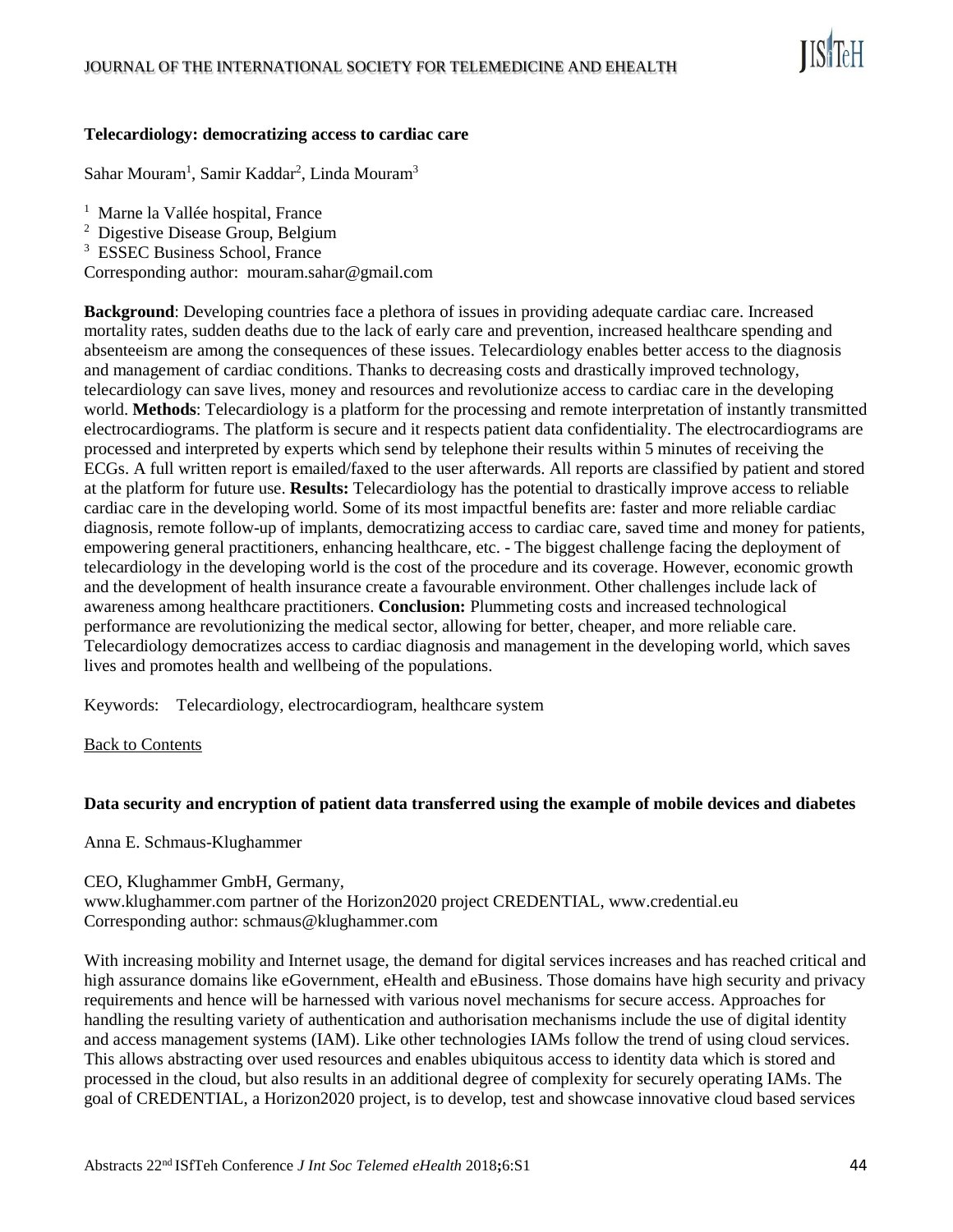

for storing, managing, and sharing digital identity information and other critical personal data. The security of these services relies on the combination of strong hardware-based multi-factor authentication with end-to-end encryption representing a significant advantage over current password-based authentication schemes. The use of sophisticated proxy cryptography schemes will enable a secure and privacy preserving information sharing network for cloud-based identity information in which even the identity provider cannot access the data in plaintext and hence protect access to identity data.

### [Back to Contents](#page-0-0)

.

#### <span id="page-44-0"></span>**eHealth, mobile devices and diabetes**

#### Anna E. Schmaus-Klughammer

CEO, Klughammer GmbH, Germany, www.klughammer.com partner of the Horizon2020 project CREDENTIAL, www.credential.eu Corresponding author: schmaus@klughammer.com

The eHealth pilot is concerned with a data sharing platform between patients, doctors, and further parties, in particular in the context of Type 2 Diabetes. Namely, the developed components will allow patients to record their health data (blood sugar level, weight, blood pressure, etc.) using external mobile devices. The data measured on these devices will be collected by a CREDENTIAL eHealth mobile app, which remotely stores this data. The user can then define who is allowed to access which parts of this medical data, to share specific parts of the measurements, e.g., with the family doctor, diabetologist, nutritionist, or personal trainer. Based on the data they see, they can then provide recommendations back to the user. Because of the confidentiality of medical data, it is of prime importance that only legitimate users are able to access a user's data. Furthermore, because of the potential consequences of wrong recommendations, the authenticity and integrity needs to be guaranteed.

#### [Back to Contents](#page-0-0)

#### <span id="page-44-1"></span>**Moroccan eGov strategy for Health**

Samia Chakri

Director, Department Digital Economy, Ministry of Industry, Trade, Investment and Digital Economy

La présentation se focalisera sur les points suivants : 1) L'eGouvernement au Maroc, 2) l'évolution des TIC au Maroc / historique de l'évolution de 1995 – 2009; 3) La stratégie Maroc numérique 2013 ; 4) la Gouvernance des services publics orientés usagers ; et 5) la confiance numérique. La Synthèse des réalisations e-Gov : -Bilan des réalisations e-Gov; - Extrait de quelques projets e-Gov; -Zoom sur quelques réalisations. -Les services mutualisables et métiers, -Indicateurs de l'e-Gouvernement et -Facteurs clés pour réussir un programme eGov.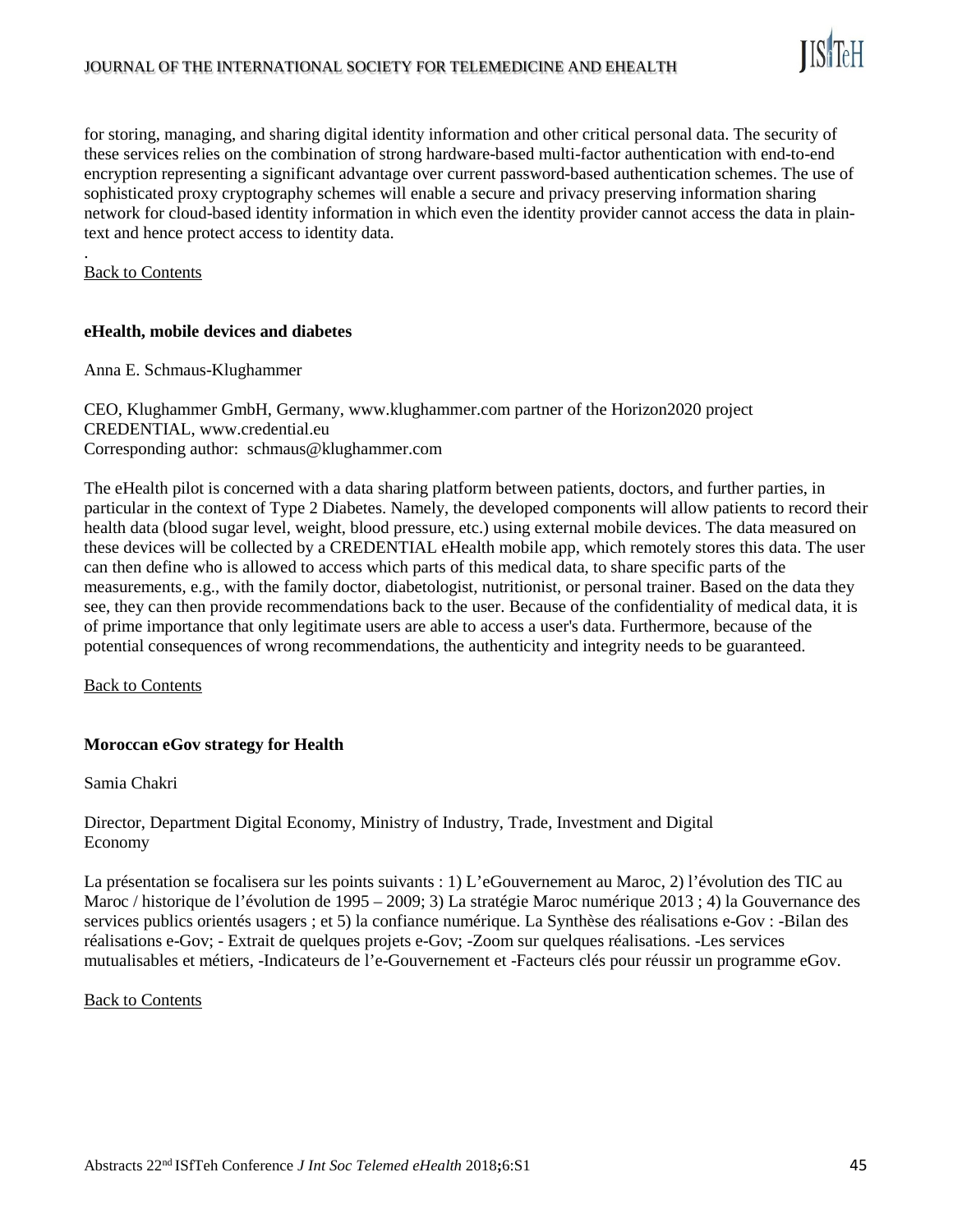

### <span id="page-45-1"></span>**National eHealth policies**

#### Najeeb Al-Shorbaji

Vice-President for Knowledge, Research and Ethics e-Marefa (www.e-marefa.net), Amman, Jordan. Former Director of Department of Knowledge Management and Sharing, World Health Organization

The third global survey on eHealth conducted by the WHO Global Observatory for eHealth (GOe) has a special focus – the use of eHealth in support of universal health coverage. It was completed in August 2015. 125 countries completed the survey representing a 64% response rat. The scope of the survey was broad; survey questions covered diverse areas of eHealth, from electronic information systems to social media, to policy issues and legal frameworks. Indicators covering the following aspects were included:

- 1. eHealth foundations
- 2. Legal frameworks for eHealth
- 3. Telehealth
- 4. Electronic health records
- 5. Use of eLearning in health sciences
- 6. mHealth
- 7. Social media
- 8. Big data

As the focus of this conference is telehealth and telemedicine in Africa, this summary presents high level summary of the results from the WHO in response to the Telehealth questions in the survey

I would like to focus on Jordan as I am aware of some of the activities in the country. Jordan has been pioneering in using information and communication technology for health as the first telemedicine project in the Region was initiated at the King Hussein Medical City in 1976. There has been a number of commercial telemedicine services provided by private clinics for remote consultation and second opinion. King Hussein Cancer Centre provides telemedicine services through its collaboration with specialised cancer centers in the US. Two recent projects have been launched including: The Jordanian and Palestinian Telemedicine Network, and Jordan Telehealth Network.

#### [Back to Contents](#page-0-0)

#### <span id="page-45-0"></span>**eHealth as major component for national digital Strategy**

#### Mustapha Zghoumi

Coordination des systèmes d'information développement et intégration Direction des ressources informationnelles Lanaudière – Laurentides – Laval, Québec mzghoumi\_reg13@ssss.gouv.qc.ca

The e-health (Digital Health) a lever for the emergence of the digital kingdom For a better access to health care and social services. The ICT to the patient services Transforming health through ICT Definition of the e-health (WHO and ITU): Each activity in which an electronic means is used to provide information, resourced and health services. It covers numerous domains, especially the electronic health records, telehealth, the mobile health, also the e-learning in the health domain, social media, analytics and the <Big Data>. \*Regrouping all the electronic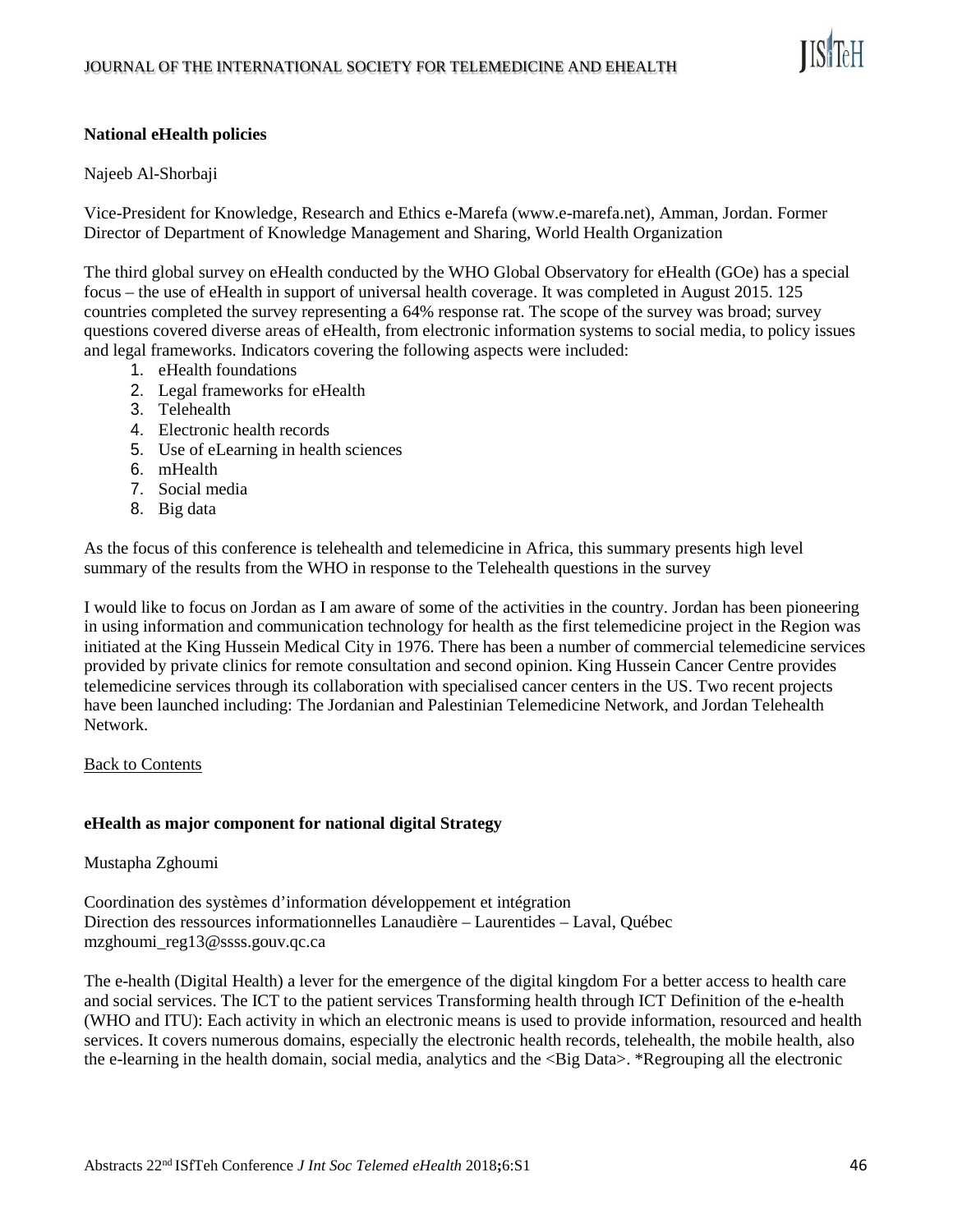

health services. The information and communication technology (ICT) is used to improve the health system processes, and to network the actor's concerned-patients, doctors, therapists, insured persons, insurance companies, laboratories, pharmacies, hospitals, and nursing.

The e-health (digital health) should be a major component for the national digital strategy, and of course it covers the health sector as a whole (public sector and private sector). eHealth registers perfectly into the 6 main axes that Mr.Moulay Hafid El Alamy, the Minister of Industry, Commerce and the Digital Economy, presented to his Majesty The King Muhammed VI (see last slide of the presentation INVESTMENT IN THE SERVICE OF CITIZENSHIP -THE DIGITAL MUST ACCELERATE THE EMERGENCE OF THE DIGITAL KINGDOM: More investors in the sector: -E-health strategy would require investments of the order of 300 Million us\$ to 500 Million us\$ from the government to complete the digital transformation of the national health system. -Better access to social services, especially health: -E-health puts patients at the centre of their preoccupations: o facilitates access to care; o Promotes quality care; o Equitable access to health care for all; -More transparency: e-health reinforces ethics in medical practice;-The health system will regain the citizens confidence; -More opportunities: The e-health market is estimated to be 300 billion US\$ by 2020; The eHealth market in France is estimated to be 4 billion euros by 2020; The applications market mobile-health (mHealth) is growing by 15%, reaching 31 billion US\$ by 2020. –More efficiency: The e-health is considered by WHO as one of the most effective ways to reduce the costs of fraud, waste and medical errors; The production of national health indicators will be almost real-time, so decision-making will be faster.

#### [Back to Contents](#page-0-0)

#### <span id="page-46-0"></span>**Digitalization of the Human Capital management in health care**

Anissa Berbich

#### AGIRH, SA

Human capital management in the health sector in an essential lever of performance: its digitalization is therefore vital. It's necessary today to have and deploy all suitable tools tailored to match the Particular demands of this sector: Scheduling, on-call service management, skills tracking and monitoring, training, compensation.... are necessary to facilitate the daily Tasks of collaborators, managers and Human Resources managers. Our intervention will provide detailed guidelines on this subject and illustrated examples using our professional software program of human resources management AGIRH.

#### [Back to Contents](#page-0-0)

#### <span id="page-46-1"></span>**GNU Health**

Luis Falcon

#### Solidario Organisation [falcon@gnu.org](mailto:falcon@gnu.org)

GNU Health is a Free/Libre project for health practitioners, health institutions and governments. It provides the functionality of Electronic Medical Record (EMR), Hospital Management (HMIS) and Health Information System (HIS). Its modular design allows to be deployed in many different scenarios: from small private offices, to large, national public health systems. GNU Health counts with a growing, committed and friendly international community, that brings the best from the social, biological, medical and computer science fields.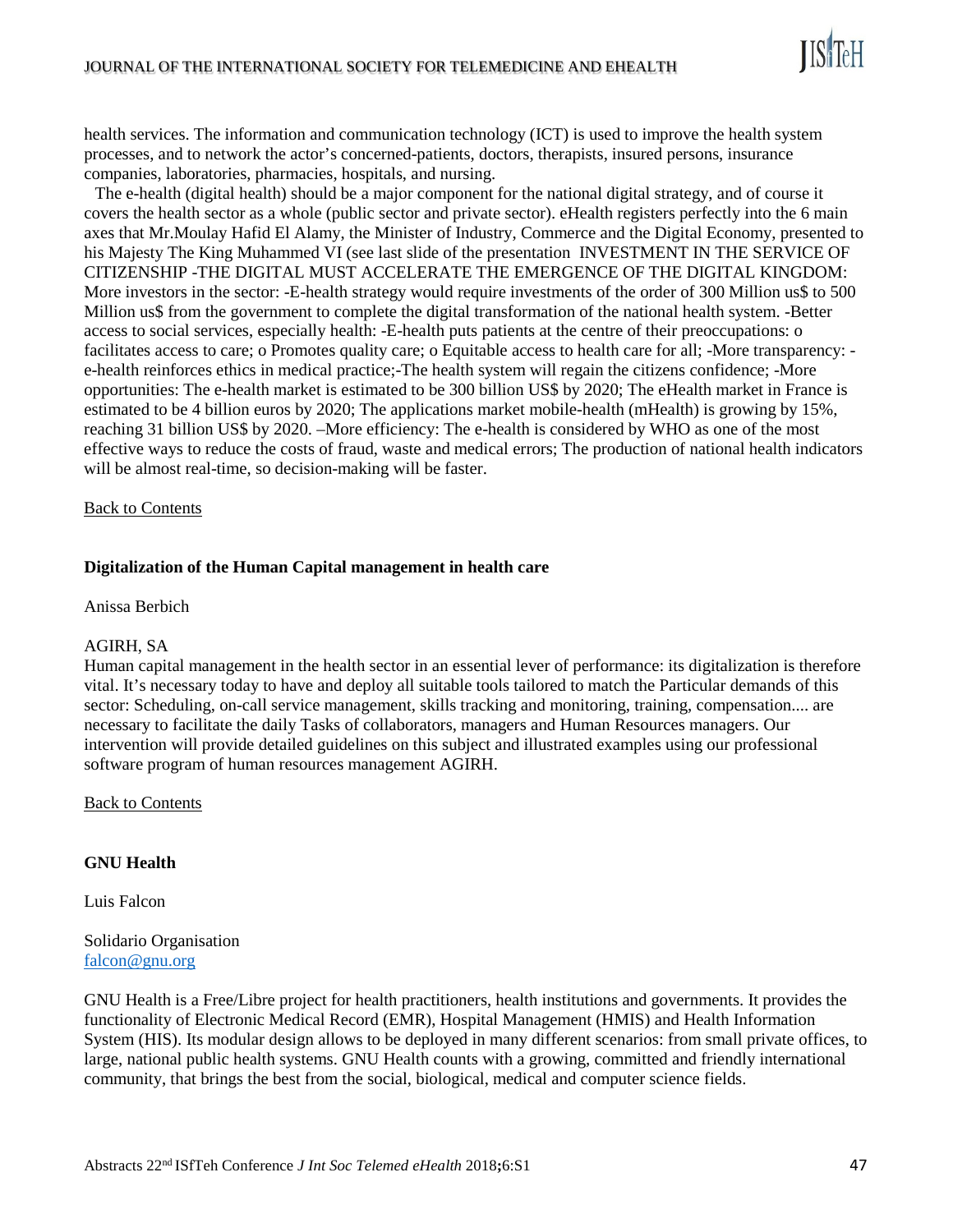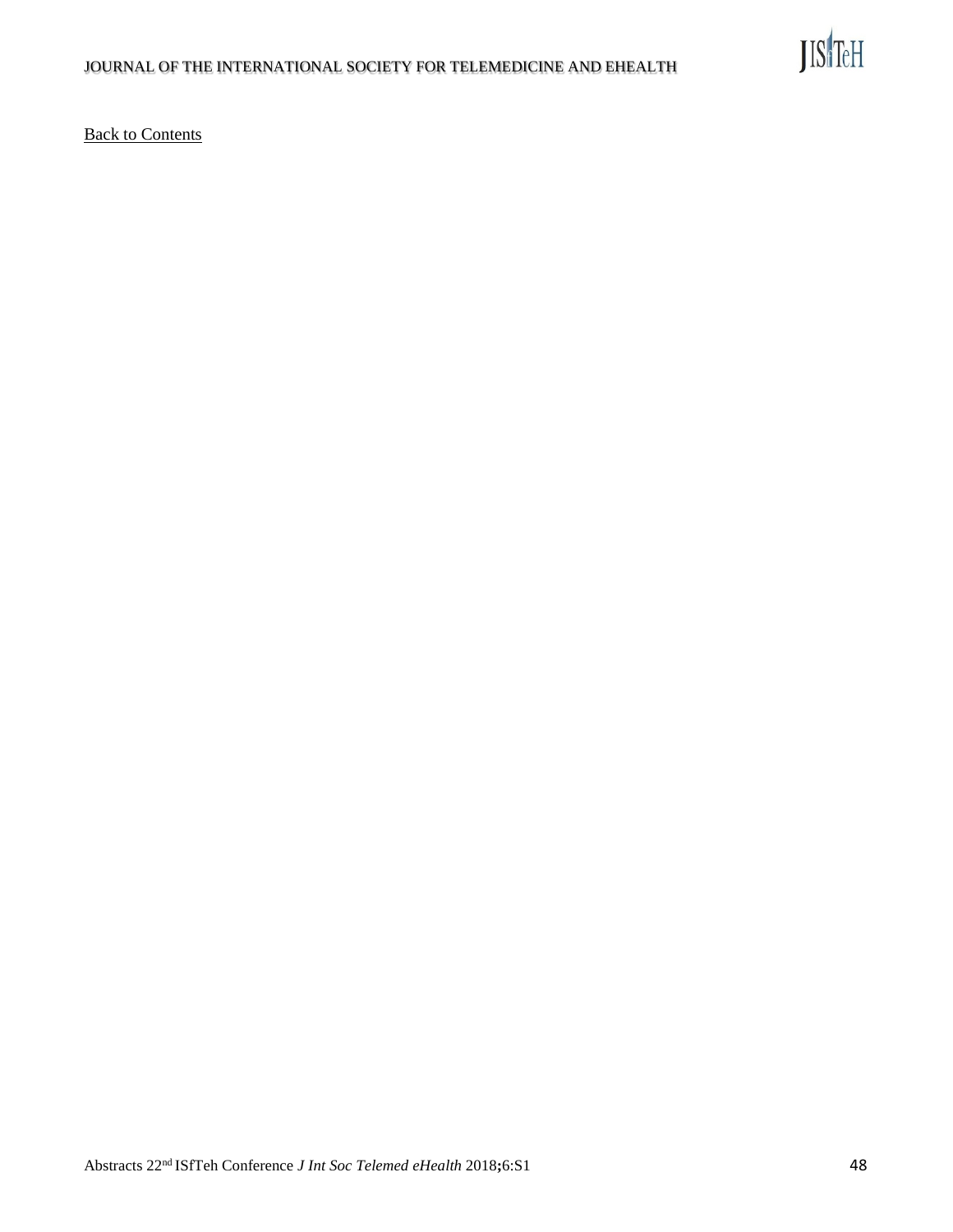

#### <span id="page-48-1"></span>**Telemedicine in UAE and the experience of Abu Dhabi Telemedicine Centre**

Fatima Rashid Al Ali

The UAE is a young country that has undergone a truly inspirational transformation since its establishment. This evolution has occurred, in large part, thanks to the vision of the leadership. Abu Dhabi has played a pivotal role in the development of the UAE's healthcare sector, with a goal of setting up a strong and future-focused health ecosystem – one that has technology at its core.

Thanks to the advent of new technologies and, indeed, Mubadala's growing network of worldclass healthcare facilities, telemedicine has started to play an increasingly significant role in the UAE's healthcare system. While in the past, people would traditionally head abroad to seek quality healthcare, world-class solutions are in fact not only available on our doorstep, but thanks to telemedicine, direct access to a qualified doctor is now being made available without even having to visit a clinic or hospital. With proven, innovative healthcare services delivered by phone, patients are now using the service to obtain the highest standard of medical consultations remotely, for all of their daily healthcare needs.

As with the implementation of any new technology in a rapidly-changing industry, telemedicine has its challenges, but its benefits far outweigh them. It has led to more efficient and cost-efficient daily healthcare management, and round-the-clock help available to those who need it. It takes the pressure off the emergency room, and improves access to quality healthcare, particularly in more remote areas.

The challenges that we have faced with the advent of telemedicine here in the UAE are not exclusively faced by our region – these are issues that are being encountered everywhere across the world. Telemedicine is often misunderstood, and there are some misconceptions about how it can be implemented, as well as legal implications. However, telemedicine could also have a positive impact on the trust placed in the regional healthcare industry – if the benefits of a service that doesn't involve face-to-face contact can be trusted, then this implies trust in the system itself, as well as the capabilities of the experts and facilities involved within it. In Abu Dhabi, we are confident that as we continue to integrate telehealth services more and more fully into the Emirate's healthcare industry and its offerings, demand will rise – particularly as we move from telephone to video consultations in the future. From our experience to date, we believe the health-focused and financial impact telemedicine could have in the region and beyond, is considerable. Our aim is to see telemedicine integrated into the existing system as a complement to 18 hospitals and pre-existing healthcare solutions. It's an integral part of a progressive and cultural shift in our mindset, and our approach to what healthcare has the potential to be in the modern day. It is, quite simply, the way of the future – and what hope lies within it.

[Back to Contents](#page-0-0)

#### <span id="page-48-0"></span>**Big data in Public Health**

Peter Tonellato

Harvard Medical School, USA [peter\\_tonellato@hms.harvard.edu](mailto:peter_tonellato@hms.harvard.edu)

Fundamental to Precision Medicine is the detailed and fine-grained collection of individual-by-individual digitized biomedical, clinical, environmental and (more recently) social data. Once collected, curated and stored, this massive heterogeneous collection of individualized data must be actively managed; easily available to investigators for complex analysis; and used in large, shared environments for population-wide studies targeting complex disease and long-term disease prevention studies. For thirty years, the development of web-based systems have partially but not fully address the complexity of the data problems associated with these collections.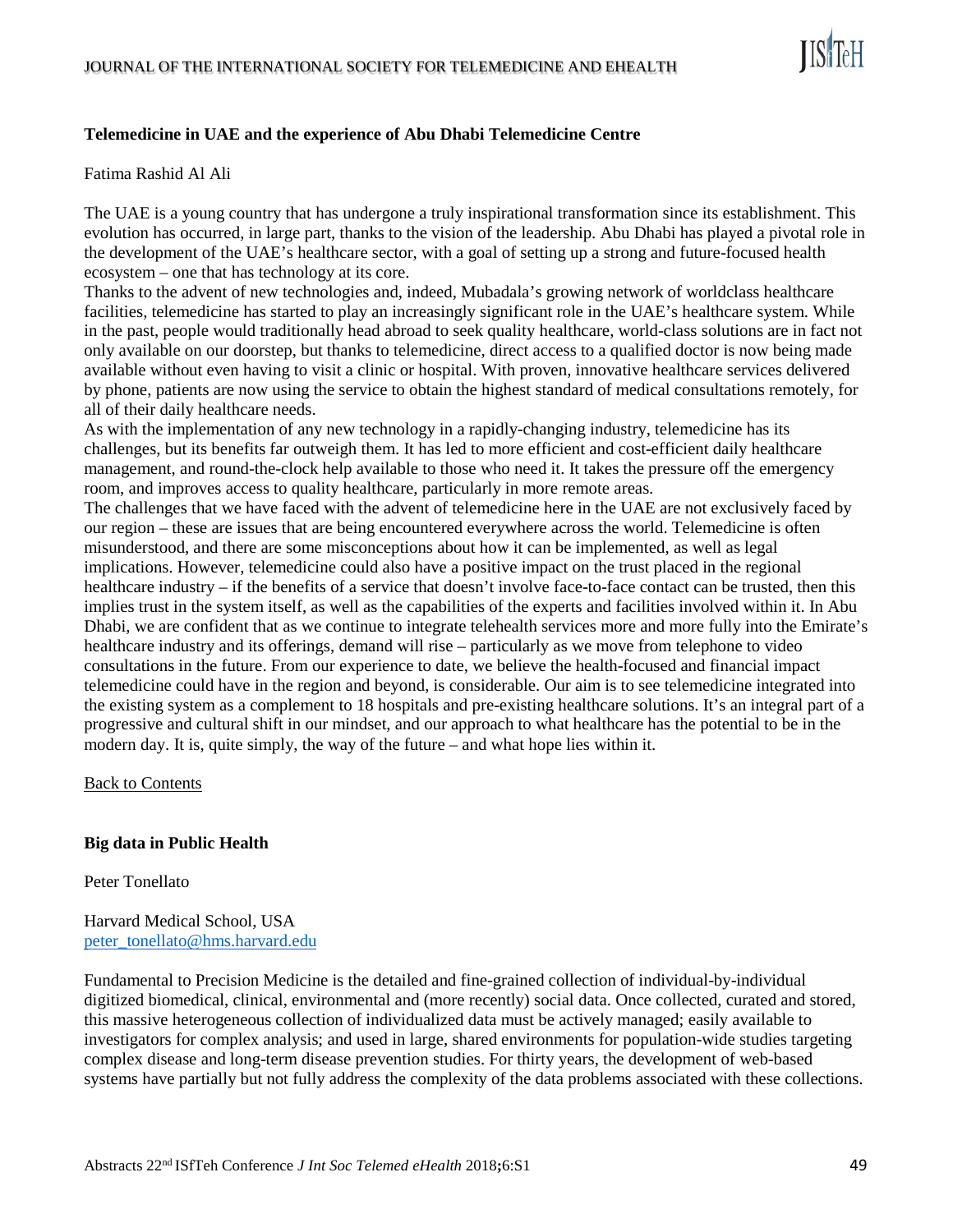

More recently, several promising approaches and technologies have created break-through opportunities to solve the technical, privacy, and computational problems associate with big data science supporting translational projects towards precision medicine. We present two examples of such systems, approaches and technologies and discuss their use in complex disease translational science projects. These approaches, technologies and their application demonstrate breakthrough opportunities for a return to "small" lab science and create a disruption to the ever growing "Big" science paradigm that have dominated scientific activity for the past few decades. With these easily manages resources, individual PI and investigators can once again make significant contributions without belonging to the 100+ person project consortium.

### [Back to Contents](#page-0-0)

#### <span id="page-49-0"></span>**Integrating heterogeneous health records**

#### Sanae Maazouz

Department of Mathematics and Computer Science, Faculty of Sciences, & Technologies, Al Hoceima

Exchanging and integrating medical information in the healthcare domain is a challenge. Indeed, the diversity of databases and the different representations of information sources make this exchange a very difficult task. Divers standards, (e.g. HL7: Health Level Seven; DICOM: Digital Imaging and Communication in Medicine), are created to enable the exchange and make health information systems interoperable. However, applying standardization requires changing the structure of existing healthcare systems. Our main purpose is to create a document for exchanging health information between heterogeneous systems without applying changes on their internal structure. The document uses the XML language to allow a structured and flexible exchange of healthcare data.

#### [Back to Contents](#page-0-0)

#### <span id="page-49-1"></span>**Information system for a national newborn screening program**

#### Kamal Marzouki, Souad Chaqsar

eHealth is the use of information and communication technologies (ICT) for health. In its broadest sense, eHealth is about improving the flow of information, through electronic means, to support the delivery of health services and the management of health systems. The successful implementation of eHealth requires strategies that are aligned with the national health priorities. In low and middle income countries (LMICs), maternal, newborn and child health programs have incorporated eHealth strategies to offer services such as pregnancy and birth registries, immunization and nutrition tracking. One of the fields where the necessity and the opportunity of setting up a national eHealth strategy are newborn screening (NBS) programs. NBS for severe metabolic and hematologic disorders, that can cause death or may hinder an infant's normal physical or mental development, are well established in high-income countries. These disorders can be addressed by effective therapies at the early stages. In LMICs, however, newborn health care is primarily focused on preventing malnutrition and infectious diseases, because these remain the main causes of child mortality in these countries, and detection of genetic diseases is usually not a priority in their public health agendas. Establishing a sustainable NBS program requires building an information system or eHealth infrastructure that allows rapid and effective bi-directional communication between the NBS actors. These systems track clients (babies) from their first contact with the Screening Centre through their last follow-up test, producing worksheets, result reports, letters, and summaries for archival storage. Using internationally-accepted health information exchange standards allows data exchange and collaboration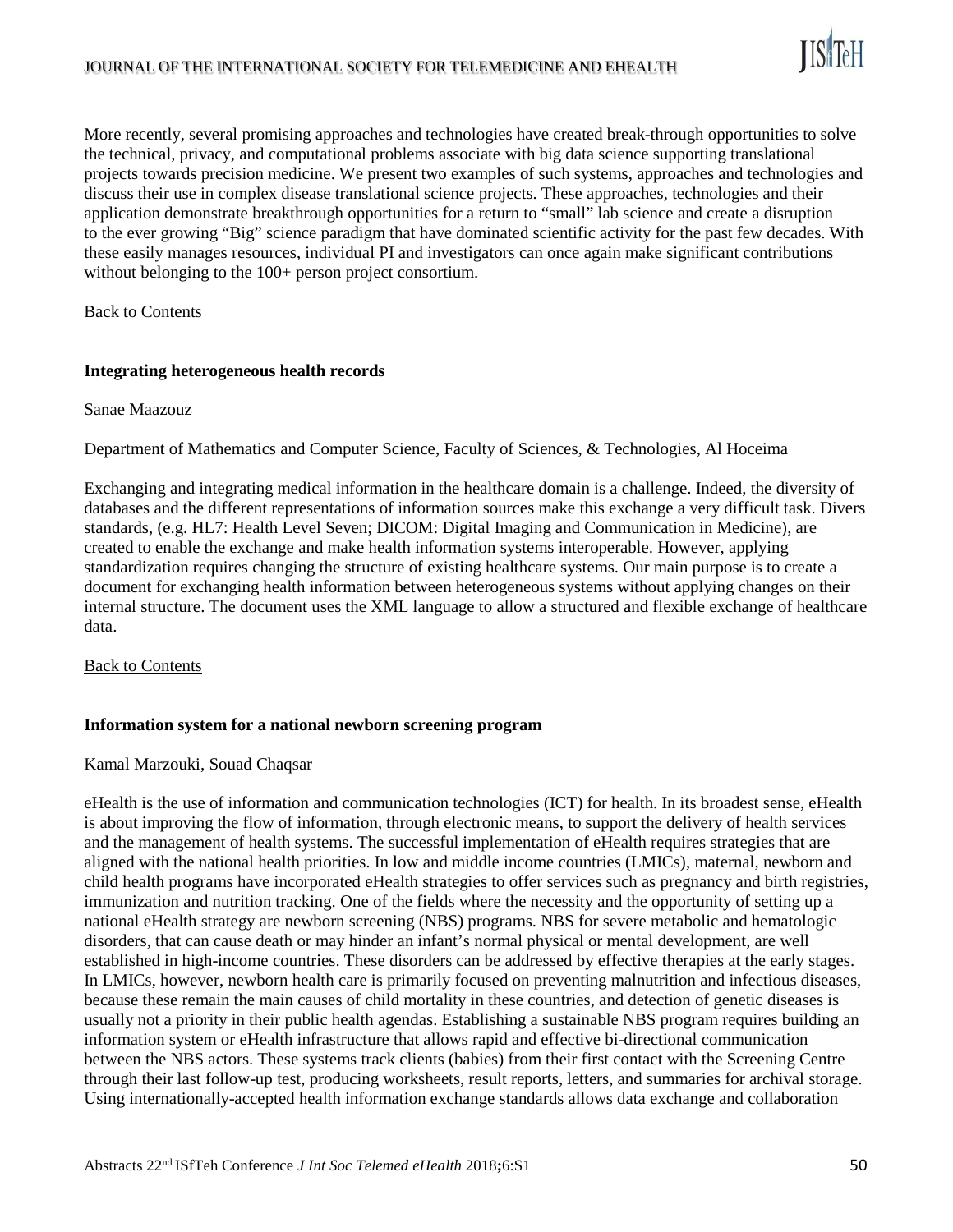

with 22 international NBS partners. Recently, a pilot NBS program is being established in Morocco. Screening is done in the first few days of life, and the goal is early identification of healthy- appearing newborns before they suffer significant morbidity or mortality. NBS programs are a collaborative effort between public health departments, hospitals, laboratories, and paediatric care providers. Establishing a sustainable NBS program requires building an information system that allows rapid and effective communication between the NBS actors. We are developing a NBS Information System (NBSIS) that will be capable of handling the information processing needs of the prospective Moroccan NBS program. We first analysed the information workflow of the proposed national NBS program in order to determine its information processing needs, which include: 1) collection of newborn and maternal data; 2) reporting NBS results for both in-range and out-of-range screens (i.e., cases) in real time; 3) exchanging information between various independent, heterogeneous systems; and 4) enabling population-based surveillance. Second, we evaluated the capabilities and limitations of existing information systems. Third, we designed a web application that can be used to collect newborn and maternal clinical data, store laboratory screening results, collect data over time for cases identified by NBS, and allow secure data access to all of the relevant NBS actors. We are evaluating the HL7 health information exchange standard as well as the NBS coding and terminology developed by the US National Library of Medicine for potential adoption and implementation. The NBSIS will be used to track babies from their first contact with the Screening Centres through their last follow-up test and will be capable of producing worksheets and creating result reports for archival storage. Using internationally-accepted health information exchange standards will also allow data exchange and collaboration with international NBS partners.

# Back to [Contents](#page-0-0)

# <span id="page-50-0"></span>**Primary immunodeficiencies on smartphone: a new app for PID classification**

Hind Ouair<sup>1</sup>, Abderrahmane Errami<sup>2</sup>, Leïla Jeddane<sup>2</sup>, Abderrahmane El Kafil<sup>3</sup>, Aziz Bousfiha<sup>2</sup>

- <sup>1</sup> Faculty of Science of Ben M'sik. Morocco. ouairhind@gmail.com
- <sup>2</sup> LICIA. Morocco. erraami@gmail.com
- <sup>3</sup> Horiyasoft. Morocco. elkafil@gmail.com

Primary immunodeficiencies comprise at least 300 genetically-defined single-gene inborn errors of immunity. The International Union of Immunological Societies (IUIS) Expert Committee on Primary Immunodeficiency meets every other year to update the classification of human primary immunodeficiencies (PIDs). In recent years, another form of classification has been published by the IUIS PID expert committee: a more user-friendly classification based on phenotype and laboratory results. This last classification has been welcomed by the PID community and is now updated at the same rate as the original classification. Here, we present you a new application available Android and iOS displaying the 2015 phenotypic classification published by Bousfiha et al (J Clin Imm, 2015).

This application presents the 9 figures on your smartphone, so that you can get your PID diagnosis literally at the bedside. You can also access to the table including your suspected diagnosis by using the function "Search by disease name", or input the clinical features to select matching diseases in the function "Search by manifestation". There is also a laboratory guideline, linked to the tables in "How to explore PID". In addition, the application contains the age-related reference values for the analyses used in the tree-based decision making process included in the figures (CBC, Ig levels and lymphocyte numeration), and a dictionary French-English-Arabic for the terms used in this field. Moreover, three case studies are proposed to train yourself (part of the workshops proposed by the African Society of ImmunoDeficiency). This application makes the IUIS classification available for anyone, anywhere and at anytime.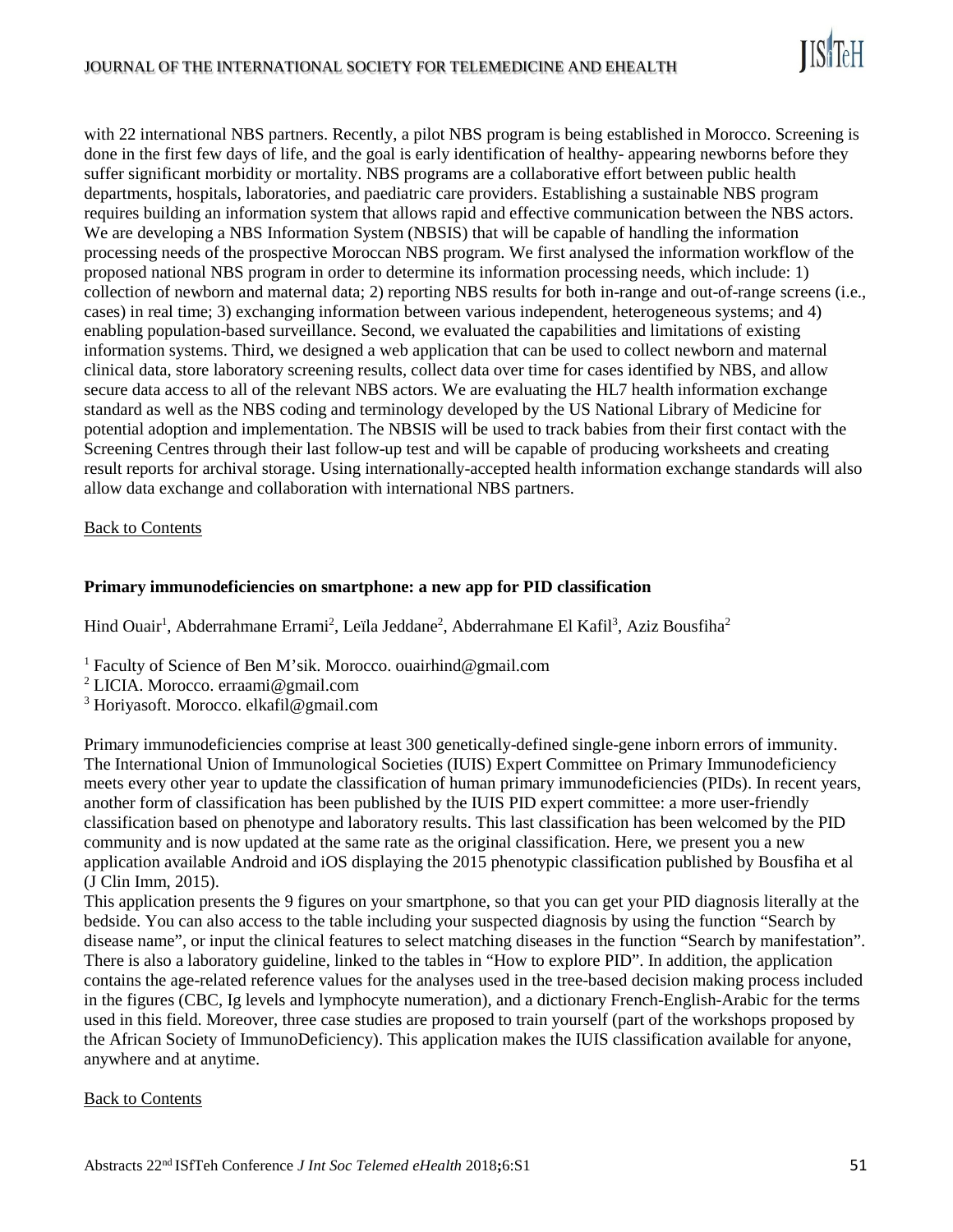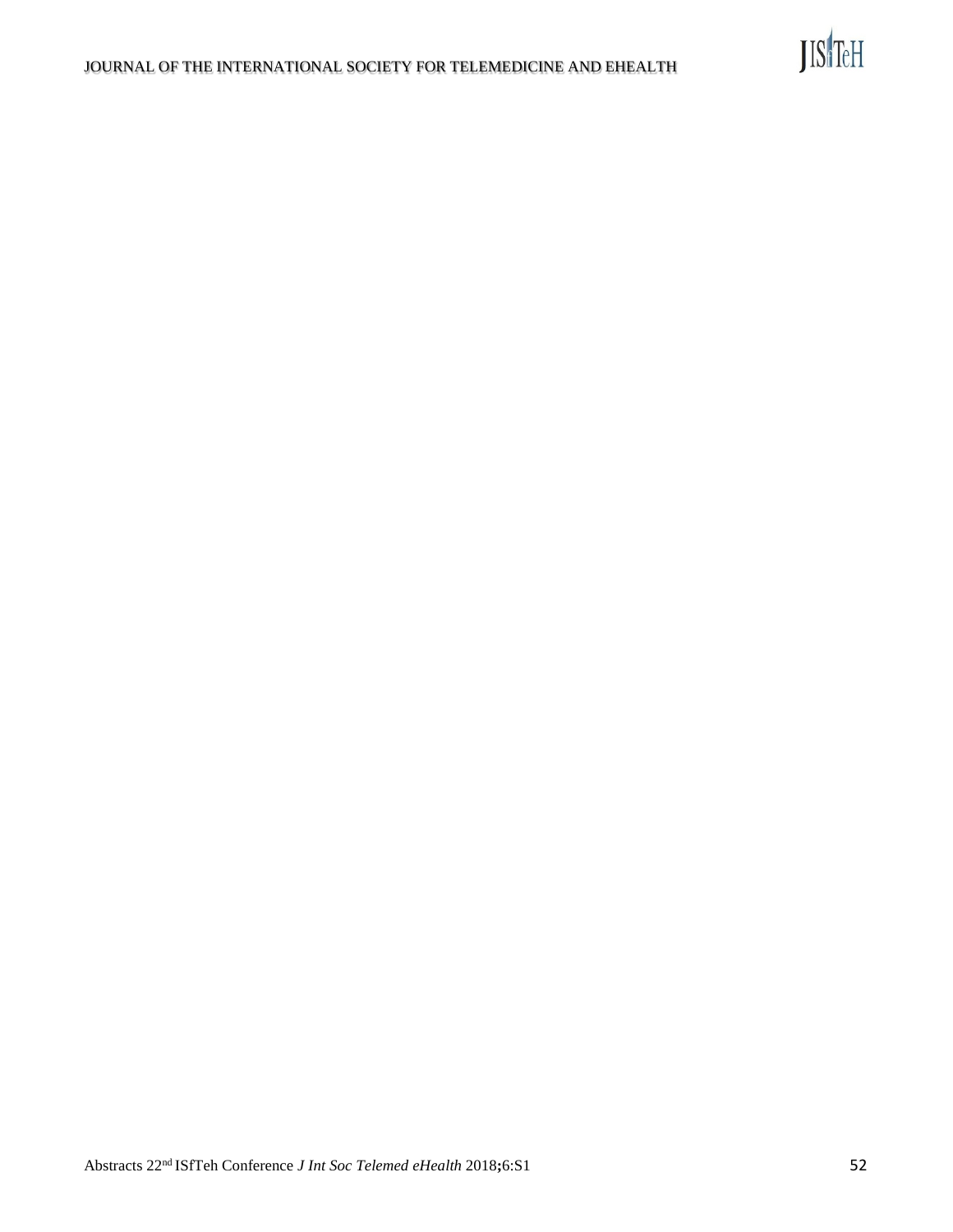

#### <span id="page-52-1"></span>**Cosmetic products: analysis of trends through knowledge engineering techniques**

Laila Chiadmi-García

#### Universidad de Granada

By using knowledge engineering tools have been identified the latest trends in research and development of new cosmetic products. To process more than 7000 scientific papers related to cosmetic research published in the period 2001-2012, has been used the knowledge system Techné CoWord. The documental body has been divided into four equal periods of three years to identify the most significant research themes and technological developments. It has been used co-word analysis with algorithm of simple centres. These interest centres have been represented on a strategic diagram that identifies their strategic position in the network technoscientific of cosmetics. An analysis of the temporal evolution along all periods has defined the most important trends in research and development of cosmetics. With positive knowledge acquired has been possible to make a prospective analysis of the new challenges that the industry will face in the coming years.

[Back to Contents](#page-0-0)

#### <span id="page-52-2"></span>**Mobile Teledermatology in Sudan**

Faisal M. Fadlelmola [faisal.mohamed@hotmail.com](mailto:mailtofaisal.mohamed@hotmail.com)

It is extremely common that many of the population in the rural area may be affected by some type of skin problems, depending on the locale. Skin disease also contributes to significant physical and psychological disabilities, but the importance of skin health is often underestimated because of the chronic, non-life threatening nature of most skin diseases. This clearly demonstrates the important of Teledermatology and the need to find an alternative to the traditional way of treatment to the dermatology diseases for the people in the rural area of Sudan. An android based Teledermatology application was built to assist in diagnosing the dermatology disease with little effort from the side of the health care providers in the rural area of Sudan. Therefore, building an Online dermatology database to be used in several areas. The study will further support diseases control, education, statistics and research by providing an android based system to the health authority in the rural areas to capture and collect patients' medical history information with the pictures of the affected skin areas of their bodies.

#### [Back to Contents](#page-0-0)

#### <span id="page-52-0"></span>**A systematic review of patients' adoption of mHealth in the developing world. A proposed model**

Michael Addotey-Delove <sup>1,2</sup>, Maurice Mars<sup>2</sup>, Richard Scott<sup>2,3</sup>

<sup>1</sup> Pentecost University College. Ghana.

2 . University of Kwazulu-Natal. South Africa.

<sup>3</sup> NTC eHealth Consulting, Canada

michael\_delove@yahoo.com

**Background:** Patient perceptions and experiences of mHeath systems have been recognized as an important element to consider in the adoption of mobile health based technologies by patients. However, there is limited or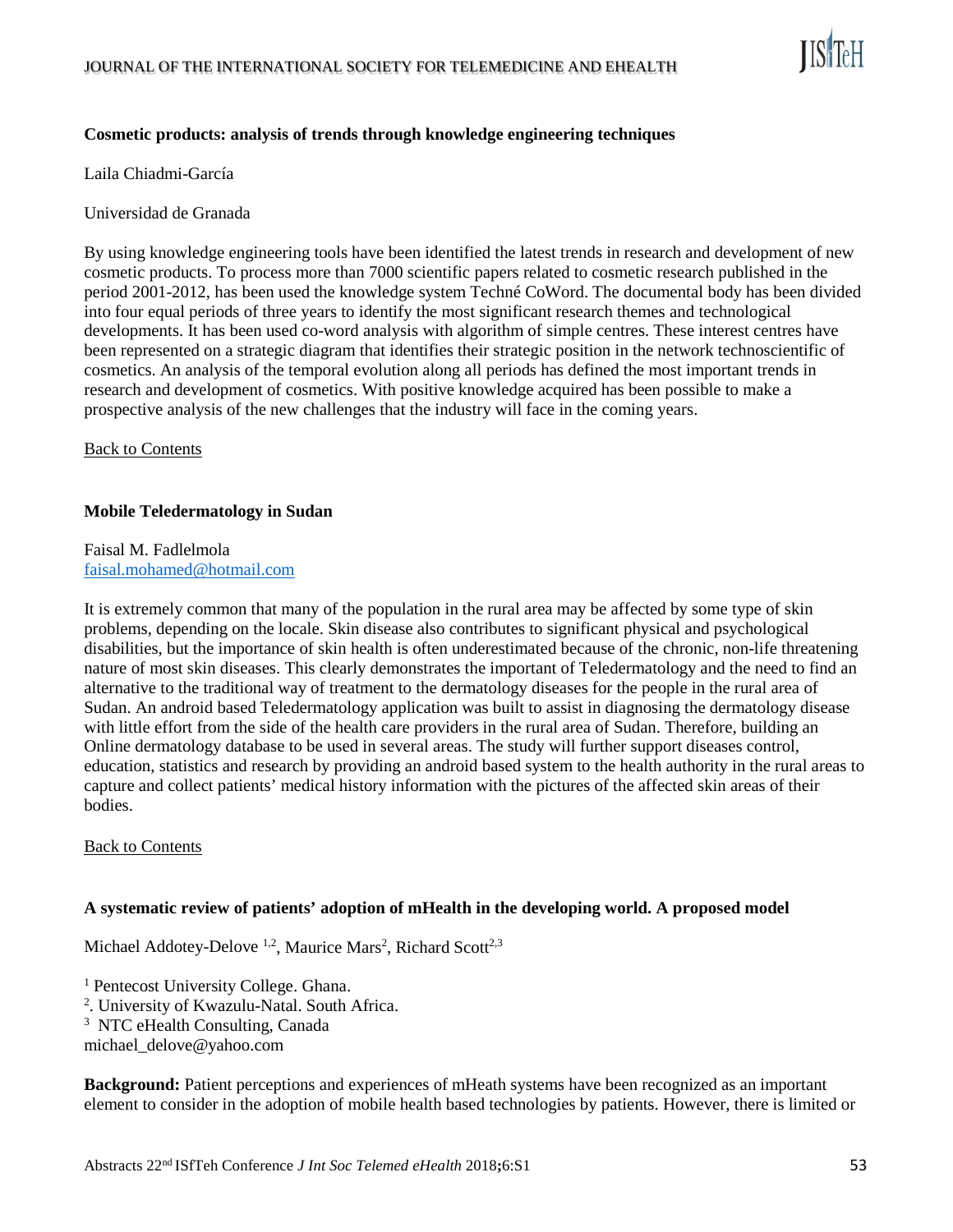

no existing framework detailing majority of the issues faced by patients in their use of mHealth in the developing world to serve as blue-print for future effective mHealth implementation by providers. Though many research findings recognize this importance, studies that focus on patient mHealth use, appear to highlight some of the issues faced by patients in an isolated rather than holistic manner. The effect is that there is no encompassing framework or model that serves as a guide for effective implementation of mHealth from the perspective of patients in the developing world. This review documents the use, successes and challenges of mHealth applications, tools and their deployments in the developing world. **Method**s: An electronic systematic literature search was conducted using PubMed and Scopus. Two search strategies were used: the first one was a consolidated search string in PubMed combining the MESH terms, All Fields and the inclusion criteria. The second search strategy was equally a consolidate search string using Scopus. The searches were limited to articles published in English during the period between 2000-2016 exclusive to the developing world. Results from the two databases were combined and duplicated articles were subsequently removed using Endnote. Verification and manual review was done later (MAD). All potential abstracts from the unique results from the two databases were screened and the studies that meet the inclusion criteria were selected for full-text review. **Results and discussion:** Sixty-six studies out of the search were finally selected for full text review and analysis of which 53 studies, published between 2008 and 2015, were included in the review base on the inclusion and exclusion criteria. These studies include 6 systematic reviews, 11 qualitative studies, 5 quantitative studies, 4 pilot studies, 7 opinion pieces, 1 action research, 2 conceptual frameworks, 1 literature review, 1 randomized control trial, 1 cohort study, 2 cross sectional studies, 5 mixed methods, 2 evaluation studies, 1 descriptive study, 1 thematic analysis, 1 field study, 1 usability assessment, 1 scoping study. Further screening was done on the papers identifying factors that promote or impede mHealth in the developing world. The findings were classified under the following headings: "cost, affordability, and incentives" ( $n = 15$ ), "demonstrating clear benefits to patients" (n  $= 6$ ), "literacy, training and education" (n = 11), "privacy, confidentiality, and security" (n = 16), "phone ownership, charging and maintenance"  $(n=11)$ , "electric power"  $(n=4)$ , "social, cultural issues, and local context" (n= 8), "local or national language" (n = 4), "technology infrastructure" (n = 18), "legality, ethics, regulation, policy and standards" ( $n = 5$ ), "access to mobile devices" ( $n = 4$ ), "availability of sustainable funding"  $(n= 4)$ , "acceptability and perception of use, and willingness to use"  $(n = 16)$ , "strong stakeholder collaborations"  $(n = 12)$ , "government sponsorship"  $(n = 2)$ , "strong community ownership"  $(n = 4)$ , "effective communication" (n  $=7$ ), "evidence of effectiveness of system" (n = 4), "technical competence of healthcare providers / clinicians should be ready to work with the technology, and availability"  $(n = 6)$ , "inadequate monitoring and evaluation" (n  $= 1$ ), "patient age" (n  $= 2$ ), and "reliable identification system" (n  $= 1$ ). **Conclusions:** To achieve maximum patients' adoption of mHealth system in the developing world, future implementation of mHealth should have to address issues identified in the proposed model.

#### [Back to Contents](#page-0-0)

# <span id="page-53-0"></span>**A framework for health workers' increased adoption of mHealth in developing countries . A systematic review**

Michael Addotey-Delove<sup>1,2</sup>, Maurice Mars<sup>2</sup>, Richard Scott<sup>2,3</sup>

<sup>1</sup> Pentecost University College, Ghana

<sup>2</sup> University of Kwazulu-Natal, South Africa

3 NTC eHealth Consulting, Canada

**Background:** mHealth application provides health practitioners an enabling platform to provideservices suchasmanagediseases,facilitatedrugadherenceintuberculosisandHIV patients,speedingupdiagnosisofHIV and malaria, monitoring outbreaks of epidemic, taking and transferring medical images to doctors, and providing an advice hotline for rural health workers in the developing world, etc. These opportunities have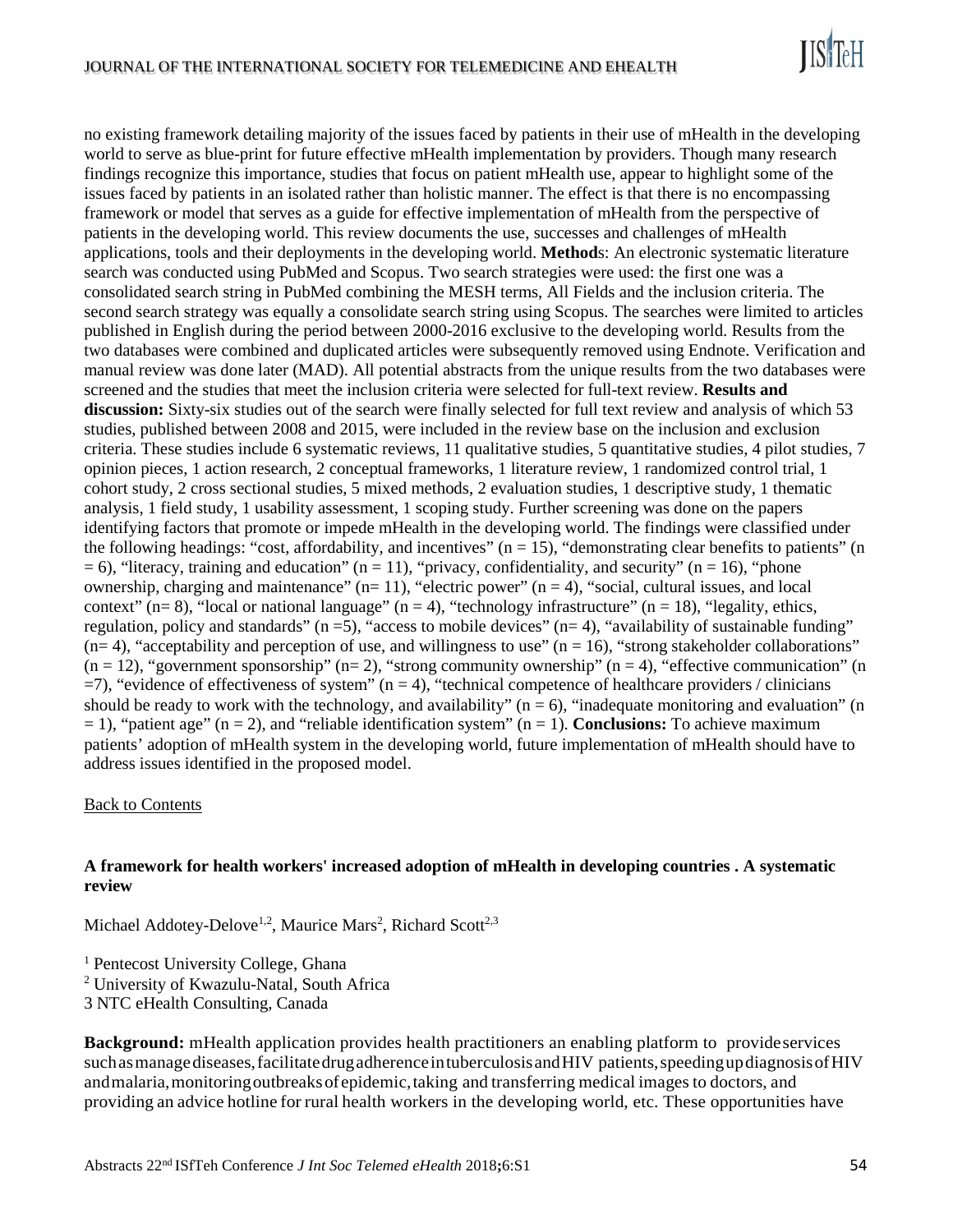

caused many developing economies to invest heavily in mobile telecommunication infrastructure than in road transport and electric power generation. However, these investments have not attracted a reciprocal use effect from health workers in the developing world. This study seeks to develop a framework formHealth adoption among healthworkersin the developing world. This review identifies the challenges, solution, and the area of use of mHealth systems and tools by health workers in the developing world. **Methods**: Two electronic databases – Scopus and PubMed were searched systematically base on the inclusion and exclusion criteria. The Scopus search results produced 473 unrepeated articles whiles PubMed produced 385 unique articles. The two searches were then consolidated together eliminating repeated articles to achieve uniqueness. The results after the consolidation revealed 475 unique articles. Three authors with their names abbreviations (MAD,MMandRS)performedthesearchinOctober2016forpaperspublished between 2000 and 2016. The sorting was done using endnote. Full-text electronic articles were then retrieved from online journals. Papers that were not available were taken out from the list. The authors performed individual verification and reviews, andtheirfindingswereput together and later discussed by allthree together based on exclusion and inclusion criteria. **Results and discussion:** The papers that met the criteria were 62 in all and were published between 2010 and 2016.The number of publications types: 5 opinion pieces, 2 implementation studies, 6 usability test, 18 qualitative studies, 8 quantitative studies, 1 Thematic review, 1 Systematic review, 2 mixed methods, 6 evaluation studies, 2 cost analysis studies, 1 social network analysis study, 2 cross sectional study, 1 cluster randomized trial, 2 pilot study, 2 Randomized Control Trial, 2 exploratory studies, 1 baseline study, 1 comparison study, formative studies, 1 Case study. Further screening was done on the papers identifying factors that promote orimpede mHealth in the developing world. The findings were classified under the following headings: "cost, affordability, and incentives" ( $n = 15$ ), "demonstrating clear benefits to patients" ( $n=6$ ), "literacy, training and education"  $(n=11)$ , "privacy, confidentiality, and security"  $(n=16)$ , "phoneownership, charging and maintenance" (n=11), "electric power" (n = 4), "social, cultural issues, and local context" (n=8), "local or national language"  $(n=4)$ , "technology infrastructure"  $(n=18)$ , "legality, ethics, regulation, policy and standards" (n=5), "access to mobile devices" (n=4), "availability of sustainable funding" (n=4), "acceptability and perception of use, and willingness to use" ( $n=16$ ), "strong stakeholder collaborations" (n  $= 12$ ), "government sponsorship" (n= 2), "strong community ownership" (n = 4), "effective communication"  $(n=7)$ , "evidence of effectiveness of system"  $(n=4)$ , "technical competence of healthcare providers / clinicians should be ready to work with the technology, and availability" ( $n = 6$ ), "inadequate monitoring and evaluation"  $(n = 1)$ , "patient age"  $(n = 2)$ , and "reliable identification system" (n = 1). **Conclusions:** From the review conducted, we proposed a model to be used to achieve increased mHealth adoption by health workers in the developing world.

#### [Back to Contents](#page-0-0)

#### <span id="page-54-0"></span>**mLearning as medical education platform for Medical Residents in Sudan**

Amar Hamdi

Faculty of Computer Science, Future University, Khartoum, Sudan [amar-2006@hotmail.com](mailto:amar-2006@hotmail.com)

mlearning in medical education is a meansto an end, rather than the end in itself. Utilizing mlearning can result in greater educational opportunities for students while simultaneously enhancing faculty effectiveness and efficiency. This paper discusses the role of the mLearning applications for the medicalresidents and students in Sudan. The developed application eConsultant issimply designed for one purpose, to serve the doctors in gaining knowledge and learning new and recent medical information all of which have had positive impacts on the health care systems n Sudan and beyond. eConsultant aims to help resident doctors overcoming the challenges facing their careers development, aswellashelpingthestudents andFresh-Graduates.eConsultantis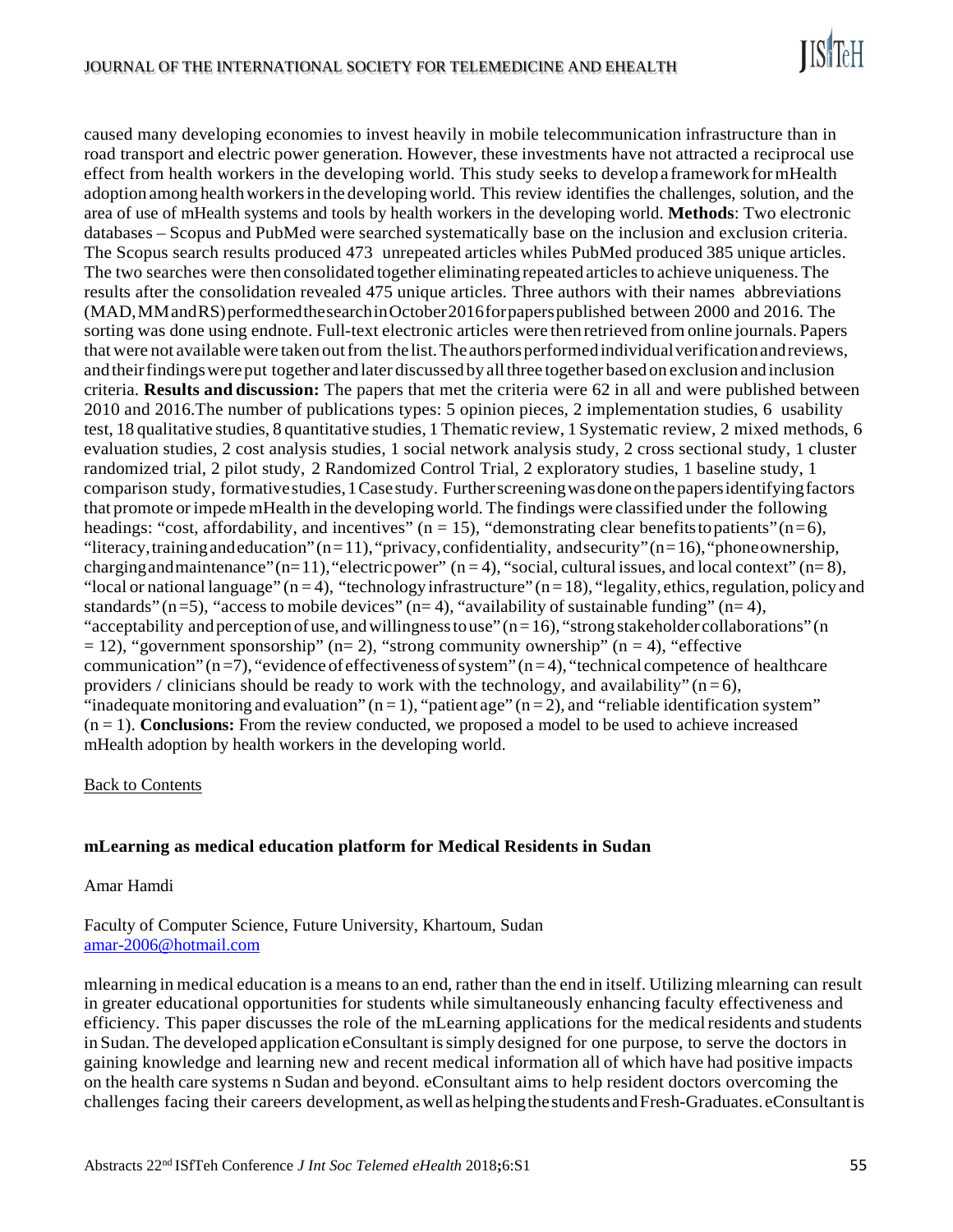

composedofquick diagnostics tools and features used by doctors and laboratory medical scientists in the first module, moving into the pharmacists module (My Medical), to the high level module (specialized eConsultant) and including other two extra modules, one is(My Society) which is linking the doctors to all medical topics and communities over the social networks and the other module is the ICD (International Classification of Diseases).

# [Back to Contents](#page-0-0)

# <span id="page-55-0"></span>**Technologic organizationalsupport for health. Example of health'sterritory "Alpes du Sud"**

Alberto Lazzero

Centre Hospitalier des Escartons de Briancon et Université de Turin

This project is supported by the Strategic Committee of the Territory-Hospital Group (Comité Stratégique du Groupement Hospitalier de Territoire - GHT) of the Southern Alps: telemedicine is a priority axis Shared Medical Project (Projet Médical Partagé - PMP) of the Territory. The project aims to consolidate and harmonize telemedicine practices in the territory. This project is divided into 4 stages:

Stage 1, concerning patients resident in the medico-social structures, aims to develop the implementation of tools(such astablets) to reinforce the link between hospital gerontology teams and medico-socials structures: Nursing Home, Inpatient Rehabilitation Facilities, Disabilities clinicalstaff.

- Step 2: concerns the digitized transmission of Electrocardiograms (ECGs) and functional explorations for diagnostic purposes.

Step 3, concerning patients with chronic disease, aims to set up parameters monitoring tools for outpatients with chronic diseases: heart and respiratory insufficiency, type 1 and 2 diabetes and substantial wounds.

Step 4 aims to set up video tools for emergency professionals (Emergency Departments, SAMU-SMUR forFrenchsystemorganisationtoprovide emergencycare inremote areas.

**Context:** The specificities of the territory and the involvement of professionals make the Southern Alps a territory toexperimentfortelemedicine.The territory oftheSouthernAlps hasspecific features that motivate the deployment of telemedicine by responding to identified health needs:

Aging of the population

Isolated populations in the valleys nearby the Durance river (more than 30 min from an Emergency Department).

- Difficult accessibility to care,
- Distance from various hospital (45 min minimum between each Hospital center)
- Mountainous landforms,
- Geo-climatic conditions and seasonal touristic impact on the duration of transferts
- Difficulty of access to medical specialties (60 min minimum,
- Distance from the University Centre (CHU APHM and Grenoble),
- 25 Nursing homes with a capacity of 1,520 places Objectives
- 1. Promote access to care for institutionalized patients in Nursing Home by setting up teleconsultations between the GHT Geriatrics Teams and Nursing Home, Inpatient Rehabilitation Facilities, Disabilities clinical staff in their respective sectors. The geriatric team can call on different skills available within the Hospital (in particular the Mobile Palliative Care Team),
- 2. Promote the diagnosis of cardiac diseases by digitized transmission of ECG from any health facility in the territory,
- 3. Promote the management of patients with chronic diseases (chronic heart or respiratory failure, diabetes, wounds...)bysettingupremotemonitoringofthephysiologicalparameters between the long-term care